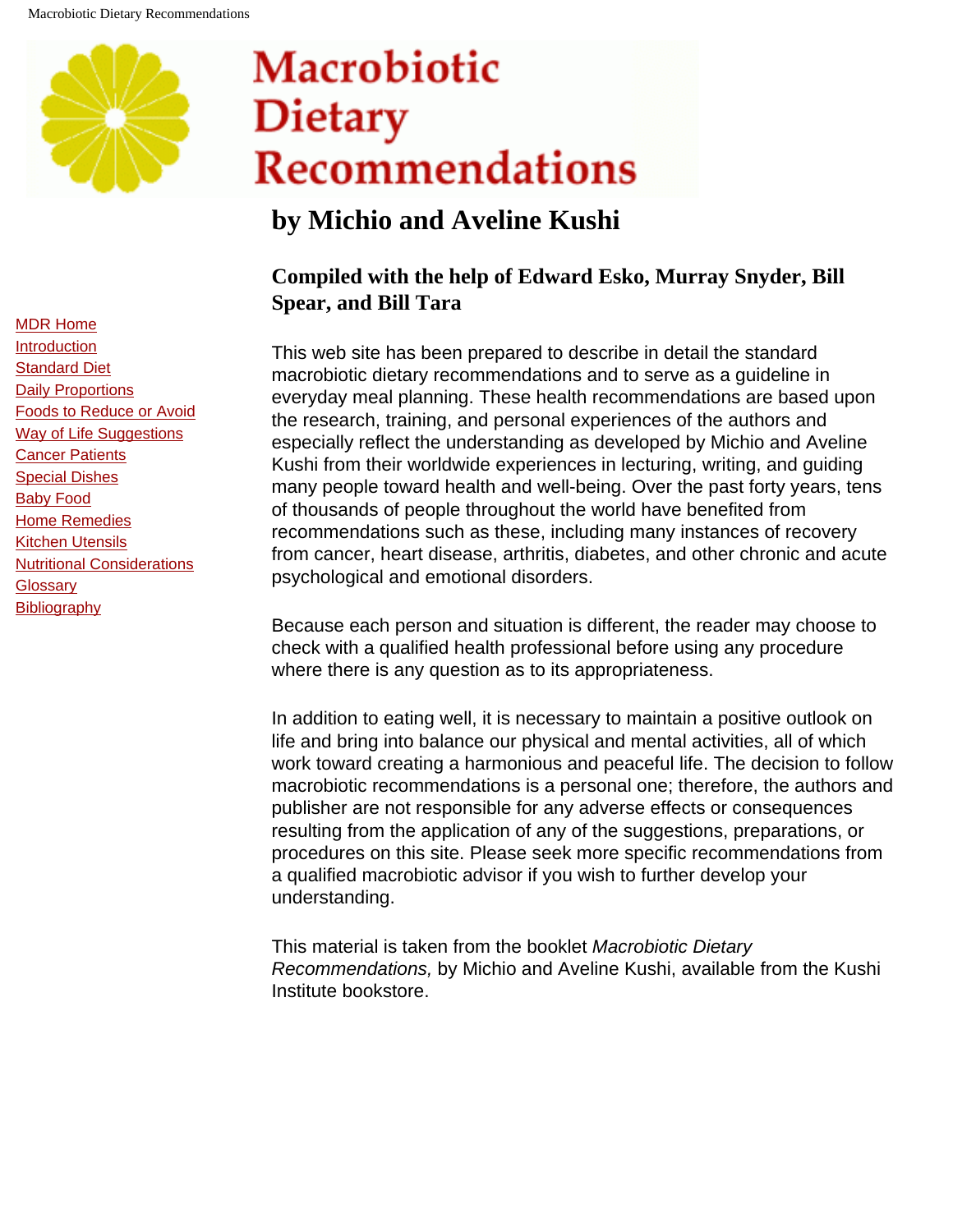<span id="page-1-0"></span>Introduction



# **Macrobiotic Dietary** Recommendations

#### [MDR Home](#page-0-0) **[Introduction](#page-1-0) [Standard Diet](#page-6-0)** [Daily Proportions](#page-14-0) [Foods to Reduce or Avoid](#page-16-0)  [Way of Life Suggestions](#page-19-0) [Cancer Patients](#page-22-0) [Special Dishes](#page-23-0) [Baby Food](#page-31-0) [Home Remedies](#page-33-0) [Kitchen Utensils](#page-42-0) [Nutritional Considerations](#page-46-0) **[Glossary](#page-49-0) [Bibliography](#page-55-0)**

## **Introduction**

### **Macrobiotics**

The term *macrobiotics* was used in ancient Greece as the art of health and longevity through living in harmony with the environment. In modern times, the term was recovered by the Japanese philosopher Georges Ohsawa to represent the healthy way of life, reflecting the spirit of what a healthy person should feel: *macro,* meaning large or great, and *bios,* meaning life. More specifically, with proper diet we can experience a great life, full of adventure, freedom, and creativity. Ohsawa spent the better part of his life spreading macrobiotic philosophy and dietary reform throughout the world. Since his death in the mid-1960s, several of his friends and students have carried on his work, among them Michio Kushi.

The macrobiotic dietary approach is not a specifically defined diet. Since we are all different, live in different environments, have diverse needs, and do different work, individual diets will vary. The macrobiotic approach takes into account the evolution of humanity, our relationship to the environment, and our individual needs. It is not only a preventive approach, aiming to maintain good health and decrease the incidence of sickness; it is also used therapeutically for those who are already ill and wish to employ natural means of healing.

Although the principles of macrobiotic eating are practiced in many traditional cultures, the philosophical basis of macrobiotics is the study of change; namely, the principles of relativity, or yin and yang — the basis of all Oriental philosophies, cultures, arts, and medicine.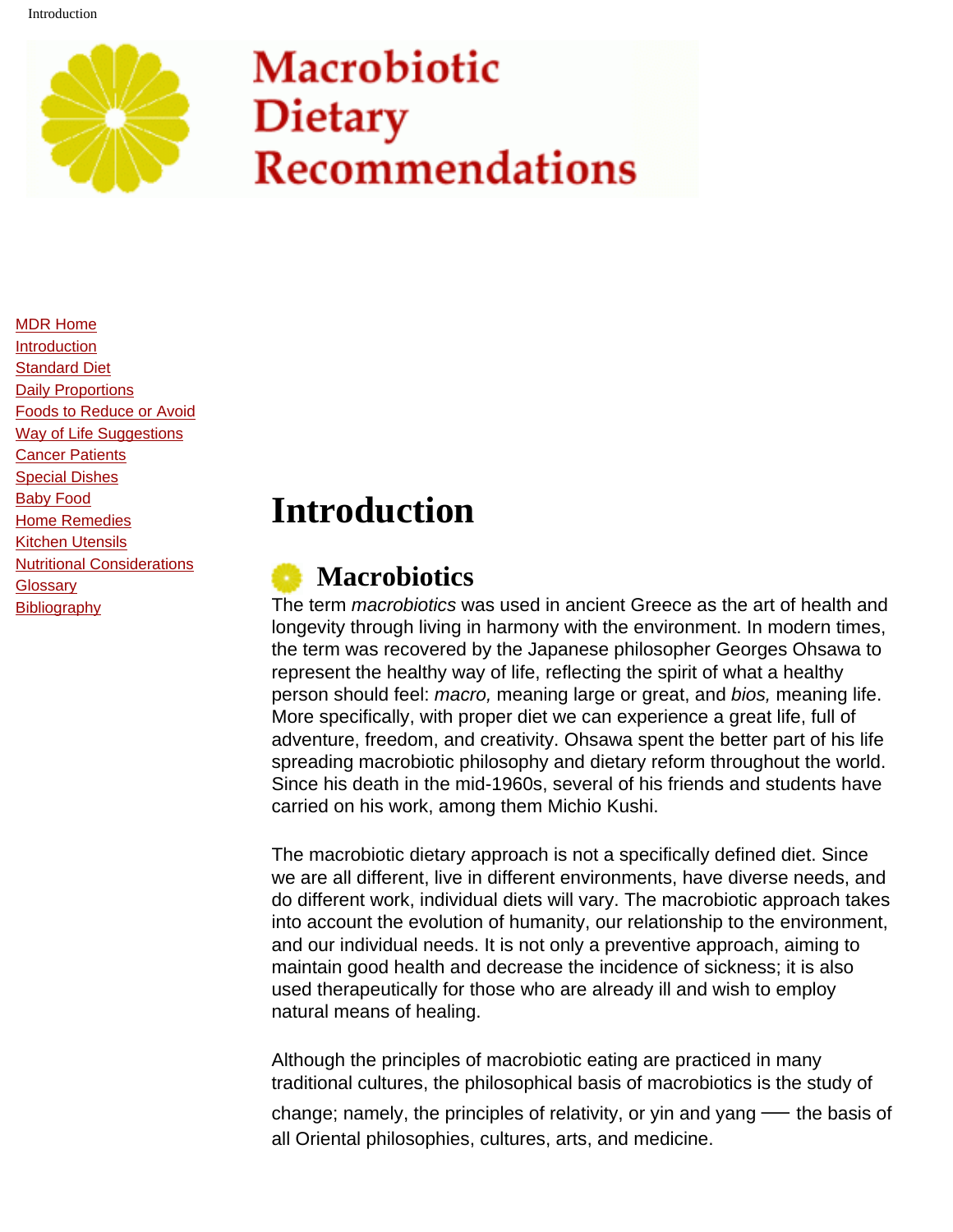### **The Unifying Principle**

By observing our day-to-day thoughts and activities, we can easily see that

everything is in motion — or, in other words, everything changes: electrons spin around a central nucleus in the atom; the earth rotates on its axis while orbiting the sun; the solar system is revolving around the galaxy; and galaxies are moving away from each other with enormous movement, but an order or pattern is discernible. Day follows night; winter changes to summer and back to winter again; during the day we stand up and are active, while at night we lie down and rest.

Starting from this basic understanding, we can classify all phenomena into either of the two categories, yin or yang. Since these are relative terms, however, nothing in the world is absolutely yin or absolutely yang; all phenomena possess both in varying degrees.

Yin and yang are always changing into one another in a continual cycle, reflected in the change from night to day and winter to summer, breathing in and breathing out, etc. Contraction, or yang, produces heat, which eventually results in expansion or yin; while expansion produces coldness, which then results in contraction. As a result, vegetation growing in a more yin, or cold, climate is usually smaller, while vegetation in a more yang, or hot, climate is usually larger.

### **Diet and Health**

The importance of proper diet for good health has been largely lost in modern times. Among more primitive societies, this basic fact was well recognized and was used as the basis of medicine. Food is our source of being. Through the vegetal kingdom, all the basic forces of life are combined in a form that can be used by the human organism. Sunlight, soil, water, and air are taken in through the medium of the vegetal kingdom. To eat is to take in the whole environment.

Today, hundreds of thousands of people around the world use these principles to select and prepare their daily diet and restore their health and happiness. Macrobiotic principles now provide the focus for the educational activities of more than five hundred affiliate centers worldwide.

### **Classification**

The classification of foods into categories of yin and yang is essential for the development of a balanced diet. Different factors in the growth and structure of foods can indicate whether the food is predominantly yin or yang. To classify foods, we must see the factors that dominate, since all foods have both yin and yang qualities.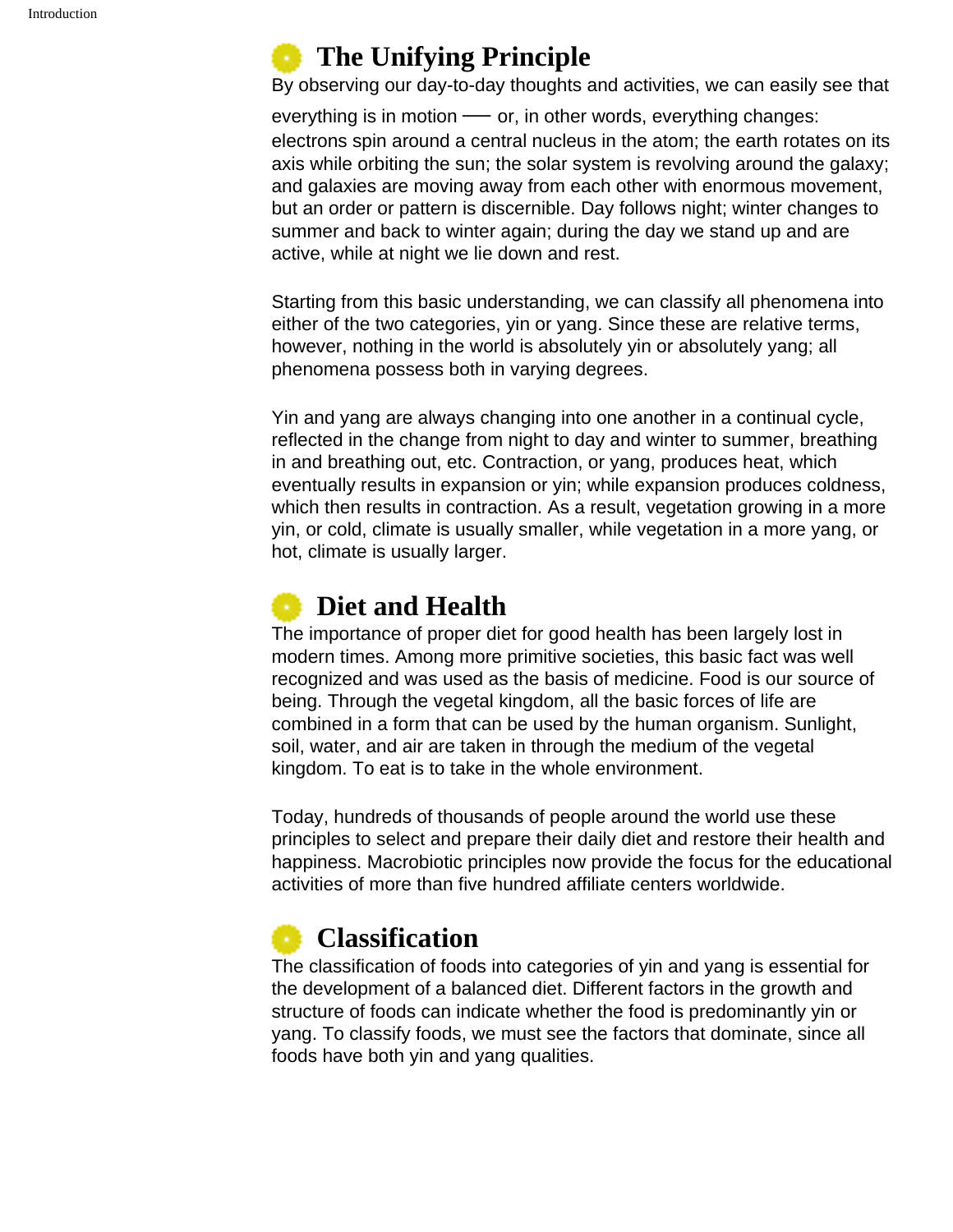#### **YIN energy creates**

Growth in a hot climate Foods containing more water Fruits and leaves Growth high above the ground Hot, aromatic foods

#### **YANG energy creates**

Growth in a cold climate Foods that are dryer Stems, roots, and seeds Growth below ground Salty, sour foods

### **Yin and Yang Growth Cycles**

One of the most accurate methods of classification is by seeing the cycle of growth in food plants. During the winter, the climate is cold (yin); during this time of year, the growing energy descends into the root system. Leaves wither and die as the sap descends to the roots and the vitality of the plant becomes more condensed. Plants used for food and grown in the late autumn and winter are dryer and have a more concentrated quality. They can be kept for a longer time without spoiling. Examples of these plants are roots such as carrots, parsnips, turnips, cabbages, etc.

During the spring and early summer, the energy in many plants ascends, and new greens appear as the weather becomes hotter (more yang). These plants are more yin in nature. Summer vegetables are more watery and perish quickly. They provide a cooling effect that is needed in warm months. In late summer, the growing energy has reached its zenith, and the fruits become ripe. They are generally watery and sweet and develop higher above the ground.

This yearly cycle shows the alternation between the dominance of yin and yang as the seasons turn. The same idea can be applied to the part of the world in which a food originates. Foods that find their origin in hot tropical climates, where the vegetation is lush and abundant, are more yin, while foods that come from colder climates are more yang.

We can classify different foods that grow at the same time of year by seeing the general growth pattern. The root system is governed by yang energy, the tendency to descend. The stem and leaves are governed by yin energy. This is expressed in the dominant direction of growth.

### **The Importance of Cereal Grains**

For centuries, humanity has looked to the cereal grains as the primary food. This is especially true of the great civilizations of the world. The importance of the cereal grains in the evolution of humanity cannot be overlooked. Several decades ago, the consumption of whole grains fell sharply and has been replaced by animal quality foods (such as dairy and meat) and refined carbohydrates (such as sugar and white flour). It is now widely recognized that this shift in diet has resulted in many of the major sicknesses to which our technological civilization has become prone.

Cereal grains are unique among our foods. They are both the beginning and end of the vegetal cycle, combining seed and fruit. It is for these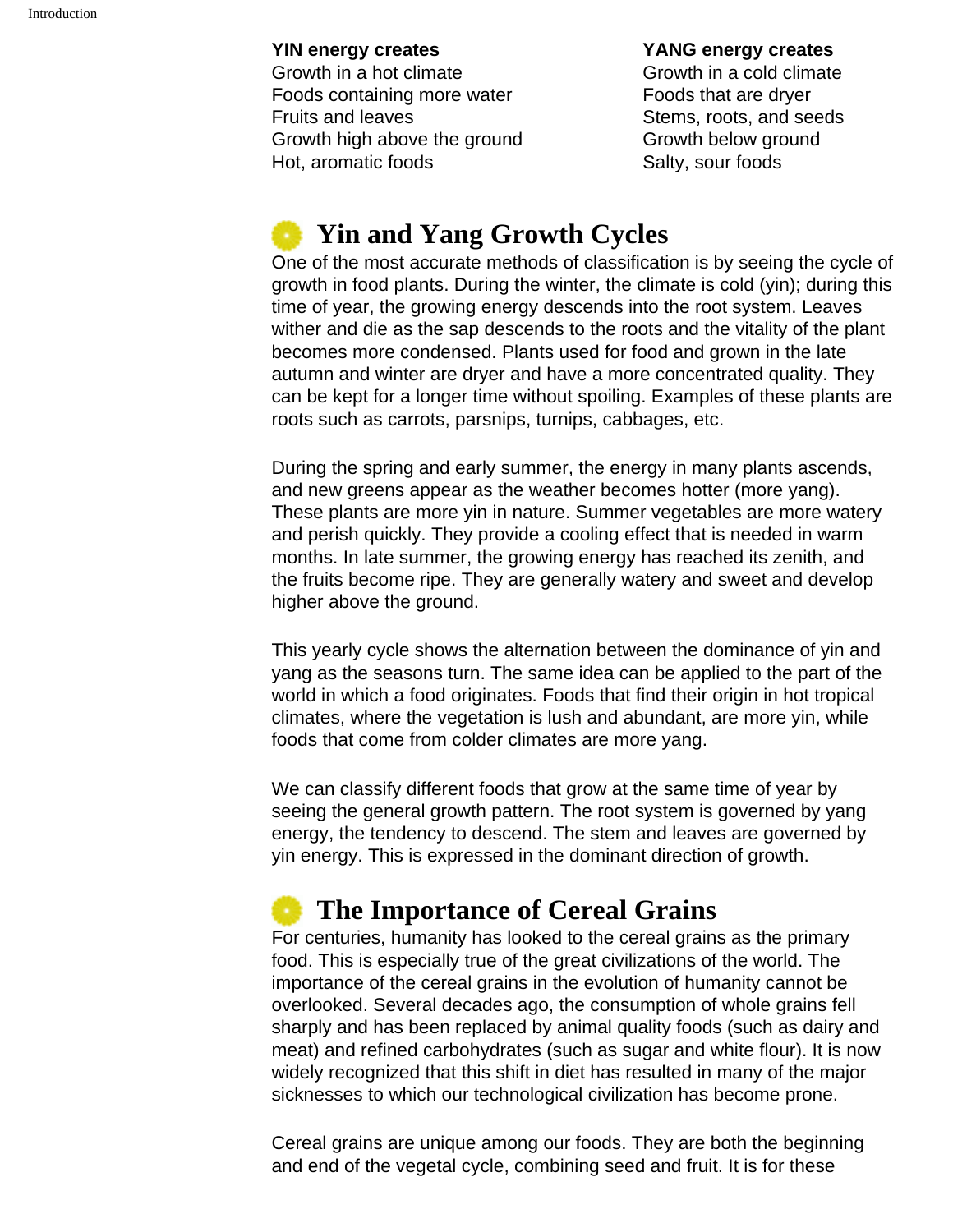reasons, as well as the great ability of cereals to combine well with other vegetables and provide a wholesome diet, that cereals form the most important single food in the macrobiotic regimen.

### **Preparation**

Macrobiotic cooking is unique. The ingredients are simple, and cooking is the key to producing meals that are nutritious, tasty, and attractive. The cook has the ability to change the quality of the food. Pressure, salt, heat, and time make the energy of food more concentrated, or yang. Quick cooking and little salt preserves the lighter, or yin, qualities of the food. A good cook controls the health of those for whom he or she cooks by varying the cooking styles.

#### **Methods of Cooking and Food Preparation**

| <b>Regular use</b>   | <b>Occasional</b> |
|----------------------|-------------------|
| Pressure cooking     | Saute             |
| <b>Boiling</b>       | Stir-fry          |
| Steaming             | Raw               |
| Waterless            | Deep-fry          |
| Soup                 | Tempura           |
| Pickling             | <b>Baking</b>     |
| Oil-less stir-frying |                   |
| Pressed              |                   |

Chewing is an important complement to the macrobiotic diet. It can also be thought of as a form of preparation. A meal should be eaten calmly, with gratitude. One of the best ways to express this gratitude is to chew well, so the food can be digested well and used more efficiently by the body.

### **The Macrobiotic Way**

Macrobiotics is really a commonsense approach to eating. In light of the incidence of degenerative illness and general poor health that plagues the world, the macrobiotic approach is a sensible alternative to our overprocessed and devitalized foods. Studies by the American government, including a report by the National Academy of Sciences and the Surgeon General's report, *Healthy People,* both available from the U.S. Government Printing Office, have stated that diet is the single most important factor in the rise of degenerative illness. The return to a diet more in keeping along with that of our ancestors is in order if humanity is to regain its health and vitality.



### **Seven Principles of the Order of the Universe**

1. Everything is a differentiation of One Infinity.

2. Everything changes.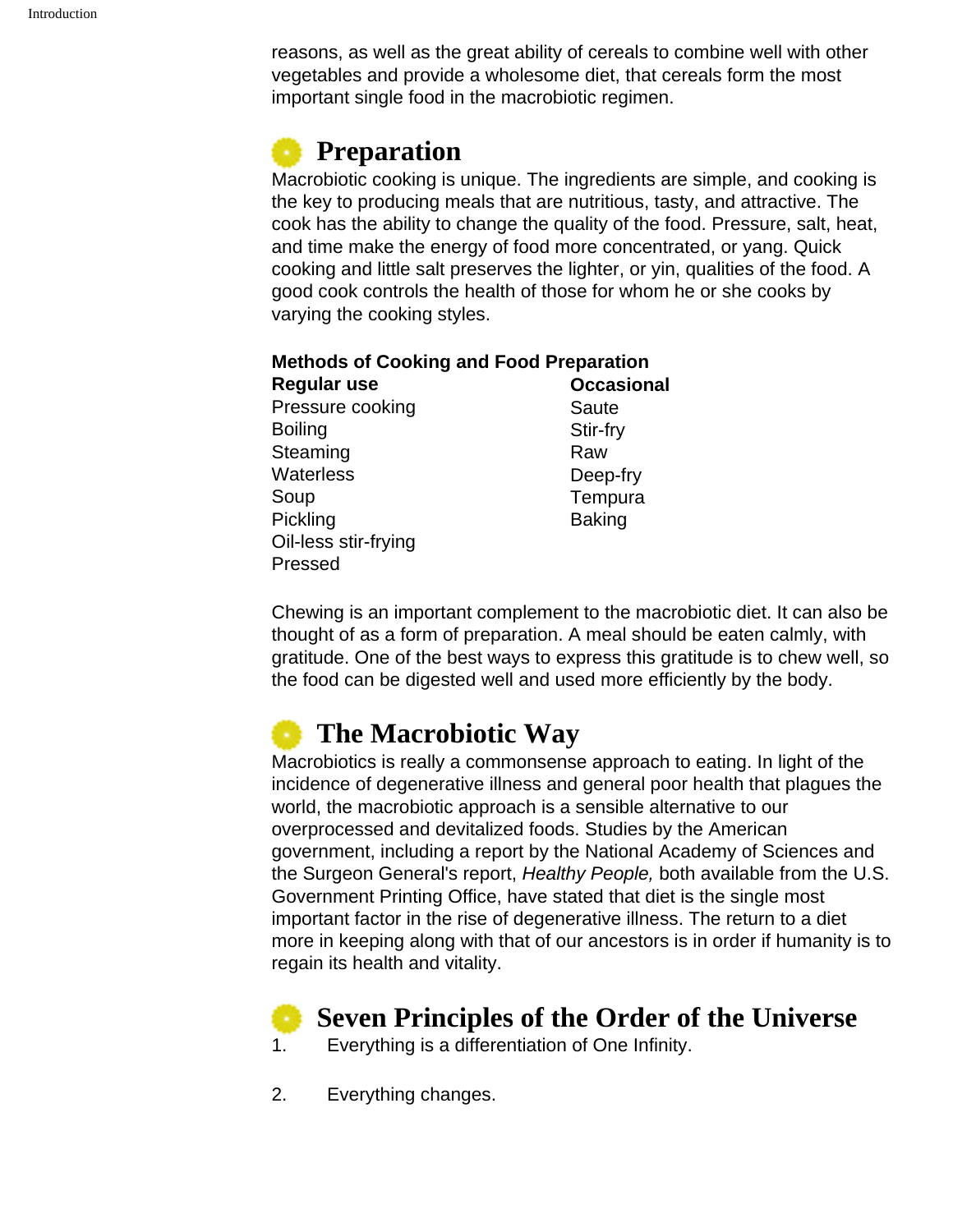- 3. All antagonisms are complementary.
- 4. There is nothing identical.
- 5. What has a front has a back.
- 6. The bigger the front, the bigger the back.
- 7. What has a beginning has an end.

### **Twelve Theorems of the Unifying Principle**

- 1. One Infinity manifests itself into complementary and antagonistic tendencies, yin and yang, in its endless change.
- 2. Yin and yang are manifested continuously from the eternal movement of one infinite universe.
- 3. Yin represents centrifugality. Yang represents centripetality. Yin and yang together produce energy and all phenomena.
- 4. Yin attracts yang. Yang attracts yin.
- 5. Yin repels yin. Yang repels yang.
- 6. Yin and yang combined in varying proportions produce different phenomena. The attraction and repulsion among phenomena is proportional to the difference of the yin and yang forces.
- 7. All phenomena are ephemeral, constantly changing their constitution of yin and yang forces. Yin changes into yang, yang changes into yin.
- 8. Nothing is solely yin or solely yang. Everything is composed of both tendencies in varying degrees.
- 9. There is nothing neuter. Either yin or yang is in excess in every occurrence.
- 10. Large yin attracts small yin. Large yang attracts small yang.
- 11. Extreme yin produces yang, and extreme yang produces yin.
- 12. All physical manifestations are yang at the center and yin at the surface.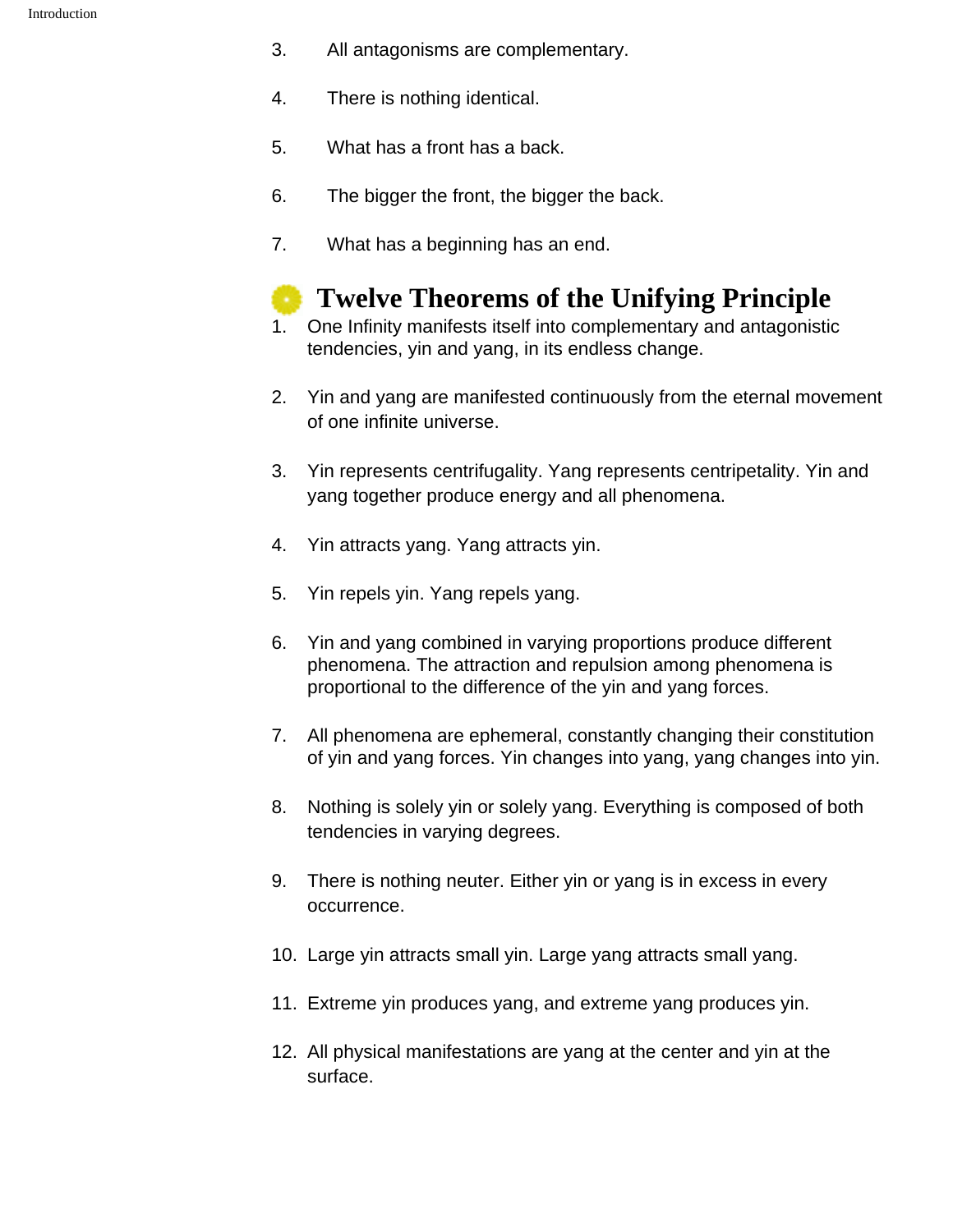<span id="page-6-0"></span>

# **Macrobiotic Dietary Recommendations**

**Standard Dietary Recommendations**

### **Whole Cereal Grains**

The principal food of each meal is whole grains, comprising at least half the total volume of the meal. Cooked whole grains are preferable to flour products, as they are more nutritionally complete. Whole cereal grains and whole grain products include

#### **Regular use**

Short-grain brown rice Medium grain brown rice Millet Barley, pearl barley **Buckwheat** Corn Rye Wheat berries Whole oats

#### **Occasional**

Sweet brown rice, mochi (pounded sweet brown rice) Long-grain brown rice Rice cakes Noodles (whole-wheat, udon, soba, somen, quinoa, rice, spelt) Unyeasted whole-wheat or rye bread Cracked wheat, bulgur, couscous Steel-cut oats, rolled oats Corn grits, corn meal, polenta Amaranth Quinoa Rye flakes Spelt

### **Soups**

One or two bowls of soup seasoned with miso or tamari soy sauce is recommended every day (approximately 5–10% of daily intake). The flavor should be mild; not too salty and not too bland. Prepare soups with a variety of ingredients, changing them daily. Include a variety of seasonal vegetables, seaweed (especially wakame or kombu) and occasionally add grains and/or beans. Daily soups can include genmai (brown rice) miso, hatcho (soybean) miso, mugi (barley) miso, or tamari soy sauce. Kome (rice), red, white, and yellow miso may be used on occasion.



One-quarter or more (25–30%) of daily meals includes fresh vegetables prepared in a variety of ways, including steaming, boiling, baking, pressure

[MDR Home](#page-0-0) [Introduction](#page-1-0) **[Standard Diet](#page-6-0)** [Daily Proportions](#page-14-0) [Foods to Reduce or Avoid](#page-16-0)  [Way of Life Suggestions](#page-19-0) [Cancer Patients](#page-22-0) [Special Dishes](#page-23-0) [Baby Food](#page-31-0) [Home Remedies](#page-33-0) [Kitchen Utensils](#page-42-0) [Nutritional Considerations](#page-46-0) **[Glossary](#page-49-0)** [Bibliography](#page-55-0)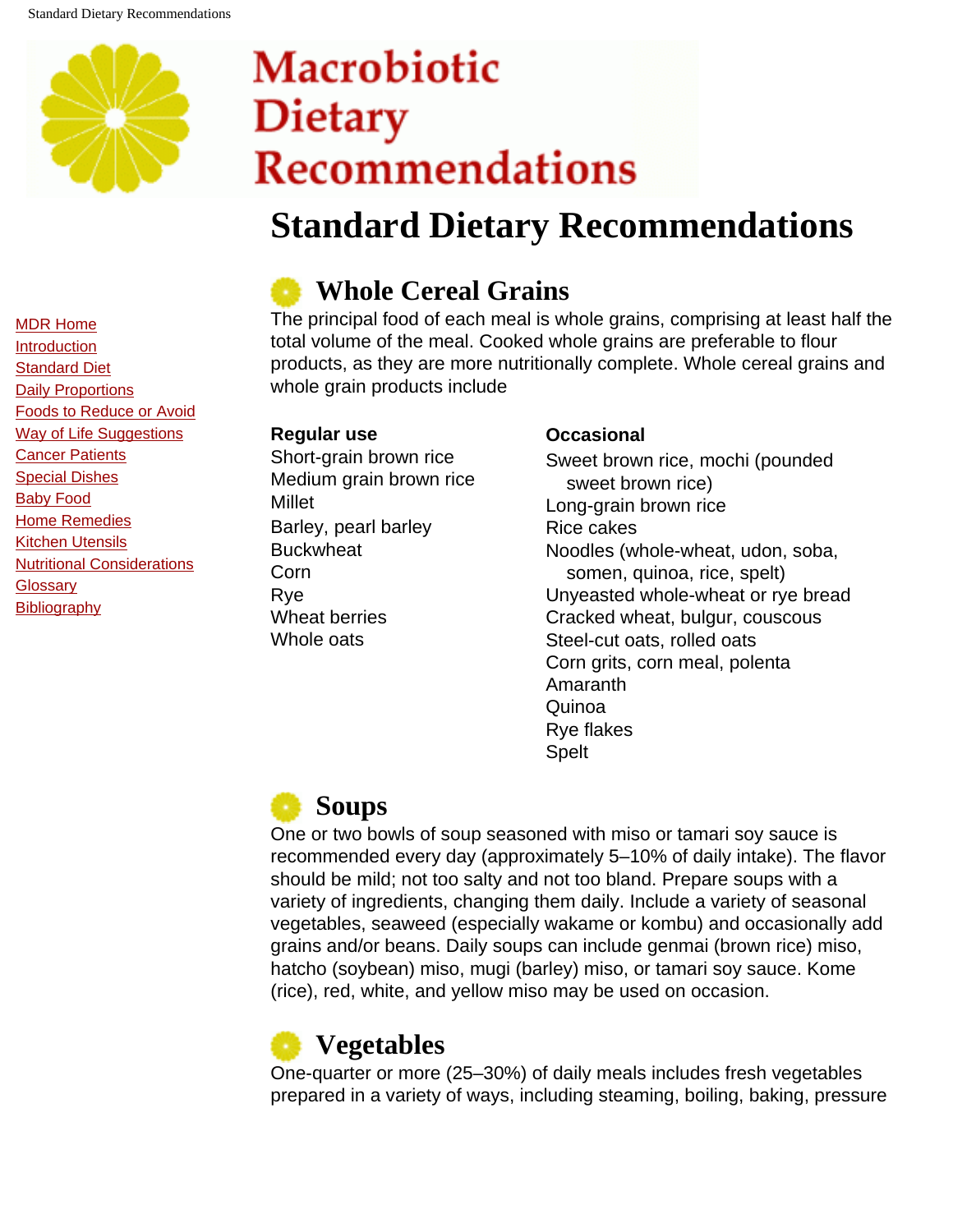

cooking or sauteing (with a small amount of sesame, corn, or other vegetable oil). In general, some smaller portion of vegetable intake may be eaten in the form of pickles or salad.

Commercial mayonnaise and dressings should be avoided.

#### **Green and white leafy vegetables for regular use**

Bok choy Carrot tops Chinese cabbage Collard greens Daikon greens Dandelion greens Kale

Leeks Mustard greens Parsley **Scallion** Turnip greens **Watercress** 

#### **Stem/root vegetables for regular use**

**Burdock Carrots** Daikon (long white radish) Dandelion root Jinenjo (mountain potato) Lotus root

**Onion** Parsnip Radish Rutabaga Turnip

#### **Ground vegetables for regular use**

Acorn squash Broccoli Brussels sprouts Butternut squash Cabbage **Cauliflower** Hubbard squash Hokkaido pumpkin Pumpkin Red cabbage



**Vegetables for occasional use**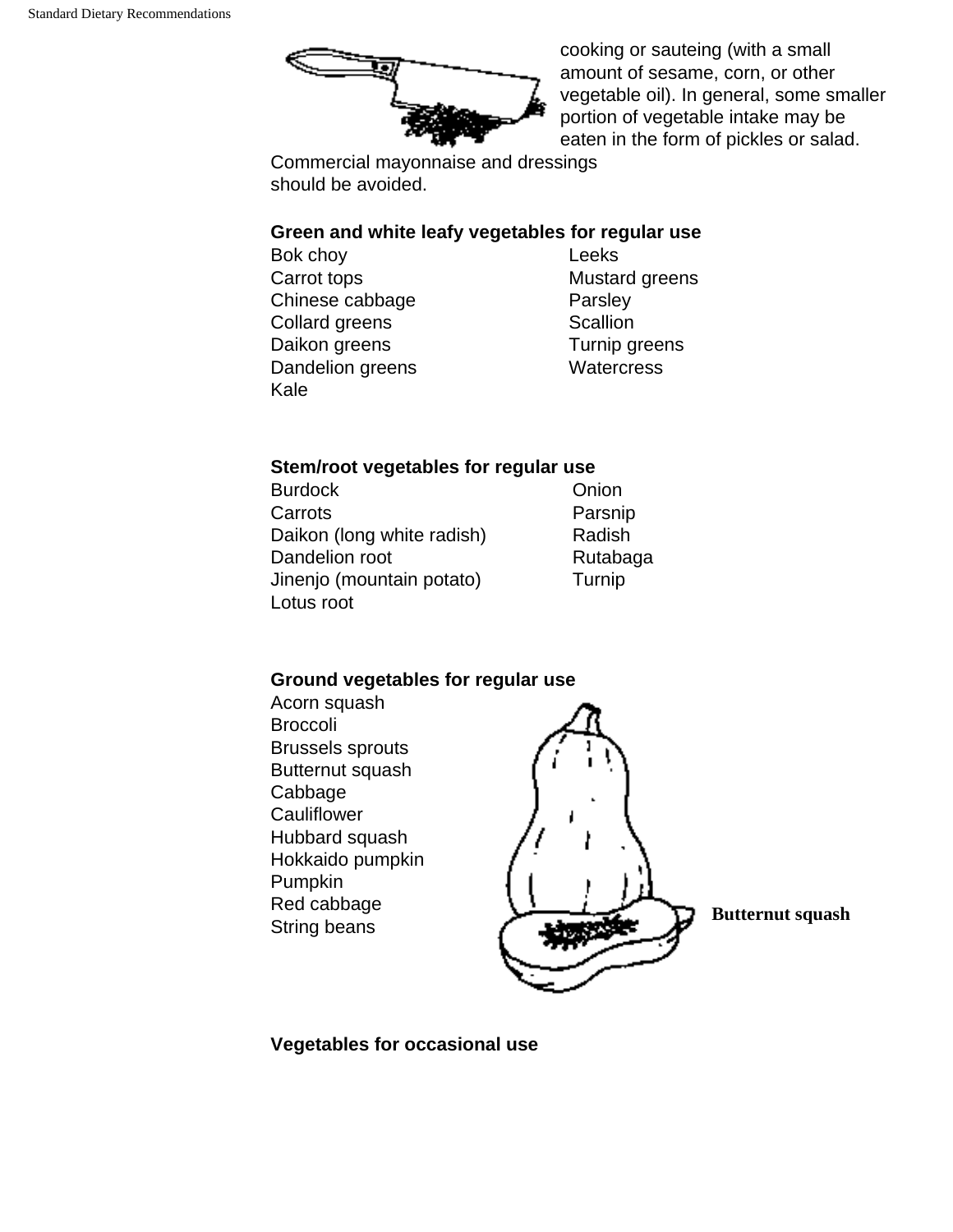**Celery Chives Coltsfoot** Cucumber **Endive** Escarole Green peas Iceberg lettuce Jerusalem artichoke Kohlrabi Lamb's-quarters

Mushrooms Patty pan squash Romaine lettuce Salsify Shiitake mushrooms Snap beans Snow peas **Sprouts** Summer squash Swiss chard Wax or yellow beans



A small portion (10%) of daily meals include cooked beans. The most suitable beans may include

#### **Regular Use**

Aduki beans Black soy beans Chickpeas (garbanzos) Lentils (green)



#### **Occasional**

Black-eyed peas Black turtle beans Kidney beans Great northern beans Lima beans Navy beans Pinto beans **Soybeans** Split peas Whole dried peas

**Chickpeas, lentils, and aduki beans**

### **Bean and Wheat Products**

A few times a week, the following foods may be added to vegetable dishes or soups, as a substitute for bean dishes:

**Tempeh:** a pressed soybean cake made from split soybeans, water, and a special enzyme

**Seitan:** wheat gluten, prepared from whole-wheat flour

**Tofu:** fresh soybean curd, made from soybeans and nigari (a natural sea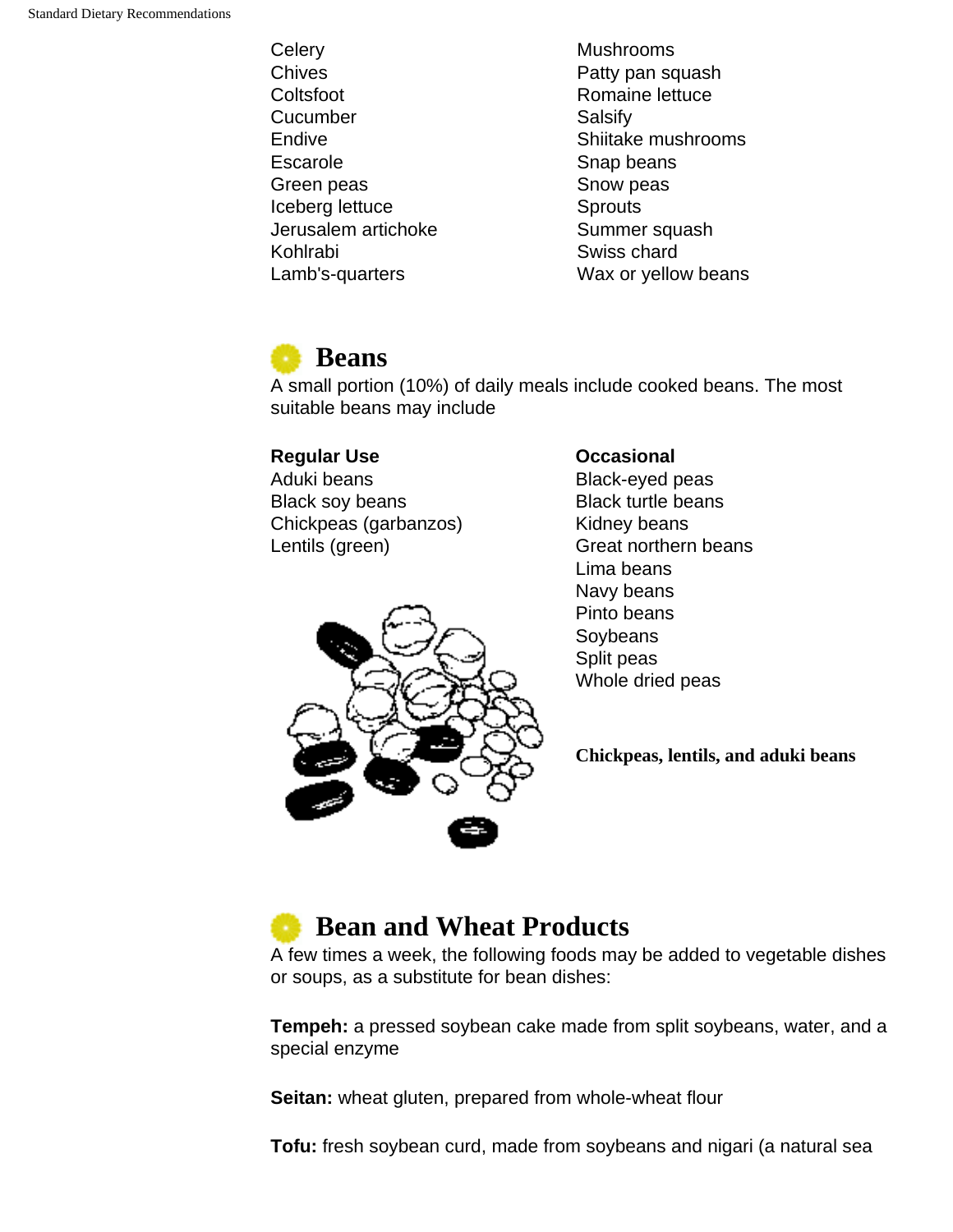salt coagulant); used in soups, vegetable dishes, and dressings

**Dried tofu:** dried soybean curd used in soups and vegetable dishes

**Natto:** whole cooked soybeans fermented with beneficial enzymes; served with whole grains

**Fu:** dried, puffed, and baked wheat gluten or seitan used in soups or stews

### **Sea Vegetables**

These important foods are served in small quantities and comprise a few percent of daily intake. Sea vegetables are prepared in a variety of ways

— for example, in soups, with beans (kombu is especially recommended), or as side dishes. Sea vegetable dishes may be flavored with a moderate amount of tamari soy sauce and brown rice vinegar. Sea vegetables for regular use include

**Agar agar** (for gelatin molds)

**Arame** (as a side dish)

**Dulse** (in soups, as a part of side dish, or condiment)

**Kombu** (for soup stocks, as a side dish, or condiment)

**Hiziki** (as a side dish)

**Irish moss** (in soups or as aspic)

**Mekabu** (as a side dish)

**Nori** (as a garnish, condiment, or used for rice balls, etc.)

**Sea palm** (as a side dish)

**Wakame** (in soups, especially miso soup, as a side dish, or condiment)

### **Additional Foods**

Once or twice a week, a small amount of fresh white-meat fish or seafood may be eaten, if one's condition allows. These varieties include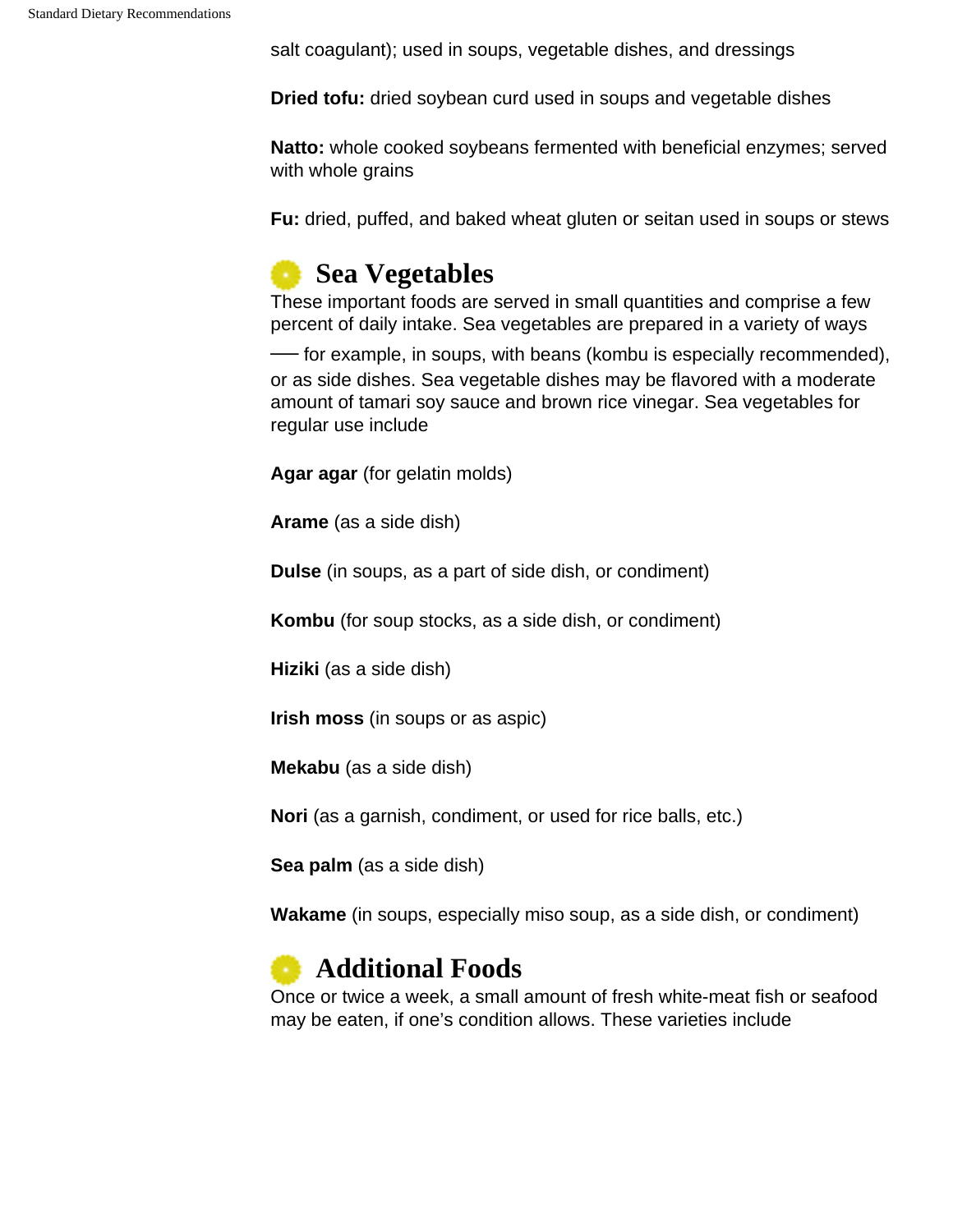Carp Clams Cod **Flounder Haddock Halibut** Herring (fresh) Mahi mahi **Oysters** Red snapper **Scallops** Sea bass Shrimp Sole Smelt Tile fish **Trout** Iriko (small dried fish) Chirimen Iriko (very tiny dried fish)

**Roasted seeds and nuts,** lightly salted with sea salt or seasoned with tamari, may be enjoyed as snacks. Roasted seeds are used occasionally, whereas roasted nuts are consumed much less often. It is preferable to minimize the use of nuts and nut butters, as they are high in fats and difficult to digest.

| Occasional      | Less often     |
|-----------------|----------------|
| Pumpkin seeds   | Almonds        |
| Sesame seeds    | Peanuts        |
| Sunflower seeds | Pecans         |
|                 | <b>Walnuts</b> |

Other **snacks** may include rice cakes, popcorn, puffed grains, roasted beans, and grains.

**Desserts** are best when sweetened with a high-quality sweetener, especially those made from grain, such as rice syrup, barley malt, and amasake, and may be enjoyed in small amounts. Dried fruit and fresh fruit may be eaten on occasion by those in good health. Fruit juice is not recommended as a regular beverage. Only locally grown fruits are recommended. Thus, if you live in a temperature zone, avoid tropical and semitropical fruit.



**Sweet vegetables** Cabbage **Carrot** Daikon **Onion** 

Parsnip Pumpkin **Squash** 

**Sweeteners**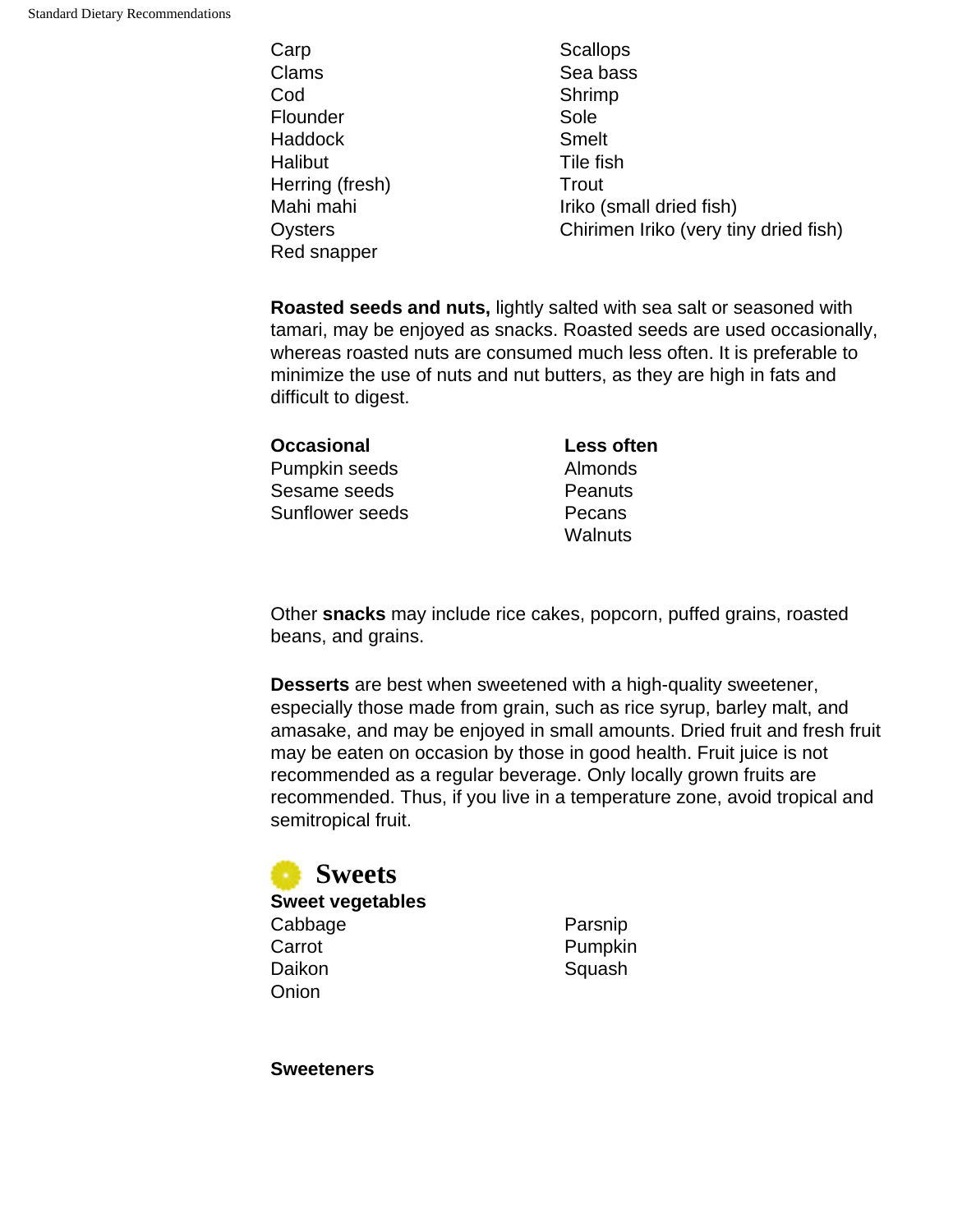Amasake Apple juice or cider Barley malt **Chestnuts** 

Dried local fruit Raisins Rice syrup

#### **Temperate- climate fruit**

Apples **Apricots Blueberries Cantaloupe Cherries** Grapes



Peaches **Pears** Plums **Raspberries Strawberries Watermelon** 



Please use spring or well water for teas. It is best to drink only when thirsty. Recommended beverages may include

#### **Regular use**

Bancha twig tea (kukicha) Bancha stem tea Boiled water Roasted barley tea Roasted rice tea Spring or well water

#### **Occasional**

Dandelion tea Grain coffee Kombu tea Mu tea Umeboshi tea

#### **Less often**

Barley green tea Beer Local fruit juice Nachi green tea Sake Soymilk Vegetable juices

### **Condiments**

The following condiments are recommended for daily or special uses:

**Tamari soy sauce:** Use mostly in cooking. Please normally refrain from using tamari soy sauce on rice or vegetables at the table.



**Sesame salt (gomashio):** 10–20 parts roasted sesame seeds to 1 part roasted sea salt. Wash and dry roasted seeds. Grind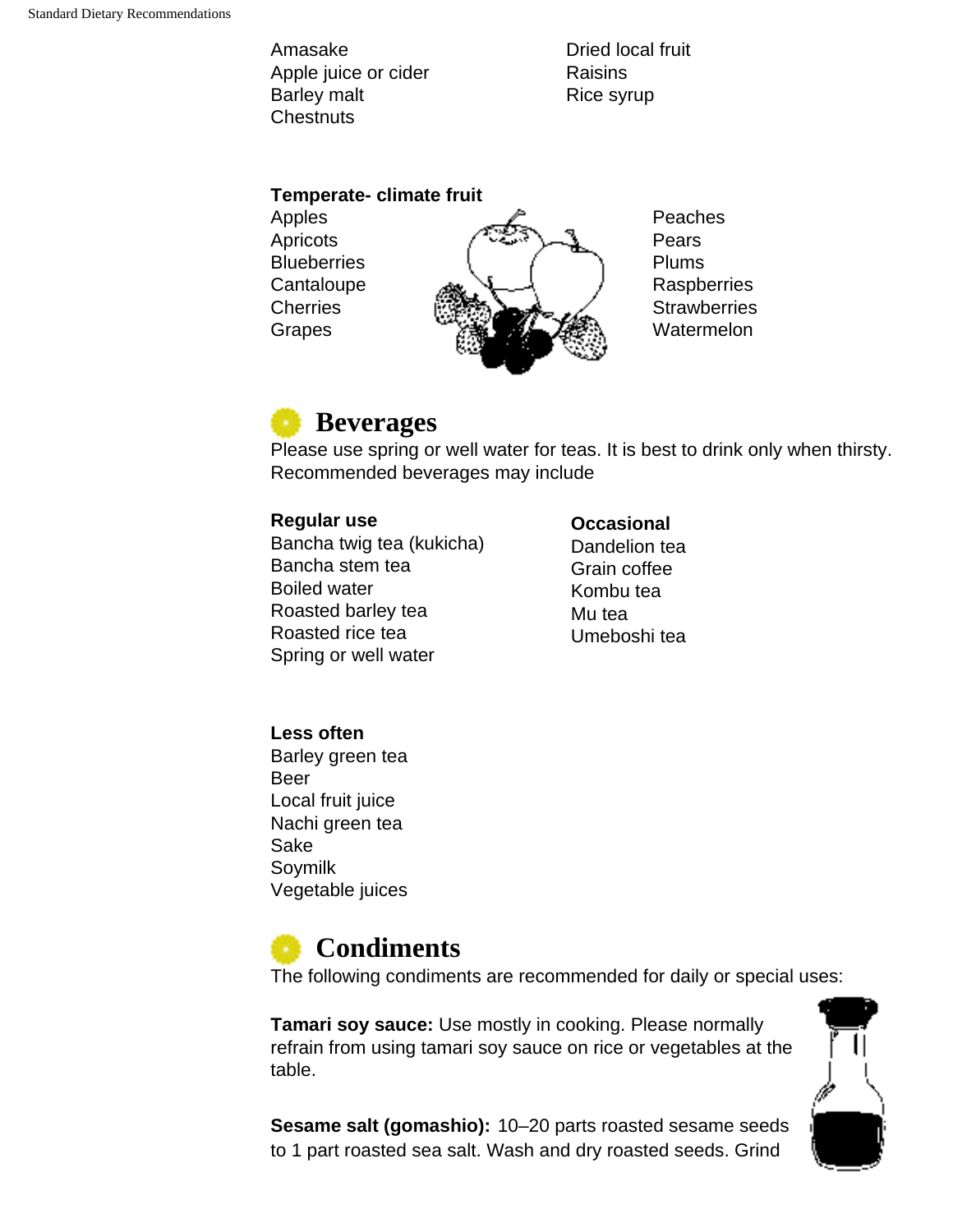seeds together with sea salt in a small earthenware bowl called a suribachi, until about two-thirds of the seeds are crushed.

**Roasted seaweed powder:** Use either wakame, kombu, dulse, or kelp. Roast seaweed in the oven until nearly charred (approximately 350° for 5–10 minutes) and crush in a suribachi.

**Sesame seaweed powder:** 1–6 parts sesame seeds to 1 part seaweed [kombu wakame, nori, or ao-nori (green nori)]. Prepare as you would sesame salt.

**Umeboshi plum:** Plums that have been dried and pickled for over one year with sea salt are called ume (plum) boshi (dry) in Japanese.

**Shiso leaves:** Usually added to umeboshi plums to impart a reddish color and natural flavoring. Umeboshi stimulates the appetite and digestion and aids in maintaining an alkaline blood quality.

**Shio (salt) kombu:** Soak 1 cup of kombu until soft and cut into 2" square pieces. Add to 1/2 cup water and 1/2 cup tamari, bring to a boil and simmer until the liquid evaporates. Cool and put in a covered jar to keep. One to two pieces may be used on occasion as needed.

**Nori condiment:** Place dried nori or several sheets of fresh nori in approximately 1 cup of water and enough tamari soy sauce for a moderate salty taste. Simmer until most of the water cooks down to a thick paste.

**Tekka:** This condiment is made from 1 cup of minced burdock, lotus root, carrot, miso, sesame oil, and ginger flavor. It can be made at home or bought ready-made. Use sparingly due to its strong contracting nature.

**Sauerkraut:** Made from cabbage and sea salt, this can be eaten sparingly with a meal

Other condiments for occasional use:

**Takuan daikon pickle:** A dried long pickle that can be taken in small amounts, with or after a meal.

**Vinegar:** Grain vinegar and umeboshi vinegar may be used moderately.



**Ginger:** May be used occasionally in a small volume as a garnish or flavoring in vegetable dishes, soups, pickled vegetables, and especially in fish and seafood dishes.

**Horseradish or grated fresh daikon:** May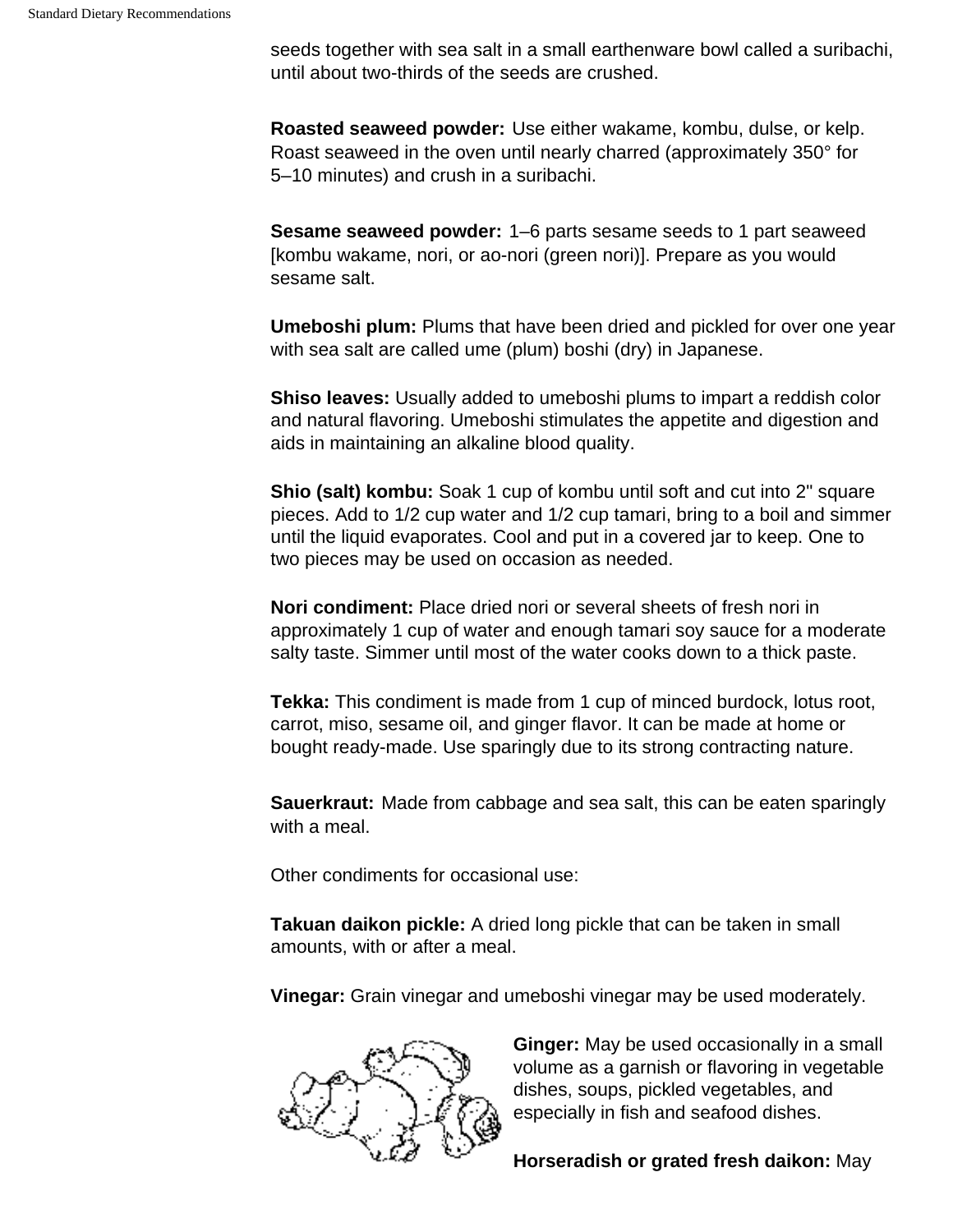be used occasionally as a garnish to aid digestion, especially served with fish and seafood.

**Pickles:** Made with rice bran, brine, or other naturally pickled vegetables may be used in small amounts with or after meals.

### **Combinator Cooking in Cooking**

For cooking oil, only high-quality, cold-pressed vegetable oil is recommended. Oil should be used in moderation for fried rice, fried noodles, and sauteing vegetables. Generally two to three times a week is reasonable. Occasionally, oil may be used for deep-frying grains, vegetables, fish, and seafood.

#### **Regular use**

Corn oil Dark sesame oil Mustard seed oil Sesame oil

**Occasional** Safflower oil Sunflower oil

**Less often** Olive oil

**Avoid**

Commercially processed oils Canola **Cottonseed** Peanut oil Soybean oil

Naturally processed, unrefined sea salt is preferable to other varieties. Miso (soy paste) and tamari soy sauce (both containing sea salt) may also be used as seasonings. Use only naturally processed, non-chemicalized varieties. In general, seasonings are used moderately.

#### **Regular use**

**Ginger** Miso **Sauerkraut** Tamari Tamari (shoyu) soy sauce Unrefined white or light grey sea salt Umeboshi plum

#### **Occasional**

**Horseradish** Mirin Oil Rice or other grain vinegar Umeboshi vinegar Umeboshi paste

#### **Avoid**

All commercial seasonings All spices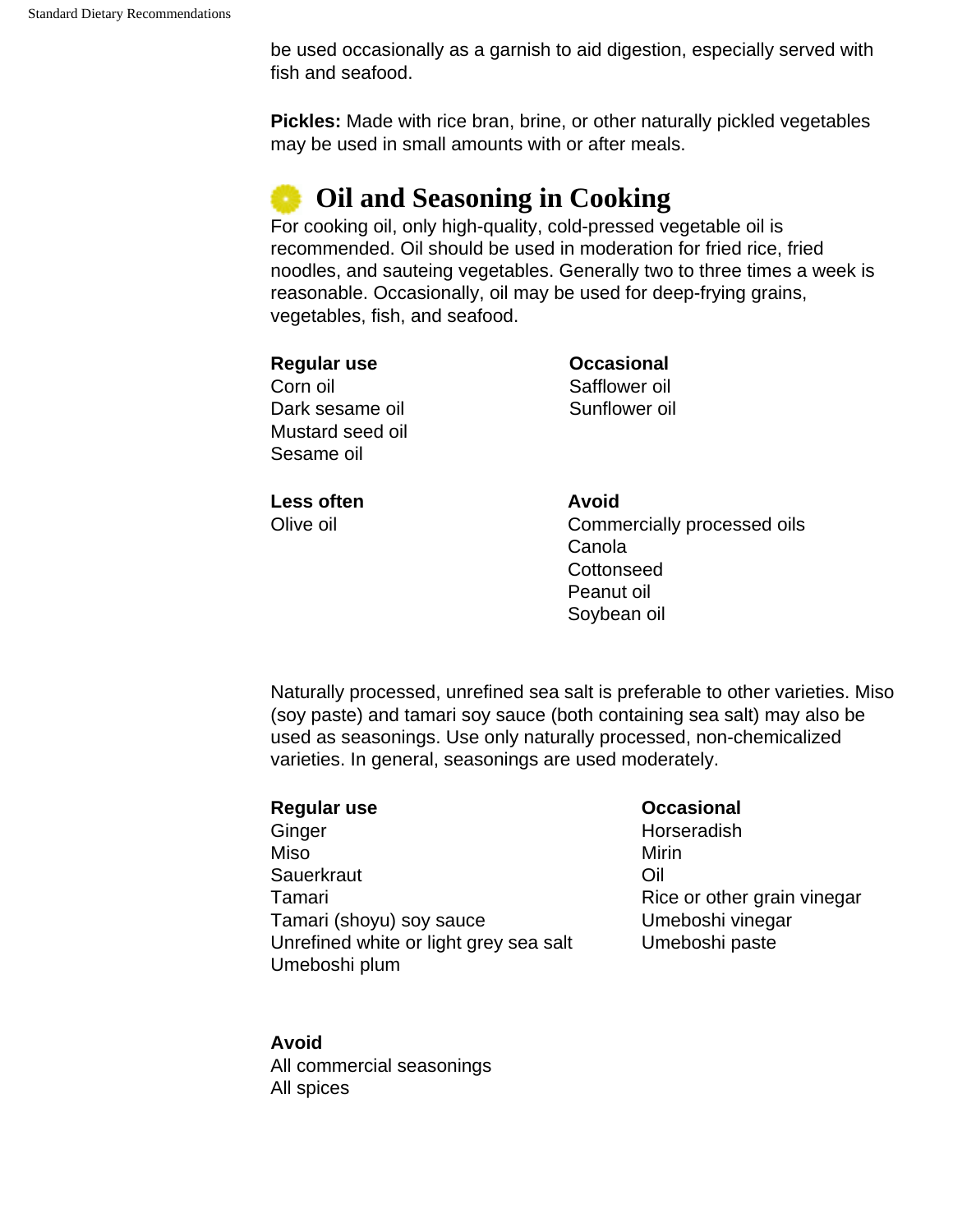<span id="page-14-0"></span>

# **Macrobiotic Dietary Recommendations Recommended Daily Proportions**



- 1. Whole cereal grains comprise 50–60% of every meal. These grains may be prepared in a variety of cooking methods. Flour products, noodles, and cracked grains, such as unyeasted whole wheat breads, whole wheat and buckwheat noodles, oatmeal, bulgur, cornmeal, and other cracked grains may be used to complement main servings of whole cereal grains.
- 2. One or two small bowls of miso soup or tamari broth soup are eaten daily. The combination of vegetables and sea vegetables should change often, with the occasional addition of beans and grains.
- 3. Vegetables, served in various styles, comprise 25–30% of each meal. Two-thirds of the vegetables are cooked by boiling, steaming, sauteeing, baking, pressure cooking, etc. One-third or less may be eaten as raw, pressed salad or pickles.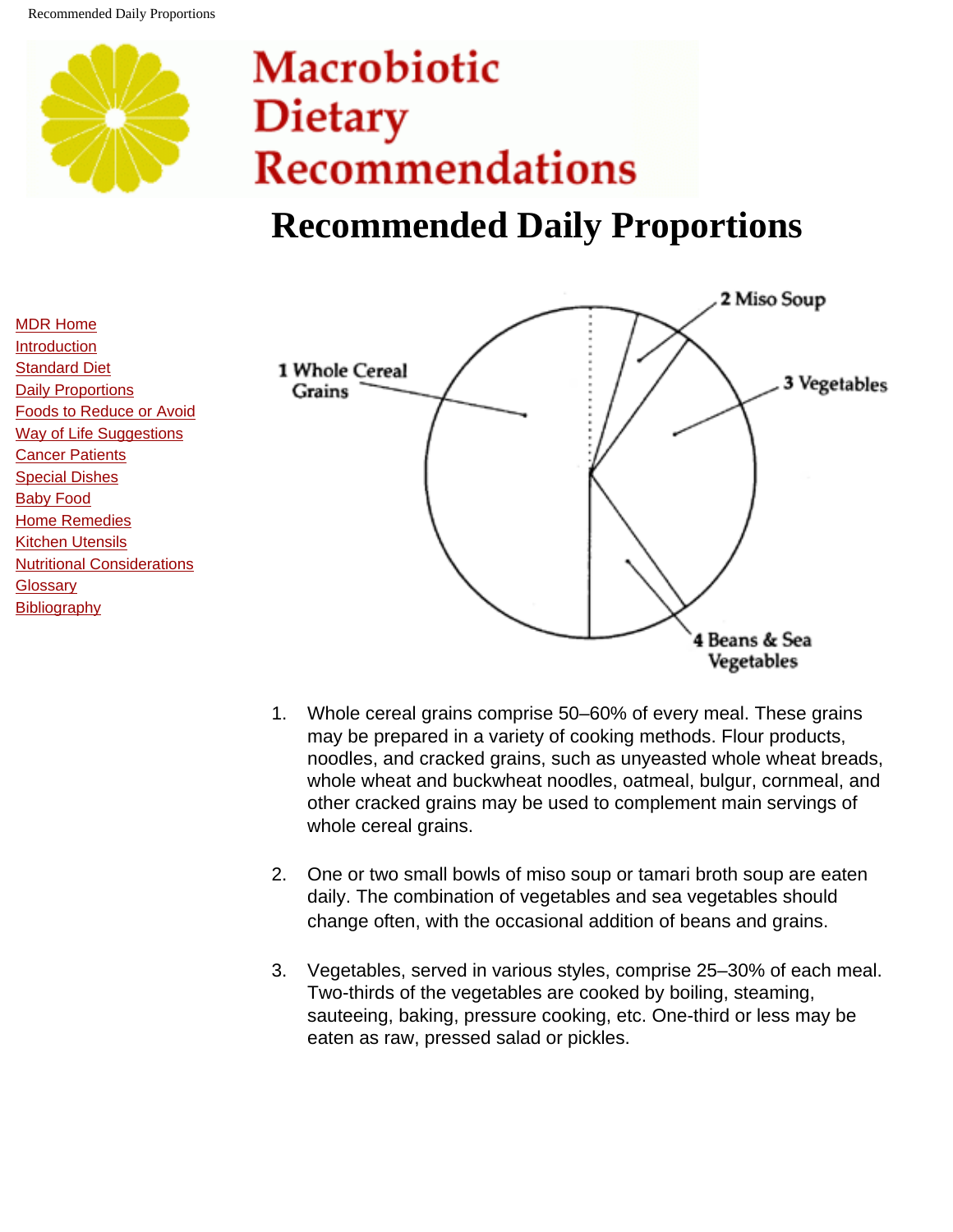4. Whole beans or their products, cooked together with sea vegetables, comprise 5–10% of a meal. (It is unnecessary to eat beans every day.) A variety of cooking methods may be used to prepare beans and sea vegetables.

**Beverage:** Bancha twig tea, cereal grain teas, and spring or unprocessed well water are used as beverages.

**Fish (seafood):** White-meat fish and seafood may be taken 1–2 times per week in small amounts.

**Fruit (dessert):** Fruit or dessert may be taken 2–3 times per week in small amounts, selecting those seasonally available fruits.

**Snack (nuts, seeds, etc.):** Nuts and seeds may be used as snacks, dryroasted and seasoned lightly with sea salt or tamari soy sauce. Popcorn, rice cakes, roasted grains, or beans may also be eaten in small volumes as snacks.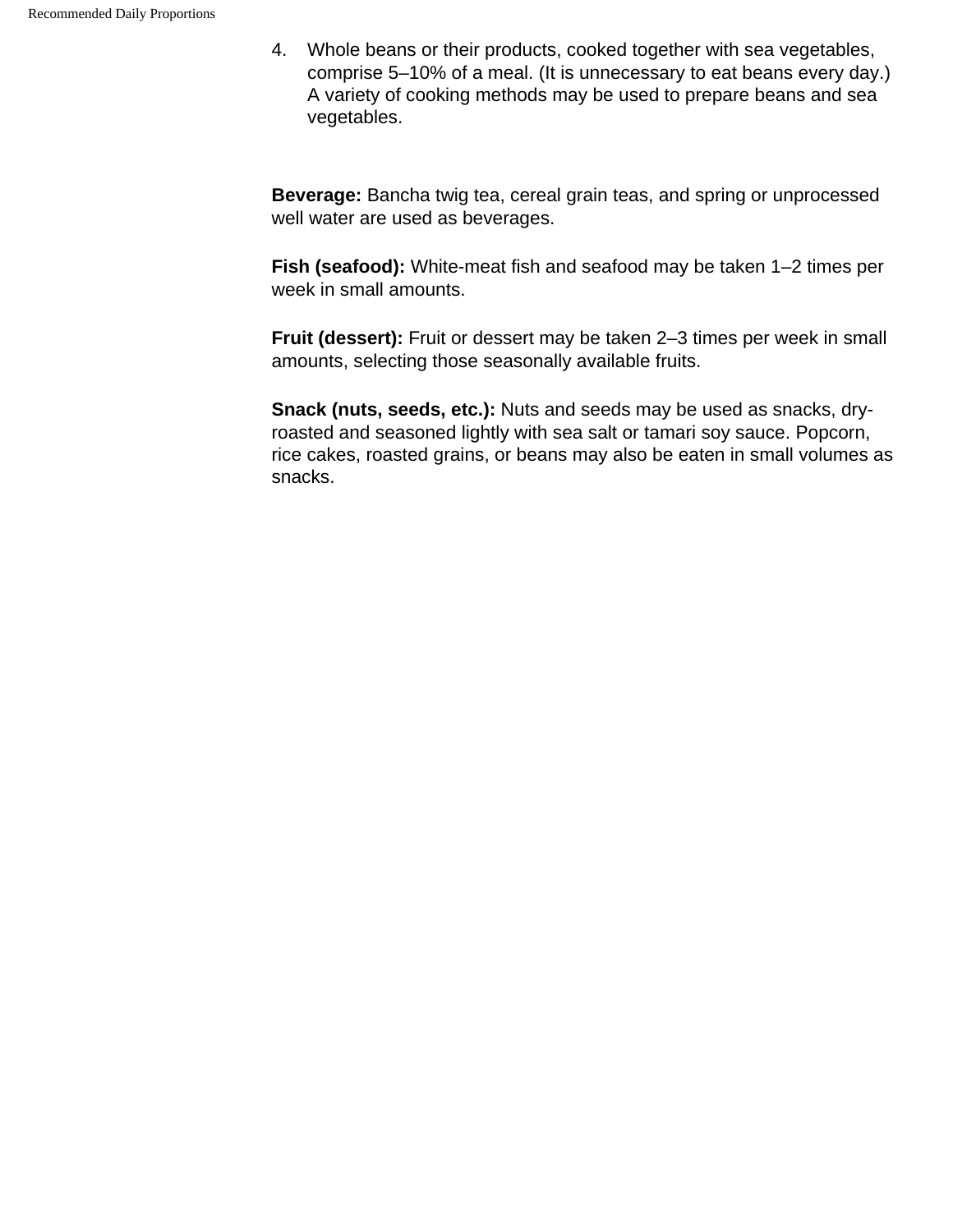<span id="page-16-0"></span>

#### [MDR Home](#page-0-0) [Introduction](#page-1-0) **[Standard Diet](#page-6-0)** [Daily Proportions](#page-14-0) [Foods to Reduce or Avoid](#page-16-0)  [Way of Life Suggestions](#page-19-0) [Cancer Patients](#page-22-0) [Special Dishes](#page-23-0) [Baby Food](#page-31-0) [Home Remedies](#page-33-0) [Kitchen Utensils](#page-42-0) [Nutritional Considerations](#page-46-0) **[Glossary](#page-49-0)** [Bibliography](#page-55-0)

# **Macrobiotic Dietary Recommendations**

## **Foods to Reduce or Avoid for Better Health**

Although all of these foods can be used for specific health purposes, they contain certain elements that are strengthening and others that are toxic. Therefore, they have an extreme effect on the body's energy balance and are generally best avoided.

#### **Animal products**

Eggs **Poultry** 

Red meat (beef, lamb, pork) Wild game

#### **Dairy**

**Butter Cheese** Cream Ice cream Kefir

**Margarine** Milk (buttermilk, skim milk) Sour cream Whipped cream Yogurt

#### **Fats**

Lard or shortening Processed vegetable oils

Soy margarine

#### **Fish**

Red-meat or blue-skinned fish, such as **Bluefish** Salmon **Swordfish** Tuna (though raw- meat tuna may be served occasionally with tamari soy sauce and a garnish of grated daikon or mustard)

#### **Nuts**

Brazil **Cashew** 

Hazel Pistachio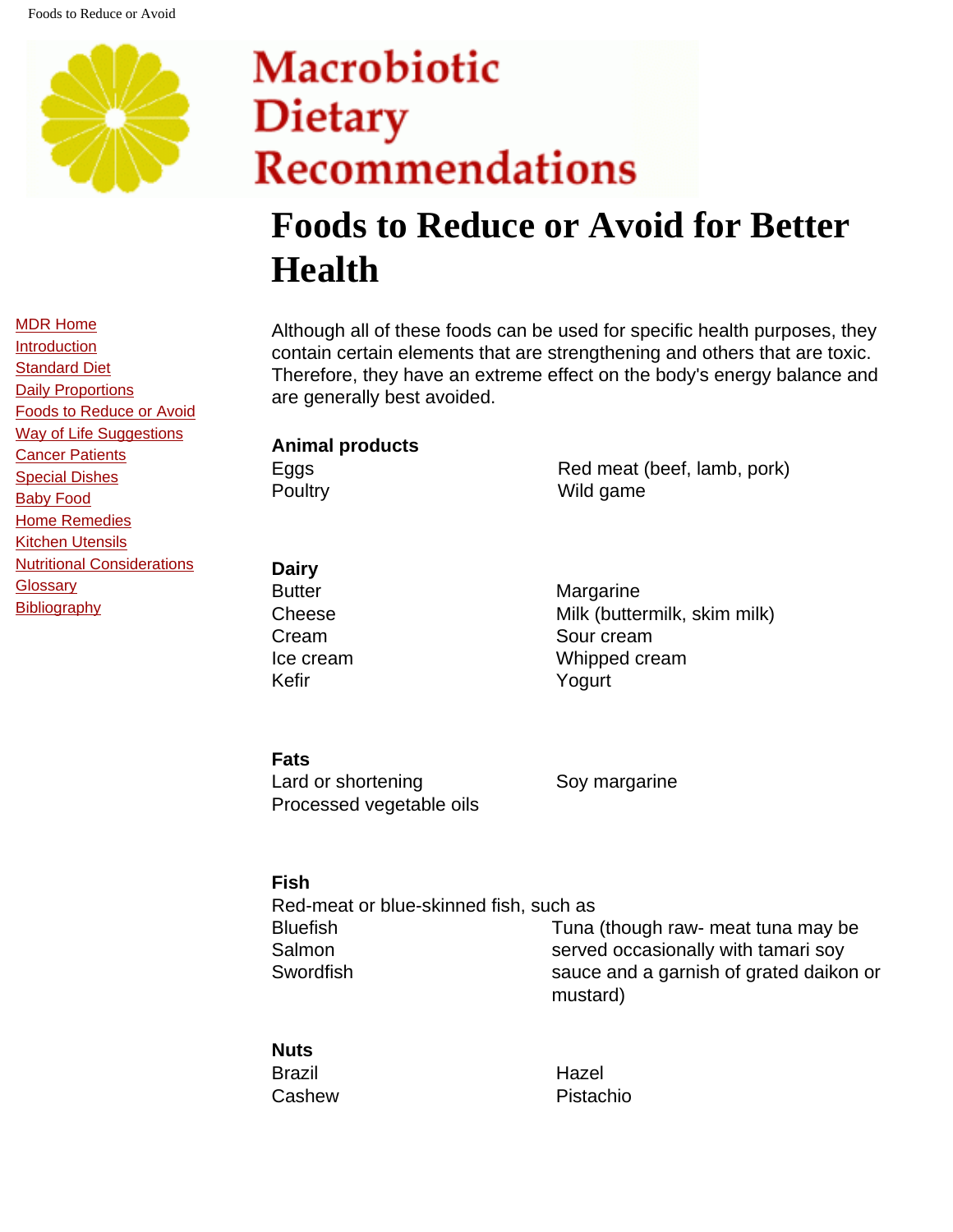#### **Processed foods**

Canned food Chewing gum Frozen food

Instant food Polished (white) rice Refined (white) flour

Foods processed with **Additives** Artificial coloring **Chemicals Emulsifiers** 

Preservatives Sprays or dyes **Stabilizers** 

#### **Stimulants**

Alcohol **Coffee** Commercially dyed teas **Ginseng** 

**Herbs** Spices (cayenne, cumin, etc.) Stimulating aromatic teas (herb, mint, etc.) Vinegar, except grain vinegar

#### **Sweeteners**

**Carob Chocolate** Corn syrup Fructose Honey

Maple syrup Molasses Saccharine and other artificial sweeteners Sugar (white, raw, brown, turbinado)

#### **Tropical or subtropical fruits and beverages**

Artificial beverages (soda, cola, etc.) Bananas **Coconut** Figs **Grapefruit** Kiwi Mangoes **Oranges** Papayas Prunes

**Vegetables**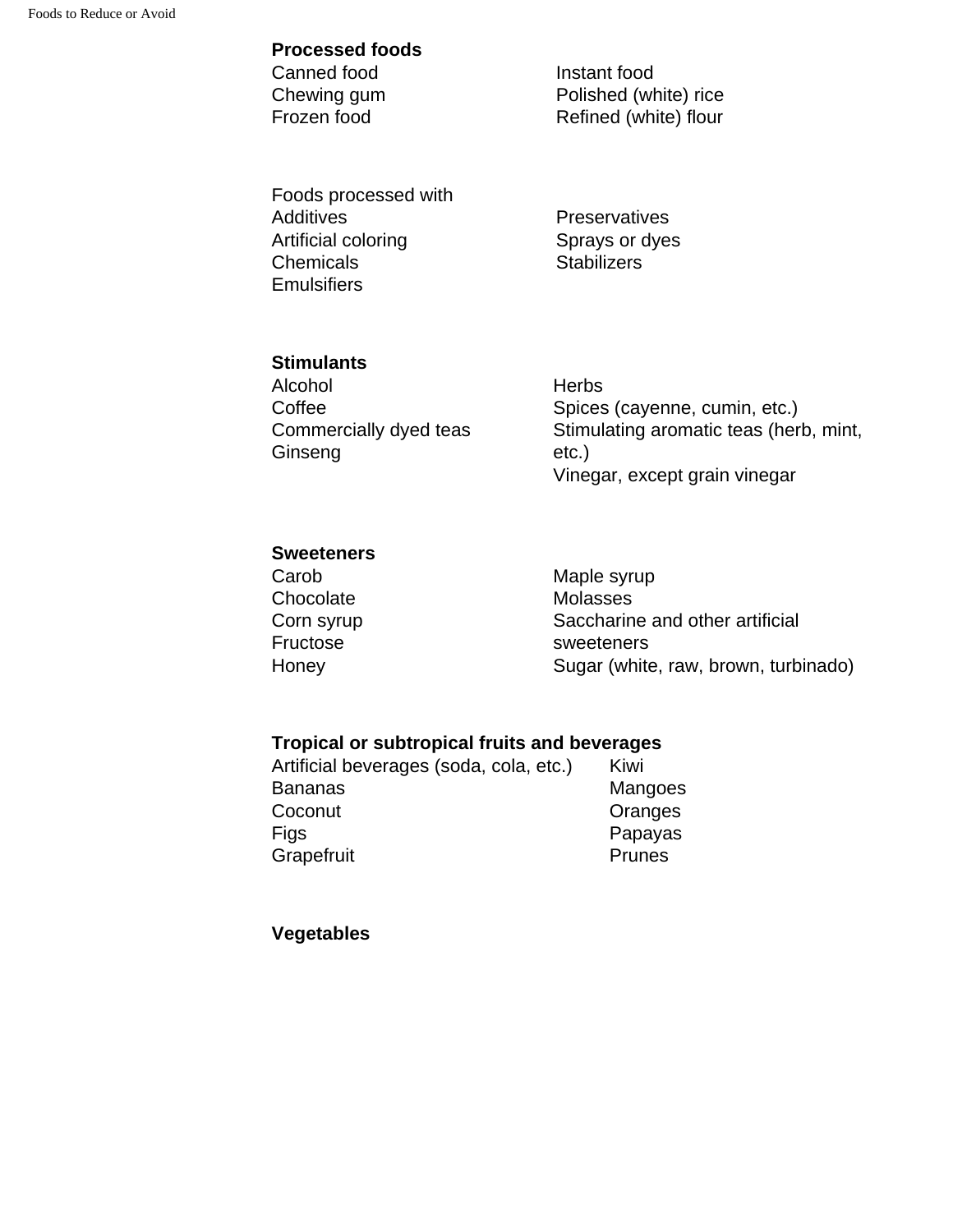Asparagus Avocado Bamboo shoots Beets Curly dock **Eggplant** Fennel Ferns Green and red peppers Green zucchini Okra

Plantain Potato Purslane Shepherd's purse Sorrel **Spinach** Sweet potato Taro (albi) Tomato Yams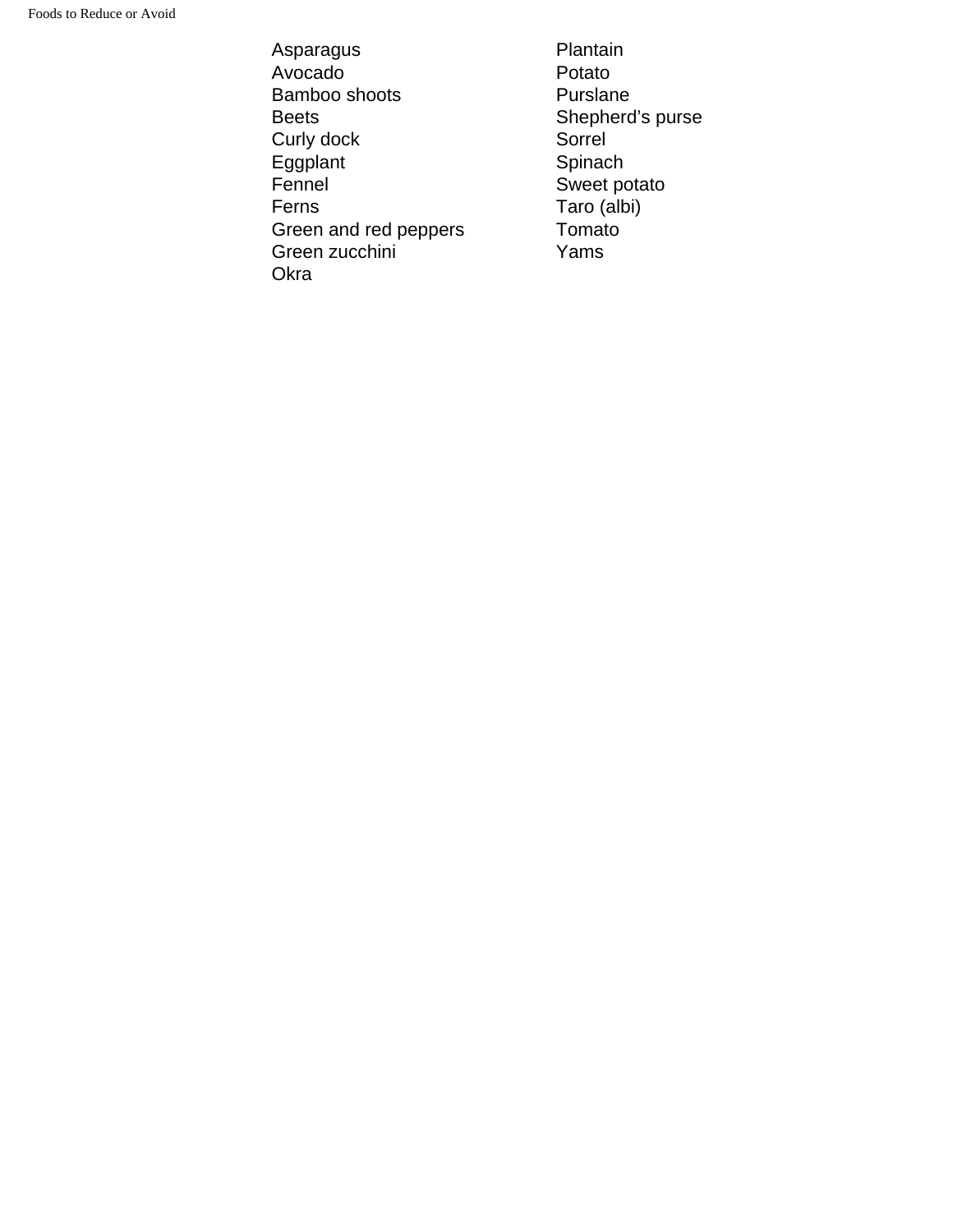<span id="page-19-0"></span>

# **Macrobiotic Dietary Recommendations Way of Life Suggestions**

Below are additional recommendations to help guide you to a more natural way of living:

- 1. Chew your food well, at least fifty times or more per mouthful.
- 2. Eat only when you are really hungry.
- 3. Please eat in an orderly and relaxed manner. When you eat, sit with good posture and with gratitude for your food. You may eat regularly two or three times per day, as much as you want, provided the proportion is generally correct and each mouthful is thoroughly chewed.
- 4. It is best to leave the table feeling satisfied but not full.
- 5. Drink a moderate volume, only when thirsty.
- 6. Avoid eating for three hours before sleeping, as this causes stagnation in the intestines and throughout the body.
- 7. Wash your body as needed, but avoid long, hot baths or showers.
- 8. Scrub and massage your entire body with a hot, damp towel until the skin becomes red, every morning and/or night. At the very least, scrub your hands and feet, including each finger and toe.
- 9. Wear cotton clothing directly next to the skin, especially cotton undergarments. It is best to avoid wearing synthetic, woolen, or silk clothing directly on the skin as well as excessive metallic jewelry or accessories on the fingers, wrists, or neck. Try to keep such ornaments simple and graceful.
- 10. For the deepest and most restful sleep, retire before midnight and rise early in the morning.

[MDR Home](#page-0-0) [Introduction](#page-1-0) **[Standard Diet](#page-6-0)** [Daily Proportions](#page-14-0) [Foods to Reduce or Avoid](#page-16-0)  [Way of Life Suggestions](#page-19-0) [Cancer Patients](#page-22-0) [Special Dishes](#page-23-0) [Baby Food](#page-31-0) [Home Remedies](#page-33-0) [Kitchen Utensils](#page-42-0) [Nutritional Considerations](#page-46-0) **[Glossary](#page-49-0)** [Bibliography](#page-55-0)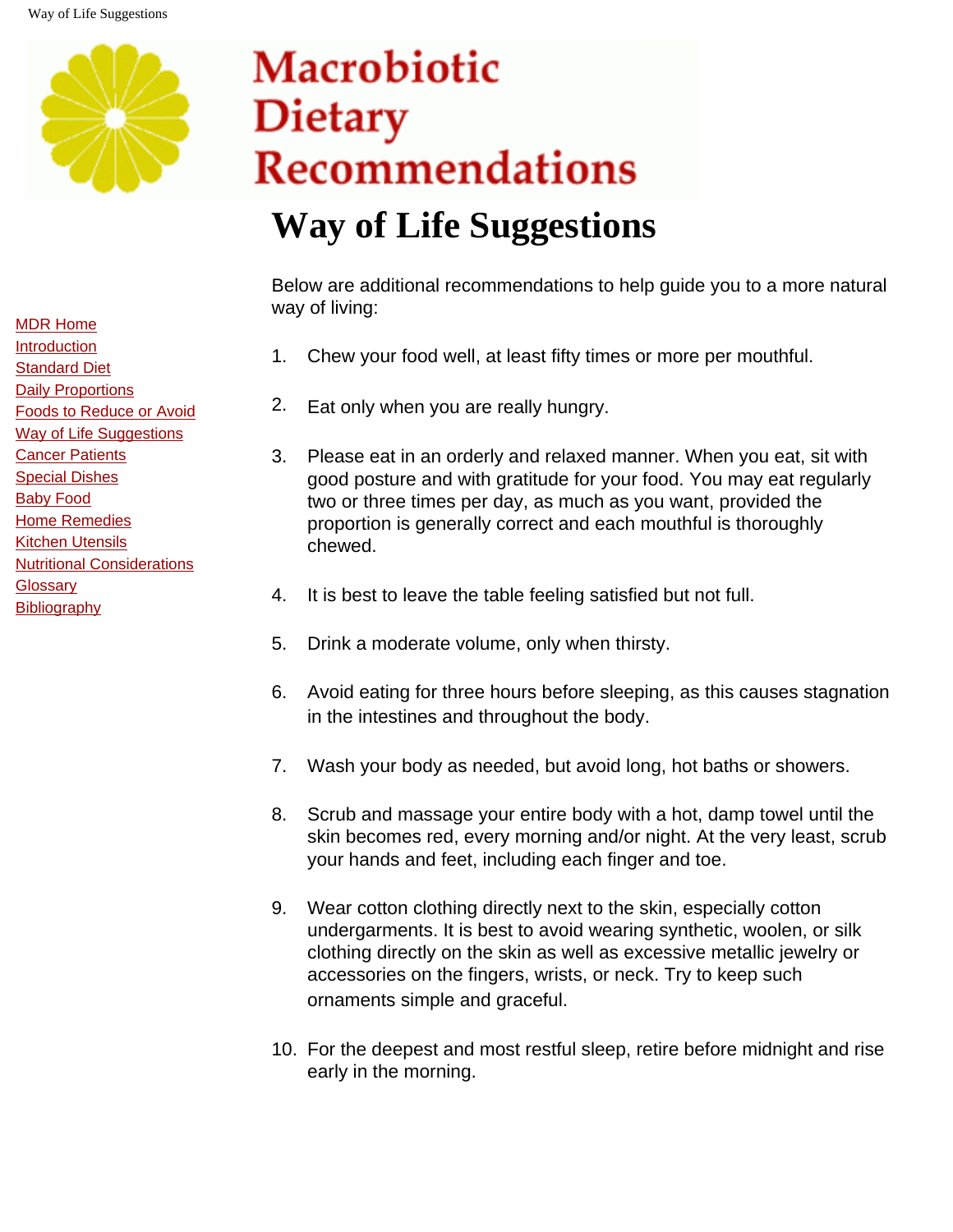- 11. Be as active as possible in your daily life, including activities such as scrubbing floors, cleaning windows, washing clothes, etc. Systematic exercise programs, such as yoga, do-in, martial arts, and sports can also be helpful.
- 12. If your condition permits, go outdoors in simple clothing. Try to walk barefoot on the beach, grass, or soil whenever possible.
- 13. Keep your home environment clean and orderly, especially the areas where food is prepared and served.
- 14. All daily living materials should be as natural as possible. Cotton for sheets, towels, blankets, and pillowcases; incandescent lighting and natural wooden furnishings; and cotton or wool carpets all contribute toward a more natural atmosphere.
- 15. It is advisable to use a gas or wood stove for daily cooking rather than electric or microwave cooking devices.
- 16. Avoid or minimize the use of electric objects close to the body, including electric shavers, hair dryers, blankets, heating pads, toothbrushes, etc.
- 17. Keep large green plants in your home to freshen and enrich the oxygen content of the air. Open windows daily to permit fresh air to circulate, even in cold weather.
- 18. Use earthenware, cast iron, or stainless steel cookware rather than aluminum or Teflon-coated pots.
- 19. If you watch television, do so at a great distance, to minimize exposure to radiation.
- 20. Avoid using chemically produced cosmetics and body care products. For care of teeth, use natural toothpaste, sea salt, dentie, or clay.

### **Daily Reflections**

Along with these lifestyle recommendations, we also suggest the following daily reflections:

Develop your appreciation for nature. Every day, try to set aside several minutes to observe and marvel at the wonder and beauty of our natural surroundings. Appreciate the sky, mountains, sun, wind, rain, snow, and all natural phenomena. Regain your sense of wonder at the miracle of life.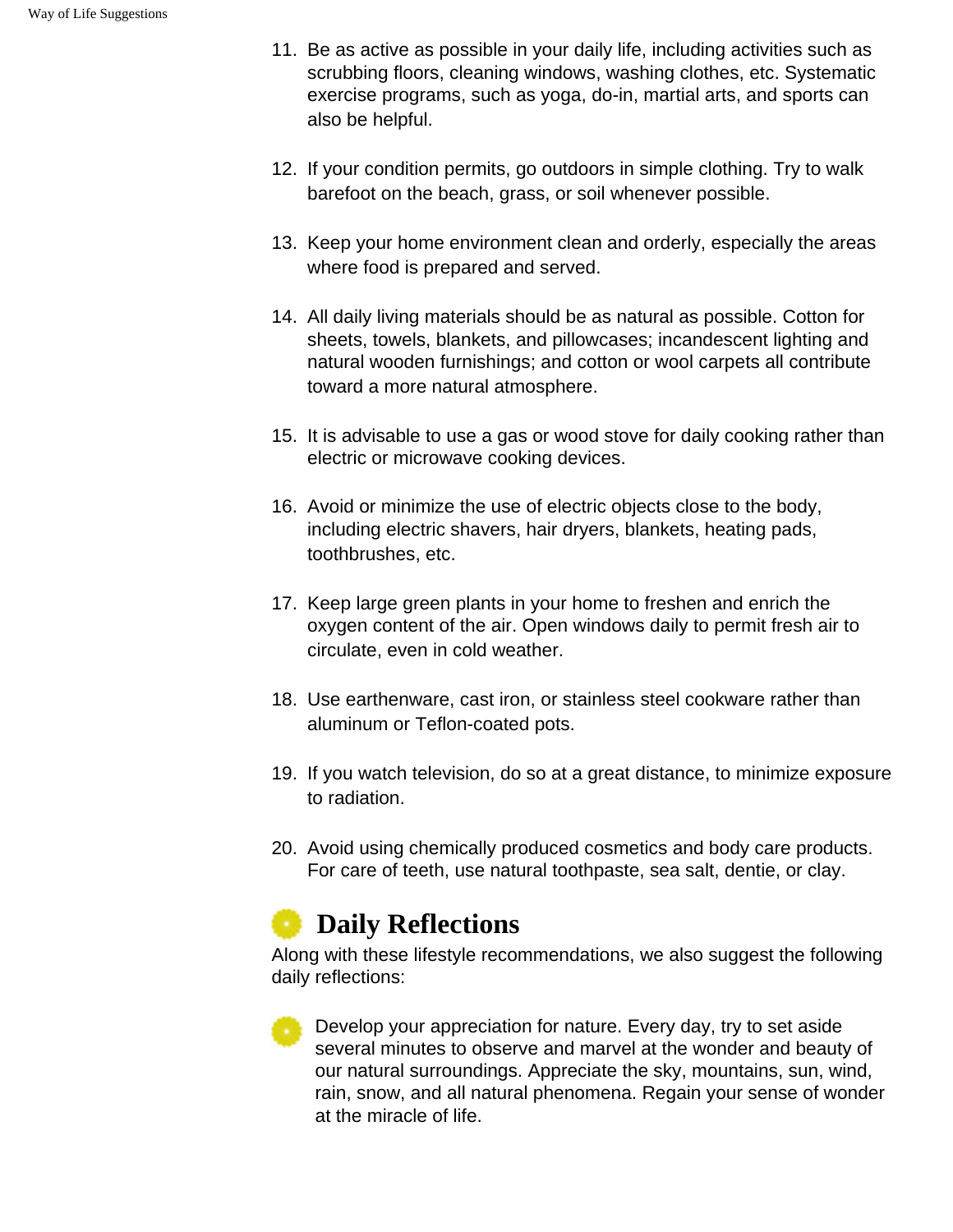Live each day happily, without being preoccupied with your condition. Keep mentally and physically active and maintain an optimistic and positive attitude.



Greet everyone you meet with gratitude. Begin with your friends and family and extend your gratitude to all people.

Introduce the members of your family to your new diet and way of life and encourage them to adopt macrobiotics with you. Family support and participation is one of the most important aspects of good health.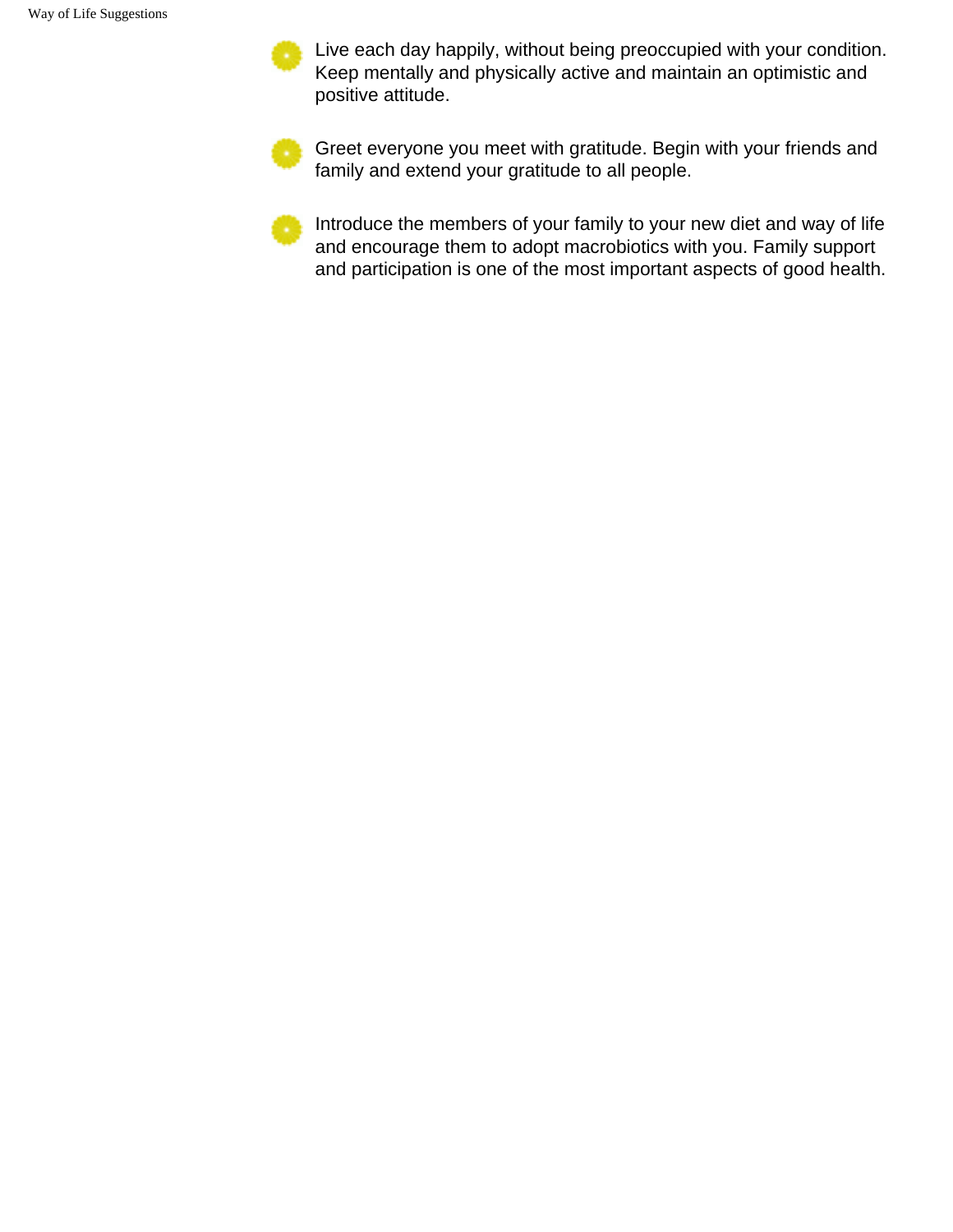<span id="page-22-0"></span>

# **Macrobiotic Dietary Recommendations**

## **Suggestions for Patients with Cancer or Other Serious Illnesses**

The following points are additional recommendations for those with serious problems. However, depending upon the type of illness and the degree of one's condition, some modifications may be needed.

- 1. Flour products and baked goods are to be minimized or totally avoided.
- 2. The intake of fats and oils is best minimized, and all nuts and nut butters should be avoided completely.
- 3. It is best to minimize or avoid fruits, fruit desserts, and juices. A small volume may be used (if appropriate) when craving sweets.
- 4. The use of microwaves or electric cooking is best totally avoided. Color TV is also best avoided.
- 5. Proper and specific cooking instruction is essential for all serious illnesses. Contact your local qualified macrobiotic center and arrange for classes in preparing food to suit individual needs.

In addition to dietary adjustments, some patients who have developed tumors or growths may be helped further by using one of the external treatments as a home remedy (see the [Home Remedies](#page-33-0) page). For serious conditions, medical attention from medical professionals will also be necessary. We encourage everyone to begin the dietary suggestions and attend Kushi Institute educational programs and any additional macrobiotic classes that may be directed to their personal needs.

[MDR Home](#page-0-0) **[Introduction](#page-1-0) [Standard Diet](#page-6-0)** [Daily Proportions](#page-14-0) [Foods to Reduce or Avoid](#page-16-0)  [Way of Life Suggestions](#page-19-0) [Cancer Patients](#page-22-0) [Special Dishes](#page-23-0) [Baby Food](#page-31-0) [Home Remedies](#page-33-0) [Kitchen Utensils](#page-42-0) [Nutritional Considerations](#page-46-0) **[Glossary](#page-49-0)** [Bibliography](#page-55-0)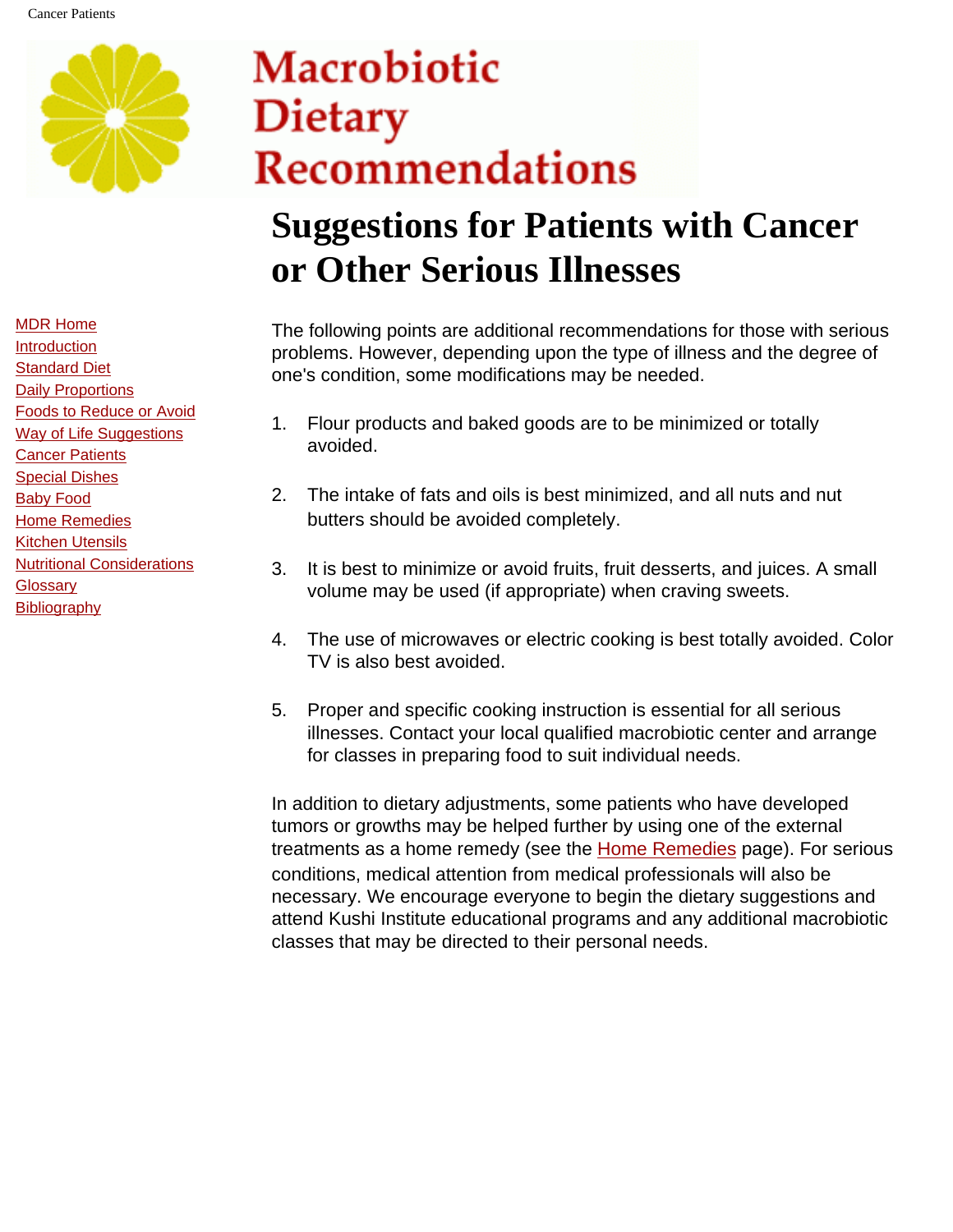<span id="page-23-0"></span>

# **Macrobiotic Dietary Recommendations Special Dishes**

### **Nishime Dish**

This simple method of preparing vegetables is helpful in restoring strength and vitality to someone who has become physically weak. It is recommended that this dish be included anywhere from 2–4 times per week.

- 1. Use a heavy pot with a heavy lid or cookware specifically designed for waterless cooking.
- 2. Soak a 5–7-inch strip of kombu until soft and cut into one-inch-square pieces.
- 3. Place kombu in bottom of pot and cover with water.
- 4. Add sliced carrots, daikon, turnip or burdock root, lotus root, onions, hard winter squash (acorn or butternut) and cabbage. These should be cut into 2-inch chunks, except burdock, which should be cut smaller and layered on top of the kombu. (Root vegetables will retain their shape even if cooked for a long time; however, squash may dissolve and lose its shape if cooked too long, so it may be added after other vegetables.)
- 5. Sprinkle a small volume of sea salt or tamari soy sauce over the vegetables.
- 6. Cover and set flame to high until a high steam is generated. Lower flame and cook peacefully for 15–20 minutes. If water should evaporate during cooking, add more water to the bottom of the pot.
- 7. When each vegetable has become soft and edible, add a few drops of tamari soy sauce and mix the vegetables.
- 8. Replace cover and cook over a low flame for 2–5 minutes more.
- 9. Remove cover, turn off flame, and let the vegetables sit for about two minutes. You may serve the vegetable juice along with the dish, as it is most delicious.

Try one of the following suggested combinations:

[MDR Home](#page-0-0) [Introduction](#page-1-0) **[Standard Diet](#page-6-0)** [Daily Proportions](#page-14-0) [Foods to Reduce or Avoid](#page-16-0)  [Way of Life Suggestions](#page-19-0) [Cancer Patients](#page-22-0) [Special Dishes](#page-23-0) [Baby Food](#page-31-0) [Home Remedies](#page-33-0) [Kitchen Utensils](#page-42-0) [Nutritional Considerations](#page-46-0) **[Glossary](#page-49-0)** [Bibliography](#page-55-0)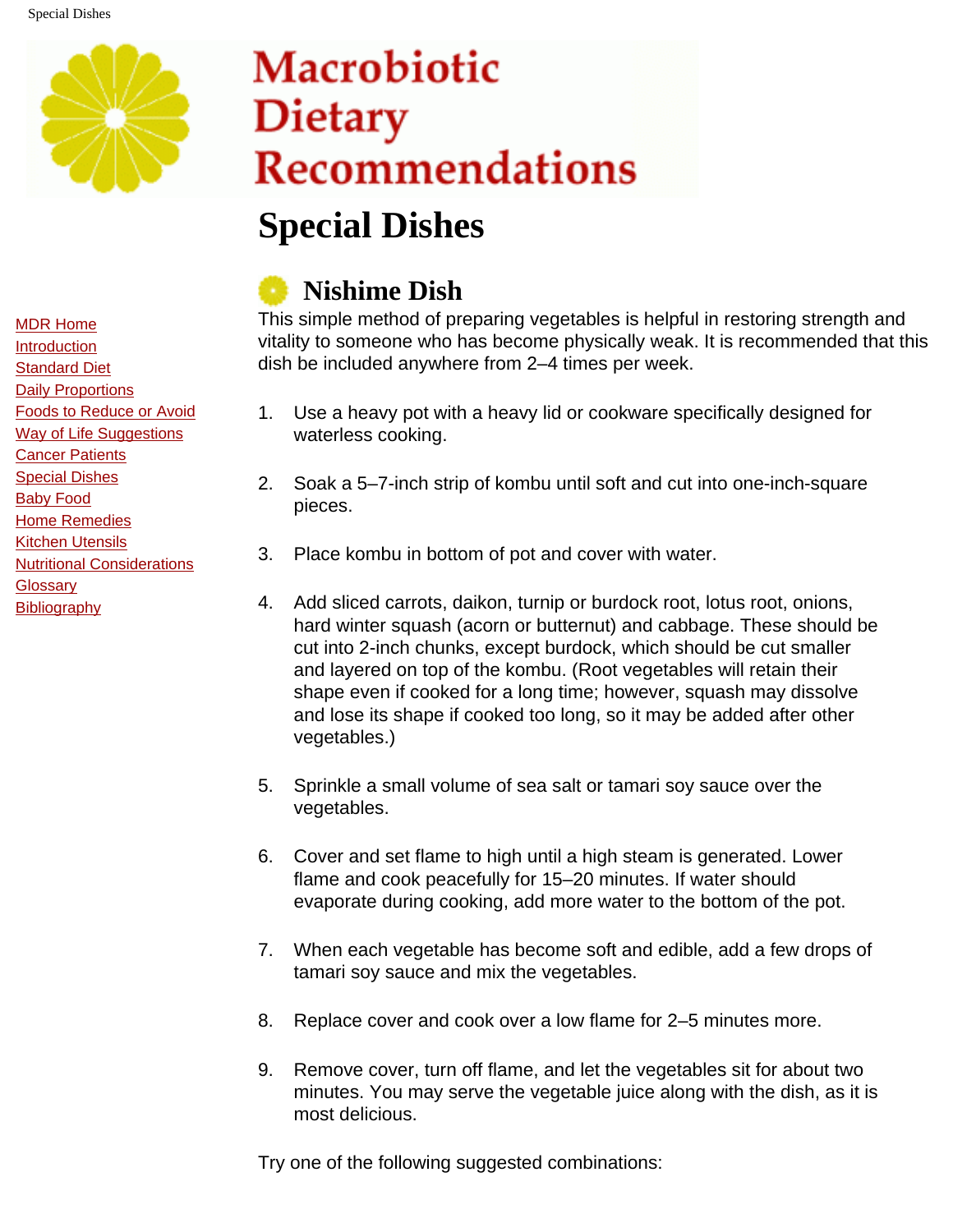- 1. carrot, cabbage, burdock, kombu
- 2. carrot, lotus, burdock, kombu
- 3. daikon, shitake mushroom, kombu
- 4. turnip, shitake mushroom, kombu



- 5. onion, cabbage, winter squash, kombu
- 6. kombu, onion
- 7. kombu, daikon

Note: It is not advisable to cook only carrot and daikon or carrot and turnip together, except when using additional vegetables.

### **Aduki, Kombu, and Squash Dish**

This dish is helpful in regulating blood sugar levels, especially in those who are diabetic or hypoglycemic. This dish may be included from 1–3 times per week.

- 1. Wash and soak one cup of aduki beans with a one-inch square piece of dried kombu for 3–5 hours.
- 2. Remove kombu after soaking time and chop into one-inch-square pieces.
- 3. Place kombu in bottom of pot and add chopped hard winter squash, such as acorn, butternut, or hokkaido. If squash is not available, substitute carrots or parsnips.
- 4. Add aduki beans on top of squash.
- 5. Cover with water and cook over a low flame until the beans and squash become soft.
- 6. Sprinkle lightly with sea salt.
- 7. Cover and let cook another 10–15 minutes.
- 8. Turn off flame and let sit for several minutes before serving.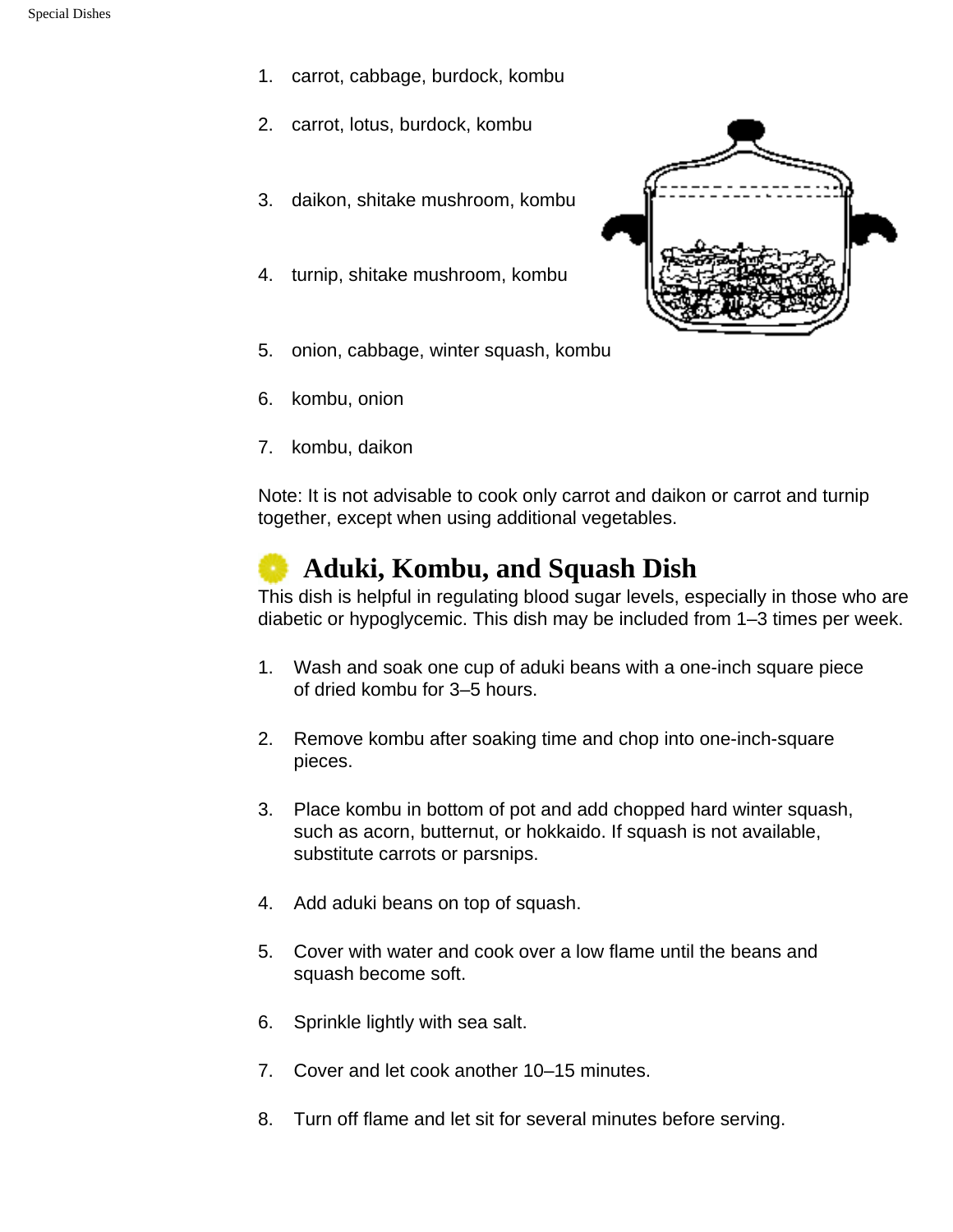### **Steamed Greens Dish**

Lightly cooked green vegetables can be eaten every day. It is important that the vegetables do not lose their green color.

- 1. Wash and slice the green, leafy tops of vegetables such as turnip, daikon, and carrots, or kale, watercress, chinese cabbage, and parsley.
- 2. Put vegetables in a small amount of boiling water.
- 3. Cover and steam for 2–5 minutes, depending on texture of vegetables.
- 4. At end of cooking, lightly sprinkle tamari soy sauce over the vegetables.



### **Basic Miso Soup**

- 1. Soak wakame or kombu for 5 minutes, then cut into small pieces.
- 2. Boil wakame or kombu and, while boiling, cut vegetables into pieces.
- 3. Add vegetables to the boiling broth and boil all together for 2–4 minutes, until all vegetables are soft and edible.
- 4. Dilute miso, add to soup, and simmer for 2–4 minutes.

 **Miso Soup with Daikon and Wakame** 

This soup helps eliminate excess mucus from the body.

- 1. Wash and slice 1 1/2 cups of daikon into 1/2-inch slices and add to 4 cups of water.
- 2. Allow to cook for 5 minutes.
- 3. Meanwhile, soak 1/2 cup of dried wakame for 3–5 minutes, then chop into small pieces.
- 4. Add the wakame to the pot.
- 5. Cook over low flame until the vegetables are soft.
- 6. Add one teaspoon of miso diluted in soup stock.
- 7. Simmer (do not boil) for 3 minutes.
- 8. Garnish with chopped scallion.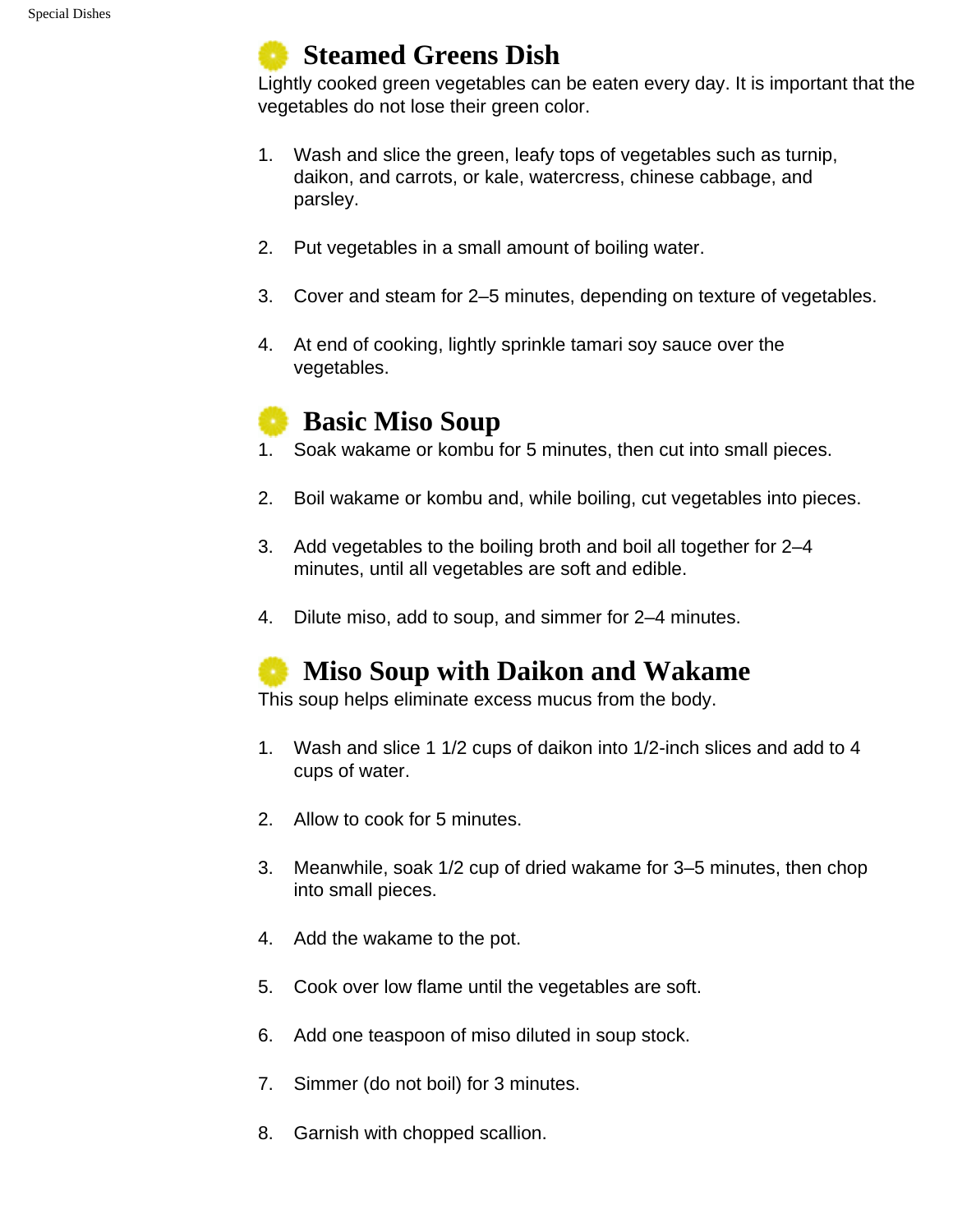### **Dried Daikon with Kombu and Tamari**

This dish helps dissolve fat deposits throughout the body.

- 1. Soak one 4-inch strip of kombu for 10 minutes; slice lengthwise into 1/4-inch strips and place in bottom of heavy pot with a heavy lid.
- 2. Soak 1/2 cup dried daikon until soft, about 10 minutes. (If dried daikon is very dark in color, please discard soaking water.)
- 3. Place dried daikon on top of kombu in pot.
- 4. Add enough kombu soaking water to just cover top of daikon.
- 5. Cover pot, bring to boil, lower flame and simmer 30–40 minutes, until kombu is tender.
- 6. Add a small amount of tamari soy sauce and cook away excess liquid.



### **Pressed Salt Pickles**

A small serving of pickles at the end of the meal aids digestion.

- 1. A heavy ceramic or wooden crock or keg will be needed.
- 2. Wash two large daikon and their leaves under cold water, making sure all dirt is removed, especially from the leaves.
- 3. Set aside and let dry for about 24 hours.
- 4. Slice the daikon into small rounds.
- 5. Sprinkle sea salt on the bottom of the crock.
- 6. Next, layer some of the daikon leaves.
- 7. Next, a layer of daikon rounds.
- 8. Sprinkle with sea salt again.
- 9. Repeat this until the daikon is used or the crock is filled.
- 10. Place a lid or plate that will fit inside the crock on top of the daikon, daikon leaves, and salt.
- 11. Place a heavy rock or brick on top of the lid or plate.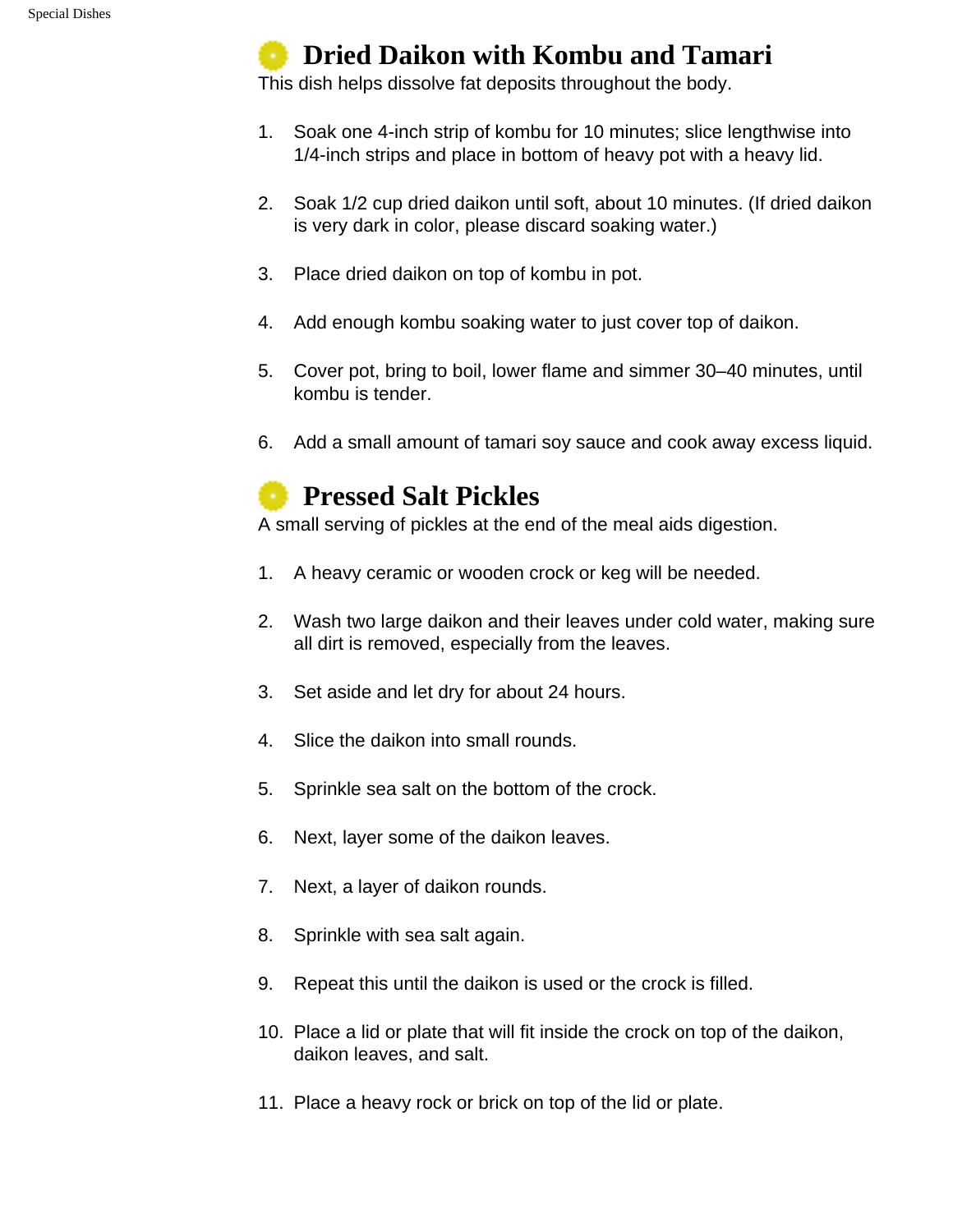- 12. Cover with a thin layer of cheesecloth to keep dust out.
- 13. Soon water will begin to be squeezed out and rise to the surface of the plate. When this happens, replace heavy weight with a lighter one.
- 14. Store in a dark, cool place for 1–2 weeks or longer.
- 15. Remove a portion, wash under cold water, slice, and serve.

### **Rice Bran (Nuka) Pickles**

These pickles help restore a healthy environment in the digestive system.

#### **Long Time (ready in 3–5 months)**

10–12 cups nuka (rice bran) or wheat bran 1 1/2–2 cups sea salt

#### **Short Time (ready in 1–2 weeks)**

10–12 cups nuka 1/8–1/4 cup sea salt

- 1. Combine roasted nuka or wheat bean with salt; mix well.
- 2. Place a layer of bran mixture on the bottom of a wooden keg or ceramic crock.
- 3. A single vegetable, such as daikon, turnips, rutabaga, onion or chinese cabbage, may be used.
- 4. Slice vegetable(s) and layer on top of the nuka.
- 5. If more than one vegetable is being used, layer one on top of another.
- 6. Sprinkle a layer of nuka on top of the vegetables.
- 7. Repeat this layering until the nuka mixture is used up or the crock is filled
- 8. Always make sure that the nuka mixture is the top layer.
- 9. Place a wooden disc or plate inside the crock, on top of the vegetables and nuka. (Plate should be slightly smaller, so as to fit inside the crock.)
- 10. Place a heavy weight, such as a rock or brick, on top of plate.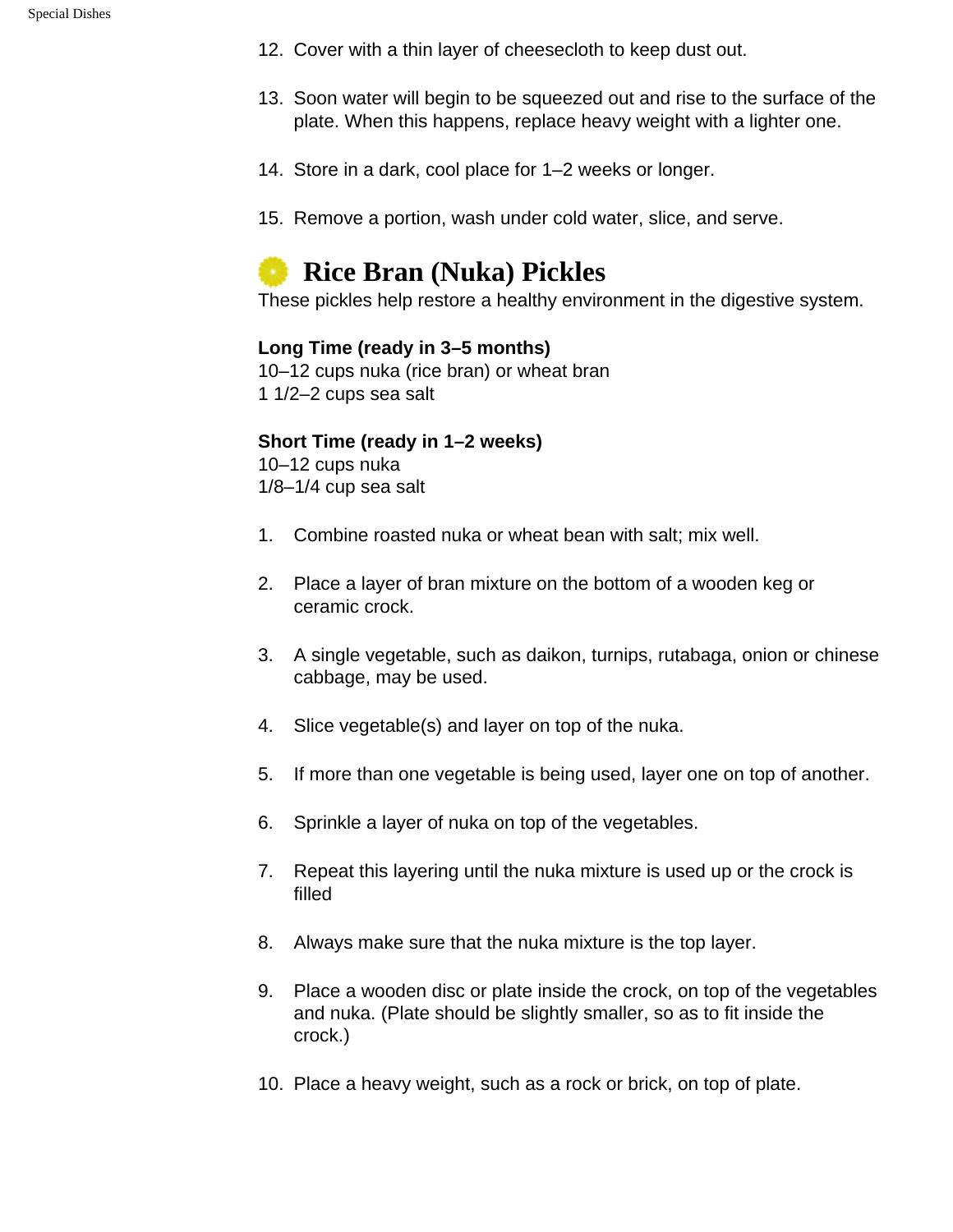- 11. Soon, water will begin to be squeezed out and rise to the surface of the plate. When this happens, replace heavy weight with a lighter one.
- 12. Cover with a thin layer of cheesecloth and store in a cool room.
- 13. Before serving, rinse under cold water to remove excess bran and salt.

### **Boiled Salad**

A refreshing way to prepare vegetables in place of raw salad.

- 1. When making a boiled salad, boil each vegetable separately. (All of your vegetables may, however, be boiled in the same water.
- 2. Cook the mildest tasting vegetables first, so that each will retain its distinctive flavor.
- 3. Place several inches of water and a pinch of sea salt in a pot and bring to a boil.
- 4. Drop 1 cup sliced chinese cabbage into water and boil 1–2 minutes.
- 5. All vegetables should be slightly crisp but not raw.
- 6. To remove vegetables from water, pour into a strainer that has been placed inside a bowl, so as to retain the cooking water.
- 7. Place the drained water back into the pot and reboil.
- 8. Boil 1/2 cup sliced onion.
- 9. Drain as above, retaining water and returning to boil.
- 10. Boil 1/2 cup thinly sliced carrots, then 1/2 cup sliced celery, each one separately, as previously explained.
- 11. Last, drop one bunch watercress into boiling water for just a few seconds.
- 12. For the vegetables to keep their bright color, each one should be run under cold water while in the strainer.
- 13. Mix vegetables.
- 14. A dressing may be made from 1 umeboshi plum or 1 teaspoon of umeboshi paste added to 1/2 cup of water (vegetable stock from boiling may be used) and pureed in a suribachi.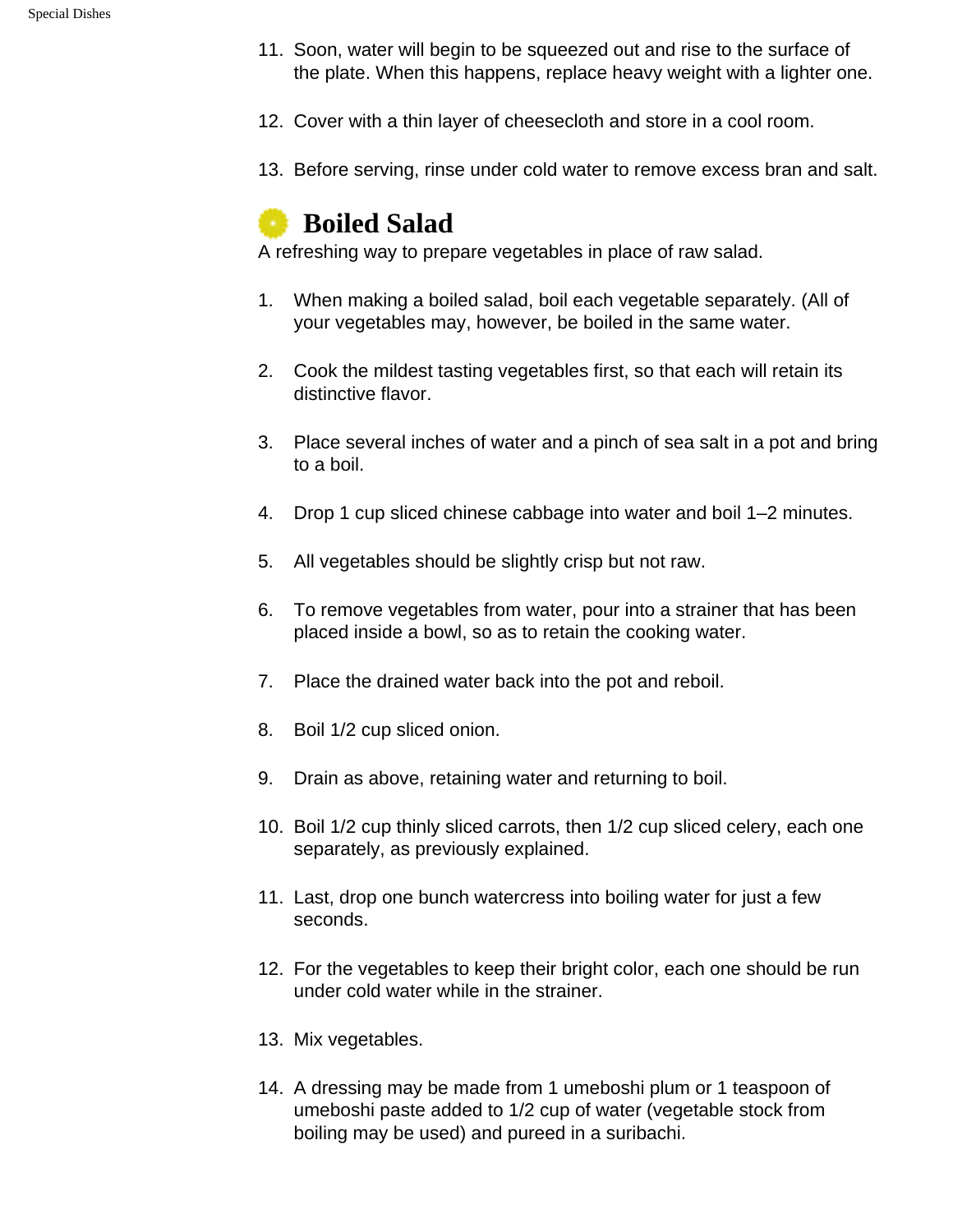### **Pressed Salad**

A method to remove excess liquid from raw vegetables.

- 1. Wash and slice desired vegetables into very thin pieces, such as 1/2 cabbage (may be shredded), 1 cucumber, 1 stalk celery, 2 red radishes, 1 onion.
- 2. Place vegetables in a pickle press or large bowl and sprinkle with 1/2 teaspoon sea salt and mix.
- 3. Apply pressure to the press.
- 4. If you use a bowl in place of the press, place a small plate on top of the vegetables and place a stone or weight on top of the plate.
- 5. Leave it for at least 30–45 minutes.
- 6. You may leave it up to 3 or 4 days, but the longer you press the vegetables, the more they resemble light pickles.

### **Fruit Compote**

- 1. Wash and slice three medium apples or other local fruits. Dried fruits, such as dried apples or apricots, may be used as a substitute.
- 2. Place in a pot with a small amount of water (1/4–1/2 cup), just enough to keep the fresh fruit from burning, as it normally becomes very watery when cooked.



3. Add a pinch of sea salt and simmer for 10 minutes or until soft.

### **Grated Daikon**

Use as a side dish during a meal, especially when serving fish or tempura.

- 1. Grate 1 tablespoon of raw daikon. (Red radish may be used if daikon is not available.)
- 2. Add a few drops of tamari soy sauce and mix.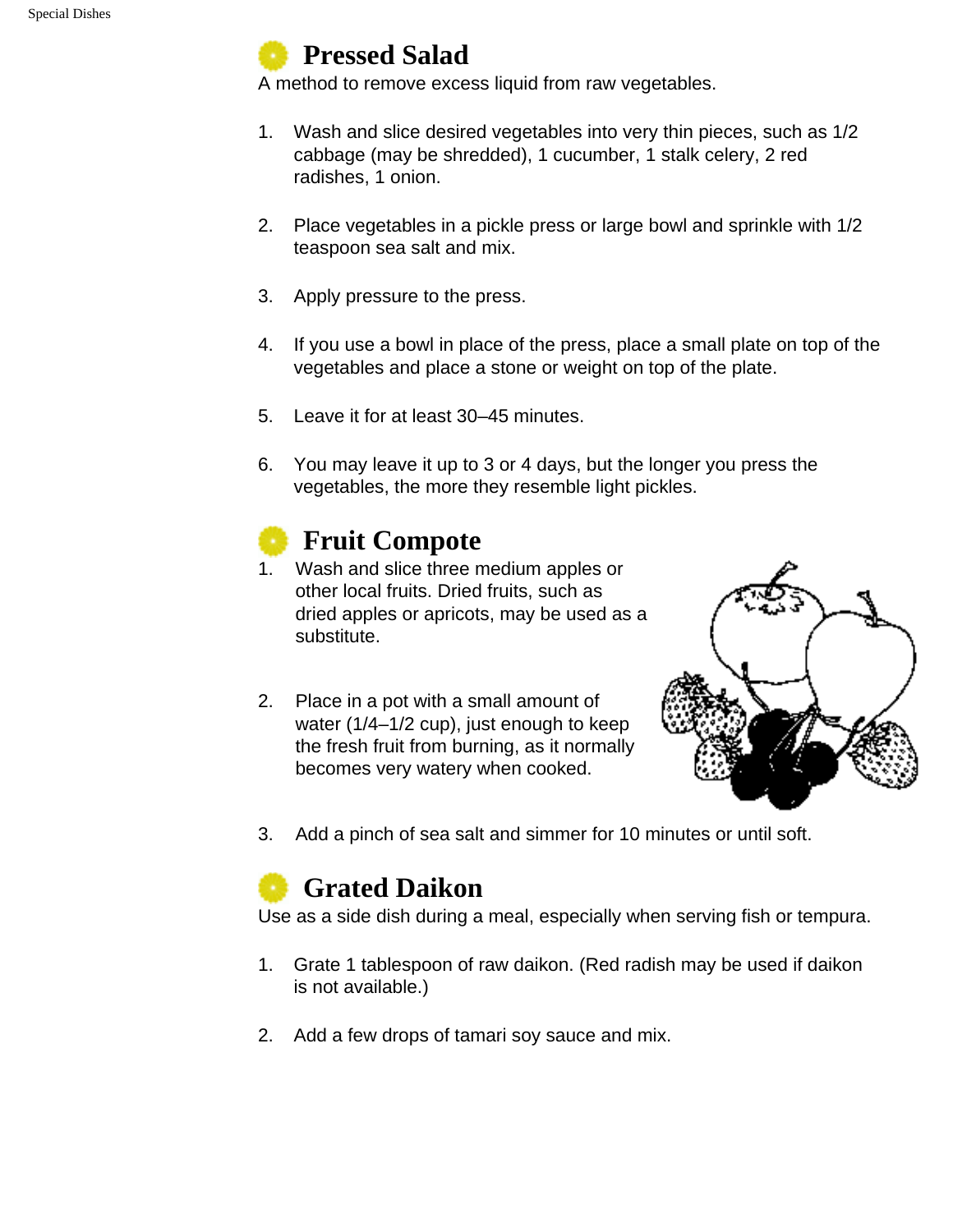Special Dishes

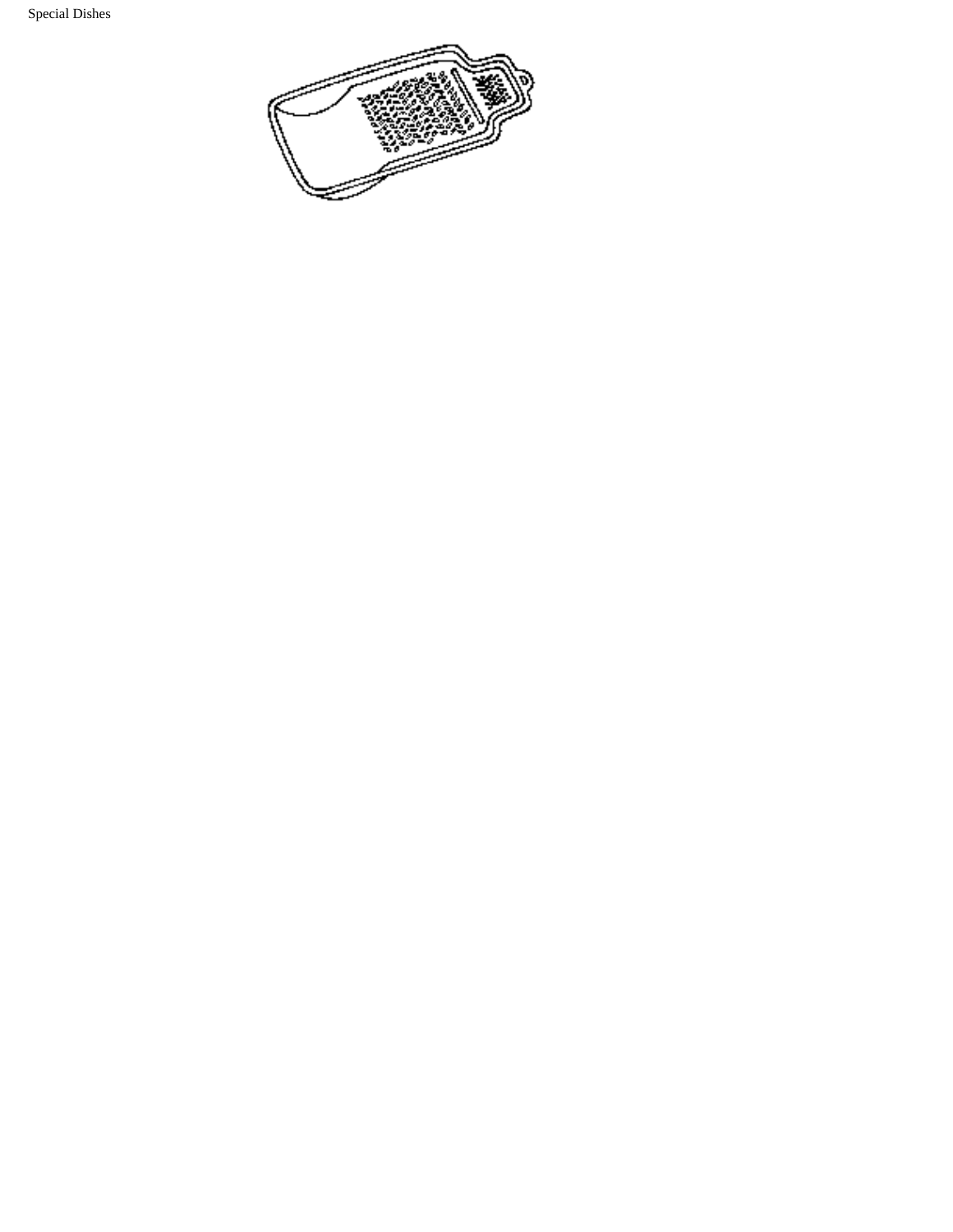<span id="page-31-0"></span>

#### [MDR Home](#page-0-0) **[Introduction](#page-1-0) [Standard Diet](#page-6-0)** [Daily Proportions](#page-14-0) [Foods to Reduce or Avoid](#page-16-0)  [Way of Life Suggestions](#page-19-0) [Cancer Patients](#page-22-0) [Special Dishes](#page-23-0) [Baby Food](#page-31-0) [Home Remedies](#page-33-0) [Kitchen Utensils](#page-42-0) [Nutritional Considerations](#page-46-0) **[Glossary](#page-49-0)** [Bibliography](#page-55-0)

# **Macrobiotic Dietary Recommendations Baby Food Suggestions**

**Whole-grain kokkoh cereal** can be introduced after 8 months to 1 year as main food. It is made from four parts brown rice (short grain), 3 parts sweet brown rice, 1 part barley, always cooked with a piece of kombu, (which does not always have to be eaten). The proportion of water to grains is about 10:1, 7:1, or 3:1, depending upon the age of the baby. (Younger babies require more water.) Millet and oats can be included from time to time. Buckwheat, wheat, and rye are usually not given.

- 1. Soak cereals for 2–3 hours and pressure cook with five times more water for 1 hour, or
- 2. Soak cereals for 2–3 hours and boil with ten times more water until half the original volume of water is left. Use a low flame after rice comes to a boil. If rice boils over, turn off flame and start it again when rice stops boiling over.

This cereal should be soft and creamy. For babies less than 5 months old, kokkoh is best digested if mashed well (preferably in a suribachi or with a mortar and pestle). For babies less than 1 year old, rice syrup or barley malt may be added as a sweetener. Avoid kokkoh or other creamy grain cereals made from flour products. Kokkoh can be given as a replacement for mother's milk if mother's milk is not available.

**Soup** can be introduced after 5 months. Contents of vegetables and wakame or kombu seaweed may be given after well mashed in creamy form. No salt, miso, or tamari is added before 10 months old; thereafter, a slightly salty taste may be used for flavoring.

**Vegetables** can be introduced after 5–7 months, usually when teeth come in and grains have been given for 1 month. When introducing vegetables to children, start by giving sweet vegetables, boiled or steamed, but cooked well and mashed ( e.g., carrots, cabbage, squash, onions, daikon, chinese cabbage). Because it is usually difficult for children to eat greens, special effort should be made to make sure they eat them. (They may prefer sweet greens like kale and broccoli to watercress and mustard greens.) Very mild macrobiotic seasonings may be added to vegetables after 10 months.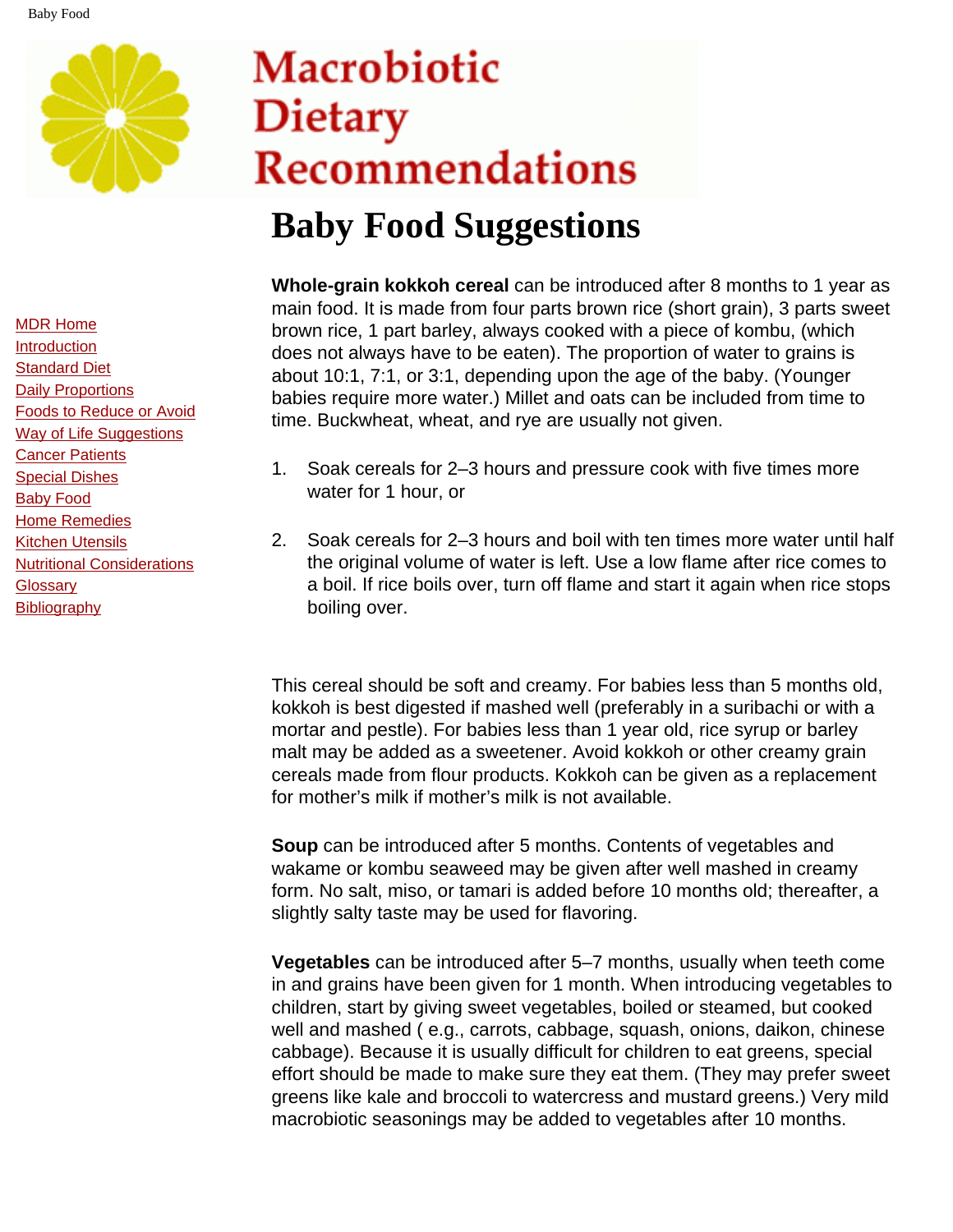**Beans** can be introduced after 8 months, but only small amounts of aduki, lentils, or chickpeas, cooked with kombu seaweed and mashed well.

**Sea vegetables** can be introduced after 1 1/2–2 years, although grains should always be cooked with kombu, and vegetables can be cooked with seaweed ( the seaweed need not be eaten).

**Beverages** include spring or well water boiled and cooled, bancha twig tea, cereal grain teas, apple juice warmed or hot, and amasake ( boiled with twice as much water and cooled).

**Fruit and fish** should be given to infants only when recommended in a particular case. Fruit, cooked and mashed, can be introduced after 1 1/2–2 years of age.

**Quick, light pickles** may be introduced after 2–3 years of age.

**Age 4:** Standard diet with mild salt, miso, seasonings, etc. (Fish is not at all necessary to give at this age.) Babies and infants should not have any fish or ginger. The taste that nourishes babies and children the most is the sweet taste.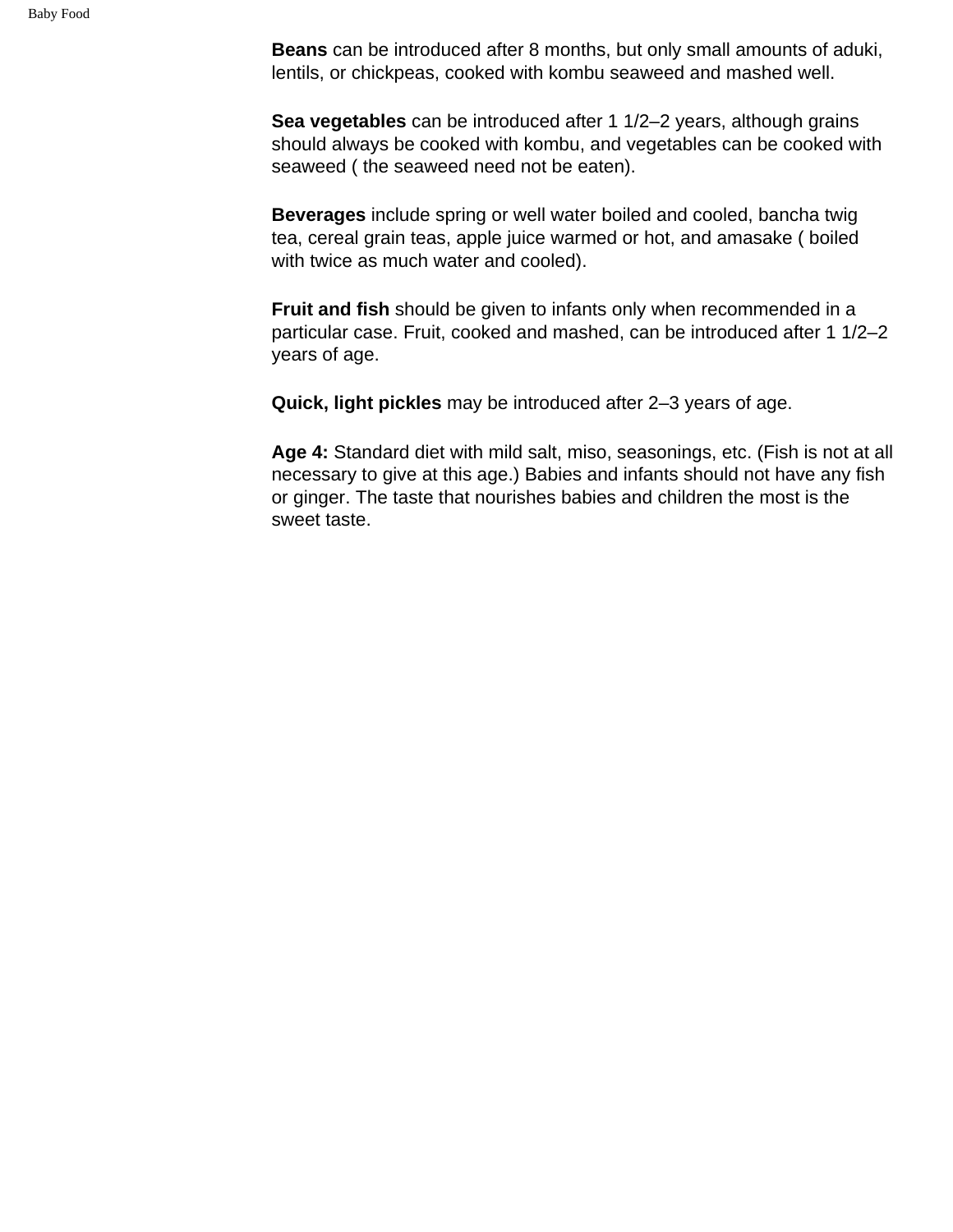<span id="page-33-0"></span>

#### [MDR Home](#page-0-0) **[Introduction](#page-1-0) [Standard Diet](#page-6-0)** [Daily Proportions](#page-14-0) [Foods to Reduce or Avoid](#page-16-0)  [Way of Life Suggestions](#page-19-0) [Cancer Patients](#page-22-0) [Special Dishes](#page-23-0) [Baby Food](#page-31-0) [Home Remedies](#page-33-0) [Kitchen Utensils](#page-42-0)

[Nutritional Considerations](#page-46-0)

**[Glossary](#page-49-0)** [Bibliography](#page-55-0)

# **Macrobiotic Dietary Recommendations Home Remedies**

The following home remedies are based on the traditional oriental medicine of China and Japan. These remedies have been used for thousands of years to alleviate various imbalances caused by faulty diet or unhealthy lifestyle activities. They should be followed only after complete understanding of their uses. If there is any doubt as to whether one should use these remedies, please seek out an experienced macrobiotic counselor for proper education.

### **Bancha Stem Tea**

Use for strengthening the metabolism in all sicknesses. Use 1 tablespoon of tea to 1 quart of water, bring to a boil, reduce flame, and simmer 4–5 minutes.

### **Brown Rice Cream**

Used in cases when a person in a weakened condition needs to be nourished and energized or when the digestive system is impaired. Dryroast brown rice evenly until all the grains turn a yellowish color. To one part rice, add a small amount of sea salt and 3–6 parts water, then pressure cook for at least 2 hours. Squeeze out the creamy part of the cooked rice gruel through a sanitized cheesecloth. Eat with a small volume of condiment, such as umeboshi plum, gomasio (sesame salt), tekka, kelp, or other seaweed powder.

## **Brown Rice Plaster**

When the swelling of a boil or infection is not opened by a taro plaster, a rice plaster can be used to help reduce the fever around the infected area. Hand grind 70% cooked brown rice, 20% raw green leafy vegetables, and raw nori in a suribachi — the more grinding, the better. (If the mixture is very sticky, add water.) Apply the paste to the affected area. If the plaster begins to burn, remove it, since it is no longer effective. To remove, rinse with warm water to remove direct paste.

## **Buckwheat Plaster**

Draws retained water and excess fluid from swollen areas of the body.

Mix buckwheat flour with enough hot water to form a hard, stiff dough. Apply in a 1/2-inch layer to the affected area; tie in place with a bandage or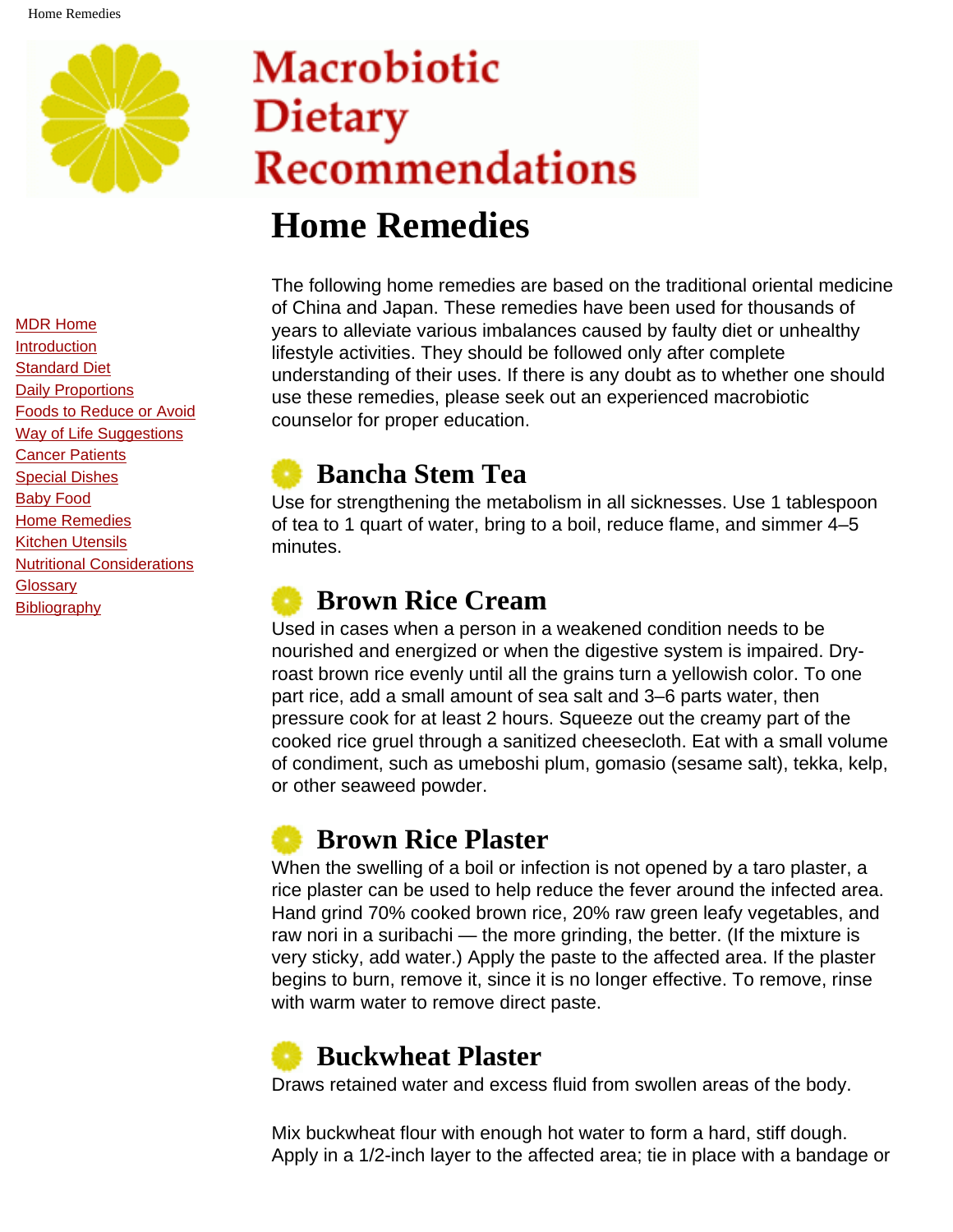piece of cotton linen, and leave in place for up to 4 hours.

**Special considerations for cancer cases:** A buckwheat plaster should be applied in cases where a patient develops a swollen abdomen due to retention of fluid. If this fluid is surgically removed, the patient may feel better temporarily but may suddenly become much worse after several days. It is better to avoid such a drastic procedure.

This plaster can be applied anywhere on the body. In cases where a breast has been removed, for example, the surrounding lymph nodes, the neck, or, in some cases, the arm often become swollen after several months. To relieve this condition, apply ginger compresses to the swollen area for about 5 minutes, then apply a buckwheat plaster; replace every 4 hours. After removing the plaster, you may notice that fluid is coming out through the skin or that the swelling is starting to go down. A buckwheat plaster will usually eliminate the swelling after only several applications, or at most after two or three days.

### **Burdock Tea (dried root)**

Use for strengthening vitality. To 1 portion of fresh burdock shavings, add 10 times the amount of water. Bring to a boil, reduce flame, and simmer for 10 minutes.

### **Carp Plaster**

Reduces high fever, as in the case of pneumonia. Crush and mash a whole, live carp and mix with a small amount of whole-wheat flour. Spread this mixture onto oiled paper and apply to the chest. When treating pneumonia, drink 1 or 2 teaspoons of carp blood, only in the case where the carp has just been killed. Take the body temperature every half hour, and immediately remove the carp plaster when the temperature reaches normal.

### **Carrot-Daikon Drink**

To eliminate excessive fats and help dissolve hardening accumulation in the intestines. Grate 1 tablespoon of raw daikon and carrot. Cook in 2 cups of water for 5–8 minutes with a pinch of sea salt or 7–10 drops of tamari soy sauce.

### **Daikon Radish Drink**

**Drink No. 1:** May reduce a fever by inducing sweating. Mix 1/2 cup grated fresh daikon with 1 tablespoon of tamari soy sauce and 1/4 teaspoon grated ginger. Pour hot bancha tea over

this mixture, stir, and drink while hot.

**Daikon**

**Drink No. 2:** To induce urination. Use a piece of cheesecloth to squeeze the

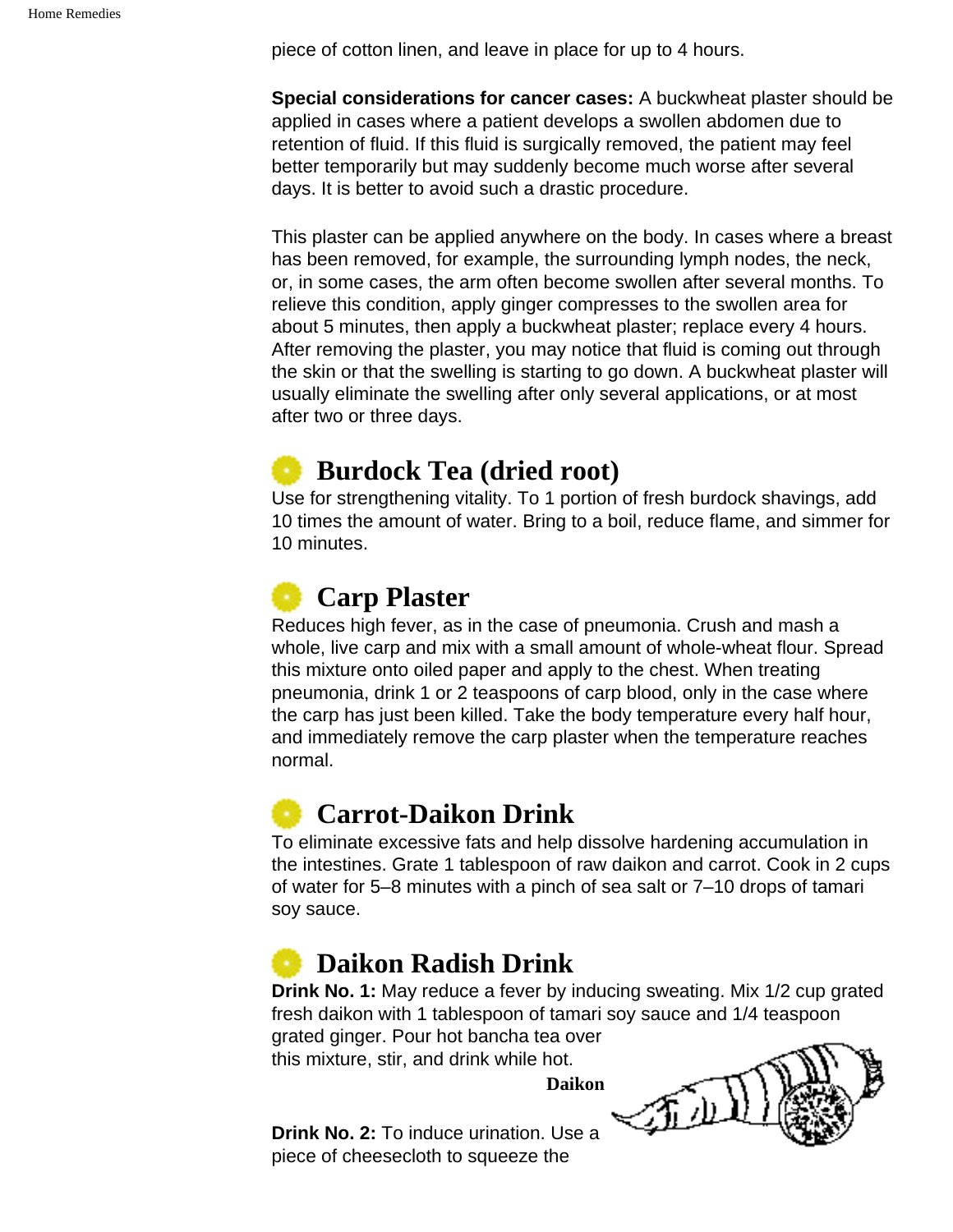juice from the grated daikon. Mix 2 tablespoons of this juice with 6 tablespoons of hot water to which a pinch of sea salt has been added. Boil this mixture and drink only once a day. Do not use this preparation more than three consecutive days without proper supervision, and never use it without first boiling.

**Drink No. 3:** To help dissolve fat and mucus. In a teacup, place 1 tablespoon fresh grated daikon and a few drops of tamari soy sauce . Pour hot bancha tea over mixture and drink. It is most effective when taken just before sleeping. Do not use this drink longer than one week unless otherwise advised by an experienced macrobiotic counselor.

### **Dandelion Root Tea**

Strengthens the heart and small intestine function and increases vitality. One tablespoon of root to 1 quart of water. Bring to a boil, reduce flame, and simmer 10 minutes.



Helps to prevent tooth problems, promotes a healthy condition in the mouth, and stops bleeding anywhere in the body by contracting expanded blood capillaries. Bake an eggplant, particularly the calix, or cap, until black. Crush into a powder and mix with 30–50% roasted sea salt. Use daily as a tooth powder or apply to any bleeding area (even inside the nostrils in case of nosebleed, by inserting squeezed, wet tissue dipped in dentie into the nostril).

### *<b>B* Dried Daikon Leaves

Used to warm the body and treat various disorders of the skin and female sex organs. Also helpful in drawing odors and excessive oils from the body. Dry fresh daikon leaves in the shade, away from direct sunlight, until they turn brown and brittle. (If daikon leaves are unavailable, turnip greens may be substituted.) Boil 4–5 bunches of the leaves in 4–5 quarts water until the water turns brown. Stir in a handful of sea salt and use in one of the following ways:

- 1. Dip cotton linen into the hot liquid and wring lightly. Apply to the affected area repeatedly, until the skin becomes completely red.
- 2. Women experiencing problems in their sexual organs should sit in a hot bath to which the daikon leaves liquid described above with the addition of 1 handful of sea salt has been added. The water should come to waist level, with the upper portion of the body covered with a towel. Remain in the water until the whole body becomes warm and sweating begins. This generally takes about 10 minutes. Repeat as needed, up to ten days. Following the bath, douche with warm bancha tea, a very small pinch of salt, and juice of half a lemon.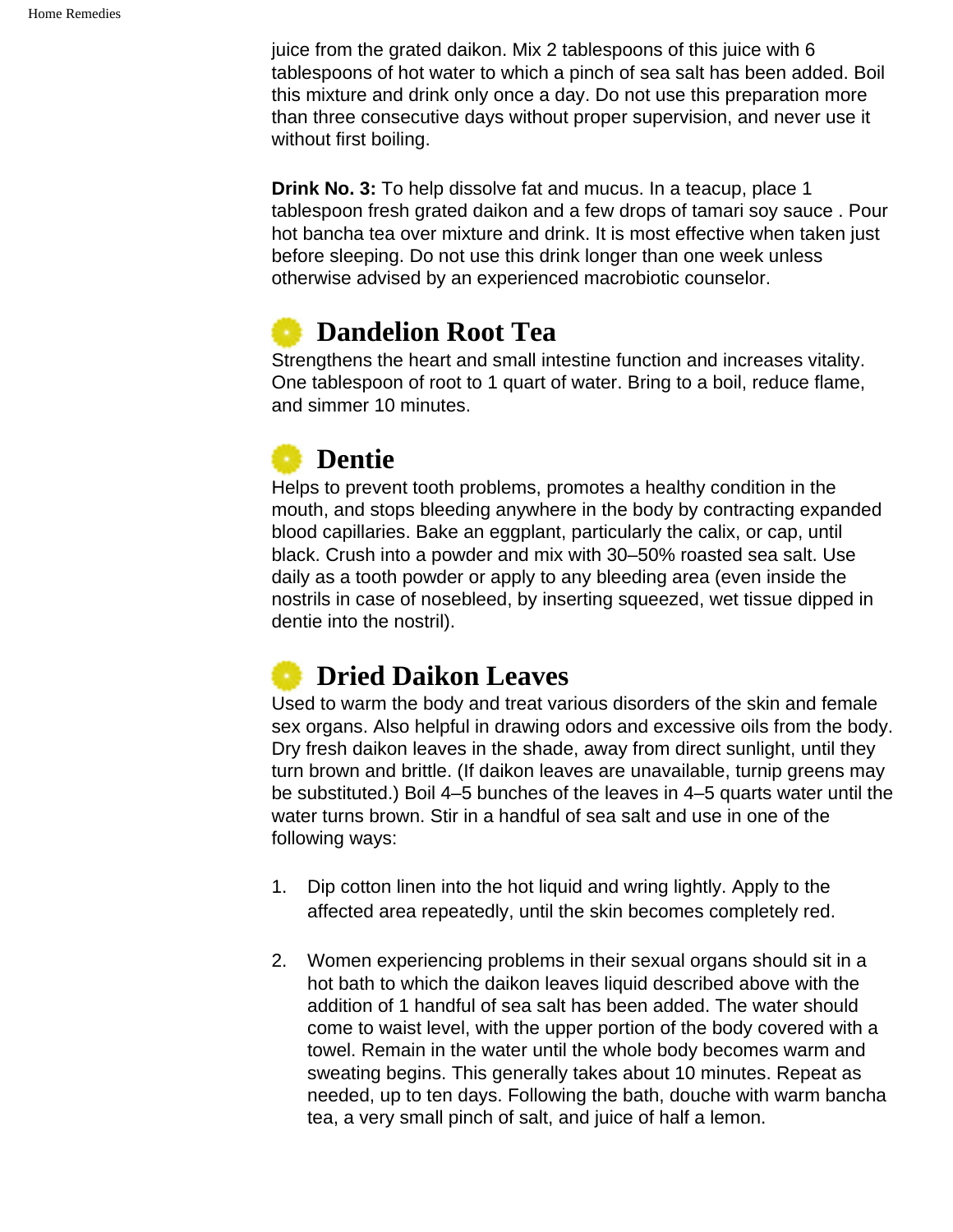### **Ginger Compress**

Stimulates blood and body fluid circulation; helps loosen and dissolve stagnated toxic matter, cysts, tumors, etc.

Place a handful of grated ginger in a cheesecloth and squeeze out the ginger juice into a pot containing 1 gallon of hot water kept just below the boiling point, if you boil, you will lose the power of the ginger. Dip a towel



into the ginger water (preferably a 100% cotton towel), wring it out tightly, and apply, very hot, directly to the area to be treated. A second, dry towel can be placed on top to reduce heat loss. Apply a fresh hot towel every 2–3 minutes until the skin becomes red.

**Ginger compress**

**Special considerations for cancer cases:** The ginger compress should be

prepared in the usual manner. However, it should be applied for only a short time (3–5 minutes maximum), to activate circulation in the affected area, and should be followed immediately by a taro potato or potato plaster. If a ginger compress is applied repeatedly over an extended period, it may accelerate the growth of the cancer, particularly if it is a more yin variety. The ginger compress should be considered only as preparation for the taro plaster in cancer cases, not as an independent treatment, and applied for several minutes only. Please seek more specific recommendations from a qualified macrobiotic advisor.

### **Ginger Sesame Oil**

Activates the function of the capillaries, circulation, and nerve reactions. Also relieves aches and pains. Mix the juice of grated fresh ginger with an equal amount of sesame oil. Dip cotton linen into this mixture and rub briskly into the skin of the affected area. This is also helpful for headache, dandruff, and hair growth.

## **Grated Daikon**

A digestive aid, especially for fatty, oily, heavy foods and animal food. Grate fresh daikon (red radish or turnip may be used if daikon is not available). Sprinkle with tamari soy sauce and eat about 1 tablespoon. You may also use a pinch of grated ginger.

### **Green Magma Tea**

Young barley-grass powder. Good for reducing and melting fats, cysts and tumors arising from animal foods. Pour hot water over 1–2 teaspoons and drink. Consult a qualified macrobiotic counselor for length of time to use.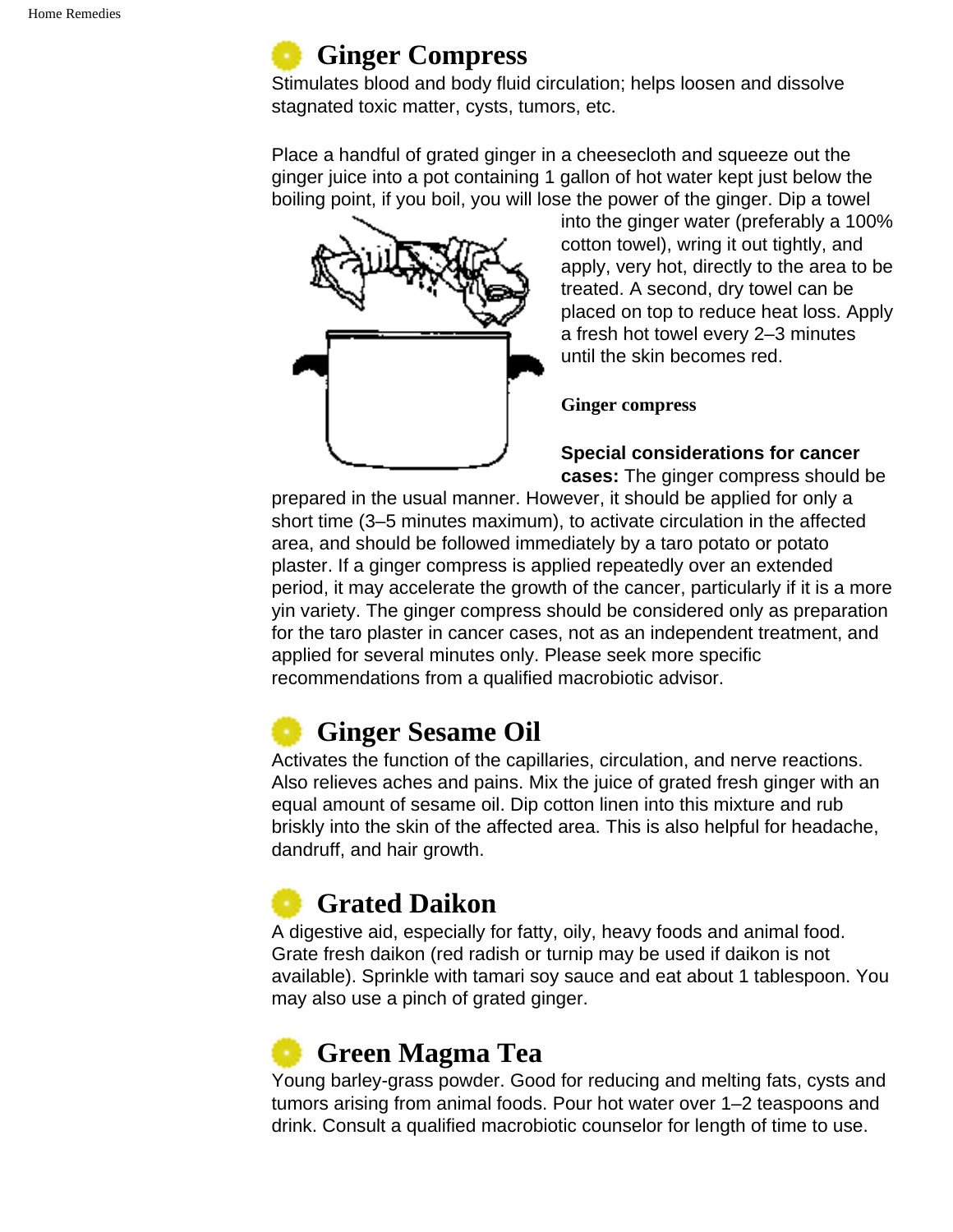### **Kombu Tea**

Good for strengthening the blood.

**Drink No. 1:** Use one 3-inch strip of kombu to 1 quart water. Bring to a boil, reduce flame, and simmer 10 minutes.

**Drink No. 2:** Dry kombu in a 350° oven for 10–15 minutes or until crisp. Grate 1/2 teaspoon kombu into a cup and add hot water.



Strengthens digestion, increases vitality, and relieves general fatigue. Dissolve a heaping teaspoon of kuzu powder in 2 teaspoons water and add to 1 cup cold water. Bring the mixture to a boil, reduce the heat to the simmering point, and stir constantly, until the liquid becomes a transparent gelatin. Stir in 1 teaspoon tamari soy sauce and drink while hot.

### **Lotus Root Plaster**

Draws stagnated mucus from the sinuses, nose, throat, and bronchi. Mix grated fresh lotus root with 10–15% pastry flour and 5% grated fresh ginger. Spread a 1/2-inch layer onto cotton linen and apply the lotus root directly to the skin. Keep on for several hours or overnight and repeat daily for several days. A ginger compress can be applied before this application, to stimulate circulation and loosen mucus in the area being treated.

## *Lotus Root Tea*

To aid in coughs and dissolving mucus. Grate 1/2 cup fresh lotus root, squeeze the juice into a pot, and add a small amount of water. Cook for 8–10 minutes. Add a pinch of sea salt and drink hot.

If using dried lotus root, cook in 1 cup of water for 12–15 minutes, add a pinch of sea salt or tamari soy sauce, and drink hot.

## **Mugwort Tea**

Good for ridding the body of worms and for jaundice. One tablespoon mugwort to 1 quart water. Bring to a boil, reduce flame, and simmer 5–10 minutes. Use carefully, so as not to create constipation.

## **Mustard Plaster**

Stimulates blood and body fluid circulation and loosens stagnation. Add hot water to dry mustard powder and stir well. Spread this mixture onto a paper towel and sandwich between two thick cotton towels. Apply this "sandwich" to the skin area, leave on until the skin becomes red and warm, then remove. After removing, wipe off remaining mustard plaster from the skin with towels.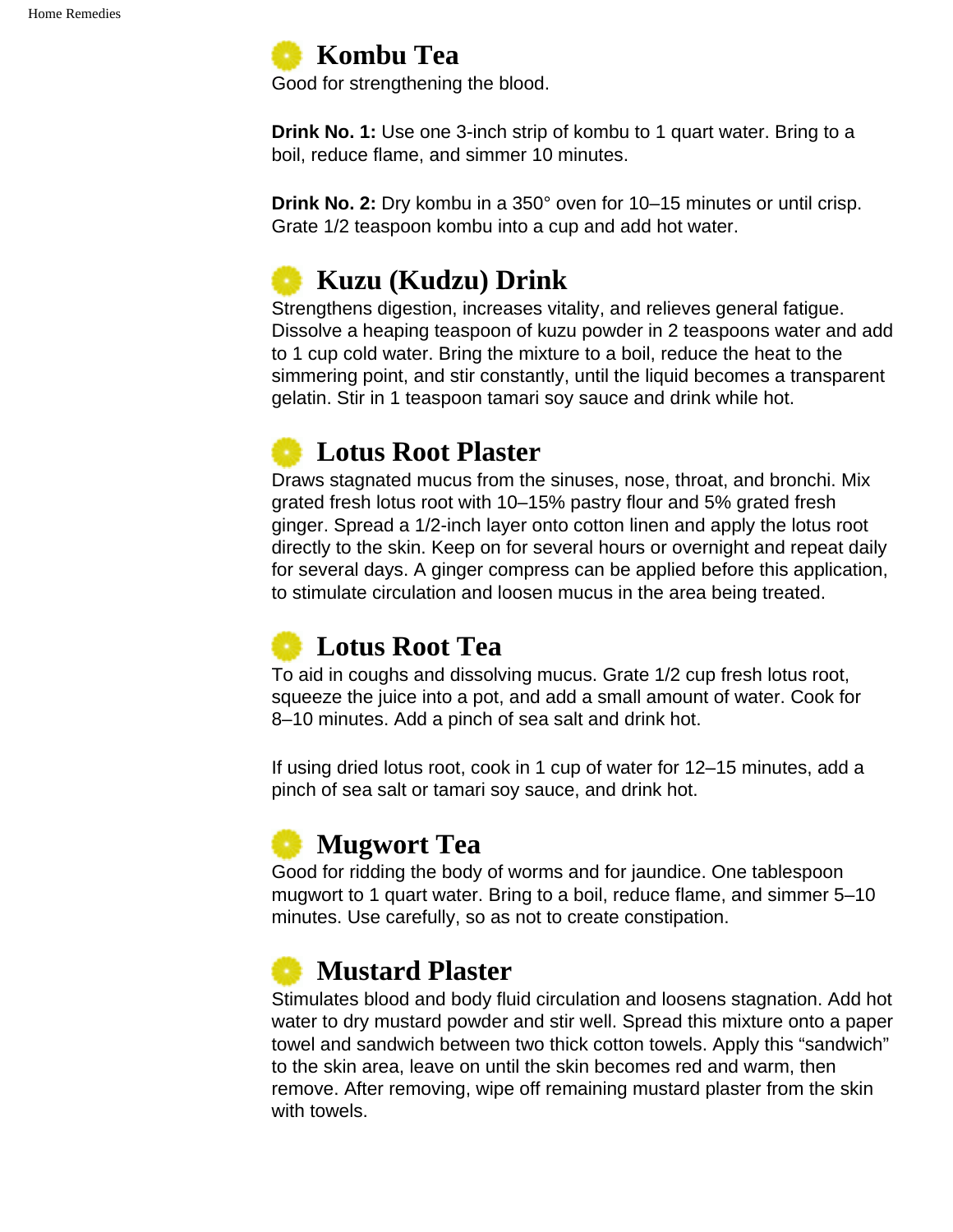### **Nachi Green Tea**

To help dissolve and discharge animal fats and reduce high cholesterol levels. Place 1/2 teaspoon tea into the serving kettle. Pour 1 cup hot water over the tea and steep for 3–5 minutes. Strain and drink 1 cup per day.

### **Ranshio**

Used to strengthen the heart and stimulate heartbeat and blood circulation. Crush a raw egg and mix with 1 tablespoon tamari soy sauce. Drink slowly. Use only once a day and for no more than three days.

### **Raw Brown Rice and Seeds**

Will help eliminate worms of various types. Skip breakfast. Then, on an empty stomach, eat a handful of raw brown rice with half a handful of raw seeds, such as pumpkin or sunflower, and another half handful of chopped raw onion, scallion, or garlic. Chew everything very well, and have your regular meal later in the day. Repeat for two to three days.

### **Roasted Barley Tea**

Good for melting animal fat from the body. Roast barley in a skillet, stirring constantly to prevent burning, until a fragrant aroma is detected. To 1 portion barley, add 10 times the amount of water . Bring to a boil, reduce flame, and simmer 10 minutes. This is a very nice summer drink and may also aid in the reduction of fever.

### **Roasted Rice Tea**

Good for all sicknesses. Prepare using the same method as for roasted barley tea. This is also a good tea for reducing fever.

## **Salt Bancha Tea**

Used to loosen stagnation in the nasal cavity or to cleanse the vagina. Add enough salt to warm bancha tea (body temperature) to make it just a little less salty than sea water. Use the liquid to wash deep inside the nasal cavity through the nostrils or as a douche. Salt bancha tea can also be used as a wash for problems with the eyes, sore throat, and fatigue.

## **Salt Pack**

Used to warm any part of the body. For the relief of diarrhea, for example, apply the pack to the abdominal region. Roast salt in a dry pan until hot, then wrap in a thick cotton linen pillowcase or towel. Apply to the troubled area and change when the pack begins to cool.



**Salt pack**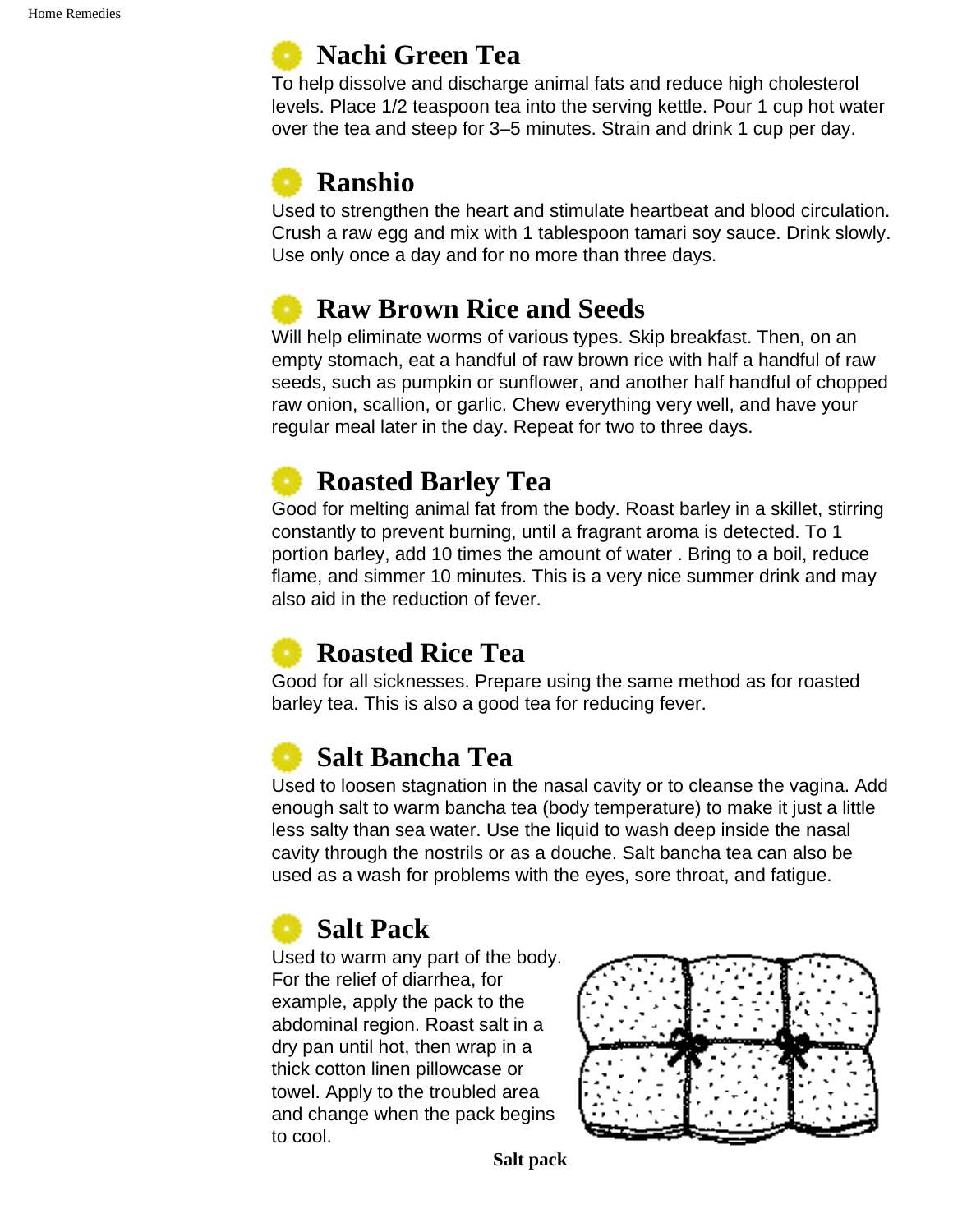### **Salt Water**

Cold salt water will contract the skin in the case of burns, while warm salt water can be used to clean the rectum, colon, and vagina. When the skin is damaged by fire, immediately soak the burned area in cold salt water until irritation disappears. Then apply vegetable oil to seal the wound from air. For constipation or mucus or fat accumulation in the rectum, colon, and vagina, use warm salt water (body temperature) as an enema or douche.

### **Scallion, Onion, or Daikon Juice**

Neutralizes the poison of a bee sting or insect bite. Cut either a scallion or daikon or their greens and squeeze out the juice. (If you cannot obtain these vegetables, red radish can be used.) Rub the juice thoroughly into the wound.



Use to relieve stagnated bowels or to eliminate retained water. To induce the discharge of stagnated bowels, take 1–2 tablespoons raw sesame oil with 1/4 teaspoon ginger and tamari soy sauce on an empty stomach. To eliminate water retention in the eyes, put a drop or two of pure sesame oil (it is best to use dark sesame oil if available) in the eyes with an eyedropper, preferably before sleeping. Continue up to a week, until the eyes improve. Before using the sesame oil for this purpose, remove impurities by boiling it and then straining it through a sanitized cheesecloth.

### **Shiitake Mushroom Tea**

Used to relax an overly tense, stressful condition and help dissolve excessive animal fat. Soak a dried black shiitake mushroom cut in quarters. Cook in 2 cups of water for 20 minutes with a pinch of sea salt. Drink only 1/2 cup at a time.

### **Tamari Bancha Tea**

Neutralizes an acidic blood condition, promotes blood circulation, and relieves fatigue. Pour 1 cup hot bancha twig tea over 1–2 teaspoons tamari soy sauce. Stir and drink hot.



More effective than an ice pack to draw out fever. Squeeze the water from the tofu, mash it, then add 10–20% pastry flour and 5% grated ginger. Mix the ingredients and apply directly to the skin. Change every 2–3 hours, or sooner if plaster becomes very hot.

### **Taro Potato (Albi) Plaster**

Often used after a ginger compress to collect stagnated toxic matter and draw it out of the body. Peel off potato skin and grate the white interior. Mix with 5% grated fresh ginger. Spread this mixture in a 1/2- inch-thick layer onto fresh cotton linen and apply the taro side directly to the skin. Change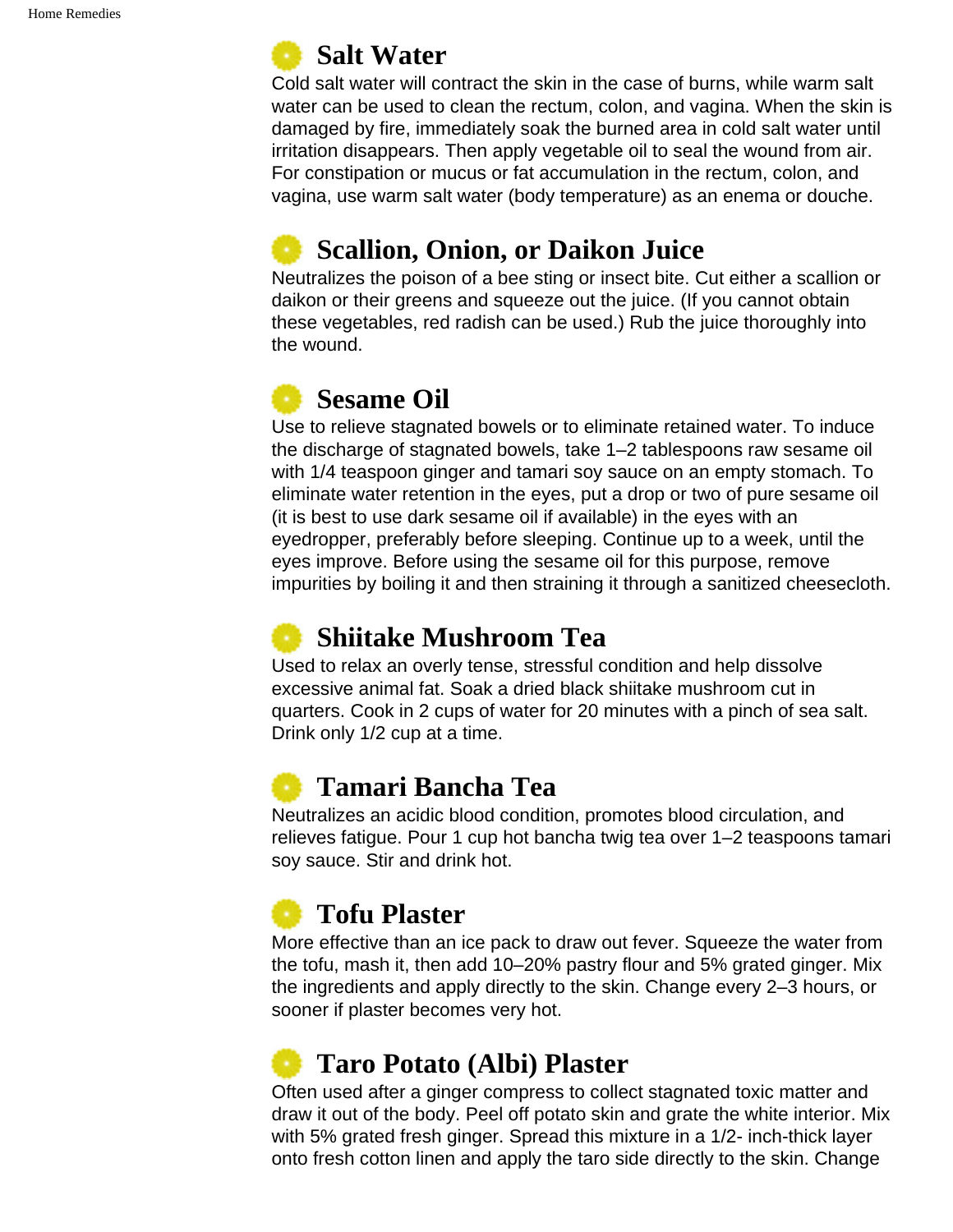every 4 hours.

#### **Albi (taro) plaster**

Taro potato can usually be obtained in most major cities in the U.S. and Canada, from Chinese,

Armenian, or Puerto Rican grocery stores or natural food stores. The skin of this vegetable is brown and covered with "hair." The taro potato is grown in Hawaii as well as the Orient. Smaller taro potatoes are the most effective for use in this plaster. If taro is not available, a preparation using regular potato can be substituted. While not as effective as taro, it will still produce a beneficial result. Mix 50–60% grated potato with 40–50% grated green leafy vegetables, mixing them together in a suribachi. Add enough wheat flour to make a paste and add 5% grated ginger. Apply as above.

**Special considerations for cancer cases:** The taro plaster has the effect of drawing cancerous toxins out of the body and is particularly effective in removing carbon and other minerals often contained in tumors. If, when the plaster is removed, the light-colored mixture has become dark or brown, or if the skin where the plaster was applied also takes on a dark color, this change indicates that excessive carbon and other elements are being discharged through the skin. This treatment will gradually reduce the size of the tumor.

If the patient feels chilly from the coolness of the plaster, a hot ginger compress, applied for 5 minutes while changing plasters, will help relieve this. If chill persists, roast sea salt in a skillet, wrap it in a towel, and place it on top of the plaster. Be careful not to let the patient become too hot from this salt application.

### **Ume Extract**

Good for neutralizing an acid or nauseous condition and diarrhea in the stomach. Pour hot water or bancha tea over 1/4 teaspoon of ume extract.

## **Umeboshi Plum**

Neutralizes an acidic condition and relieves intestinal problems, including those caused by microorganisms. Take 1/2–1 umeboshi plum with 1 cup bancha tea. Or you may bake the whole plums. If you are using powder, add a tablespoon to 1 cup hot water.

### **Ume-Sho-Bancha**

Strengthens the blood and circulation through the regulation of digestion. Pour 1 cup bancha tea over the meat of 1/2–1 umeboshi plum and 1 teaspoon tamari soy sauce. Stir and drink hot.



### **Ume-Sho-Bancha with Ginger**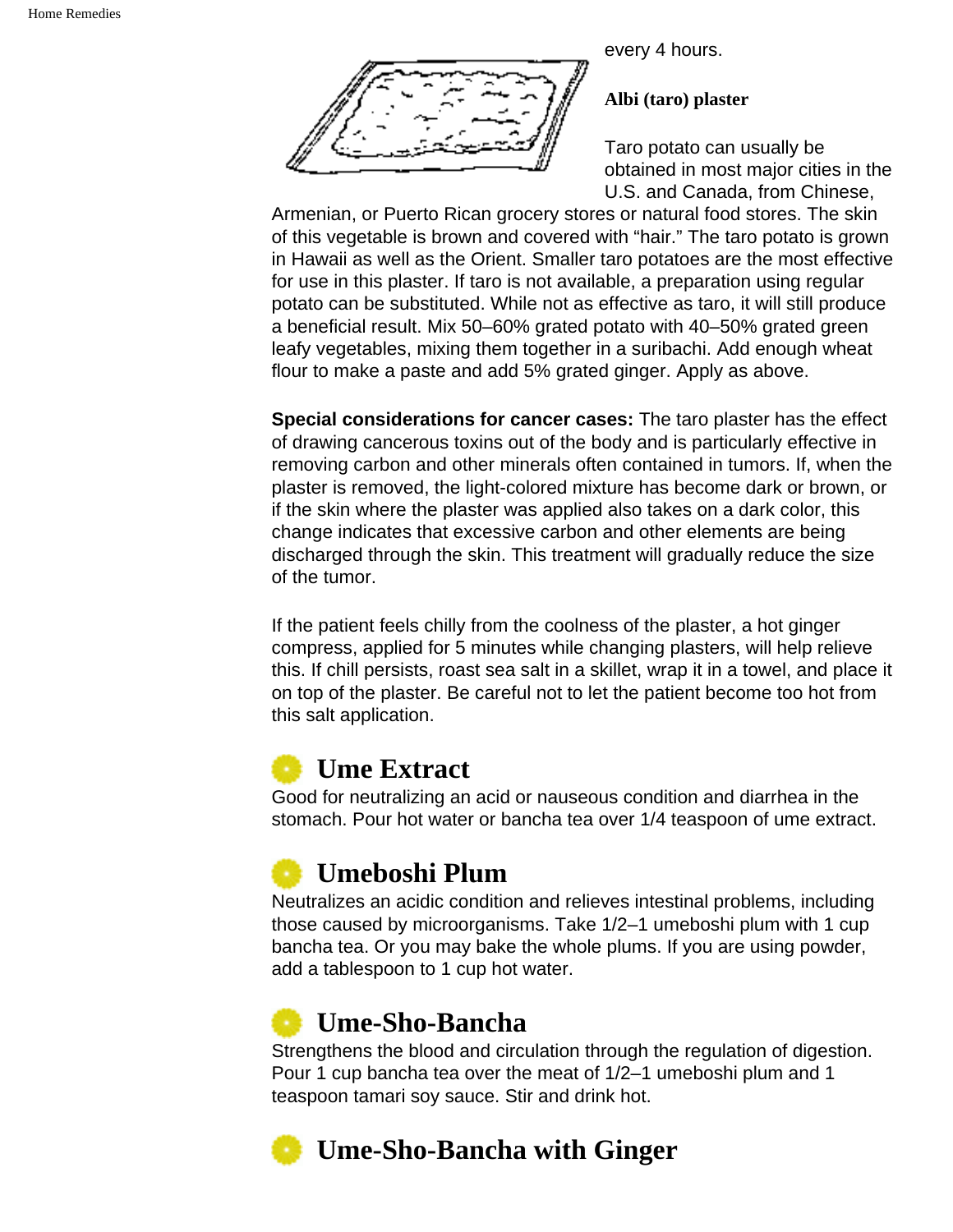Increases blood circulation. Same as above, but add 1/4 teaspoon grated ginger juice and pour 1 cup hot bancha tea over, stir, and drink.

### **Ume-Sho-Kuzu (Kudzu) Drink**

Strengthens digestion, revitalizes energy, and regulates the intestinal condition. Prepare the kuzu drink according to the instructions for Kuzu Drink and add the meat of 1/2–1 umeboshi plum. One-eighth teaspoon fresh grated ginger may also be added.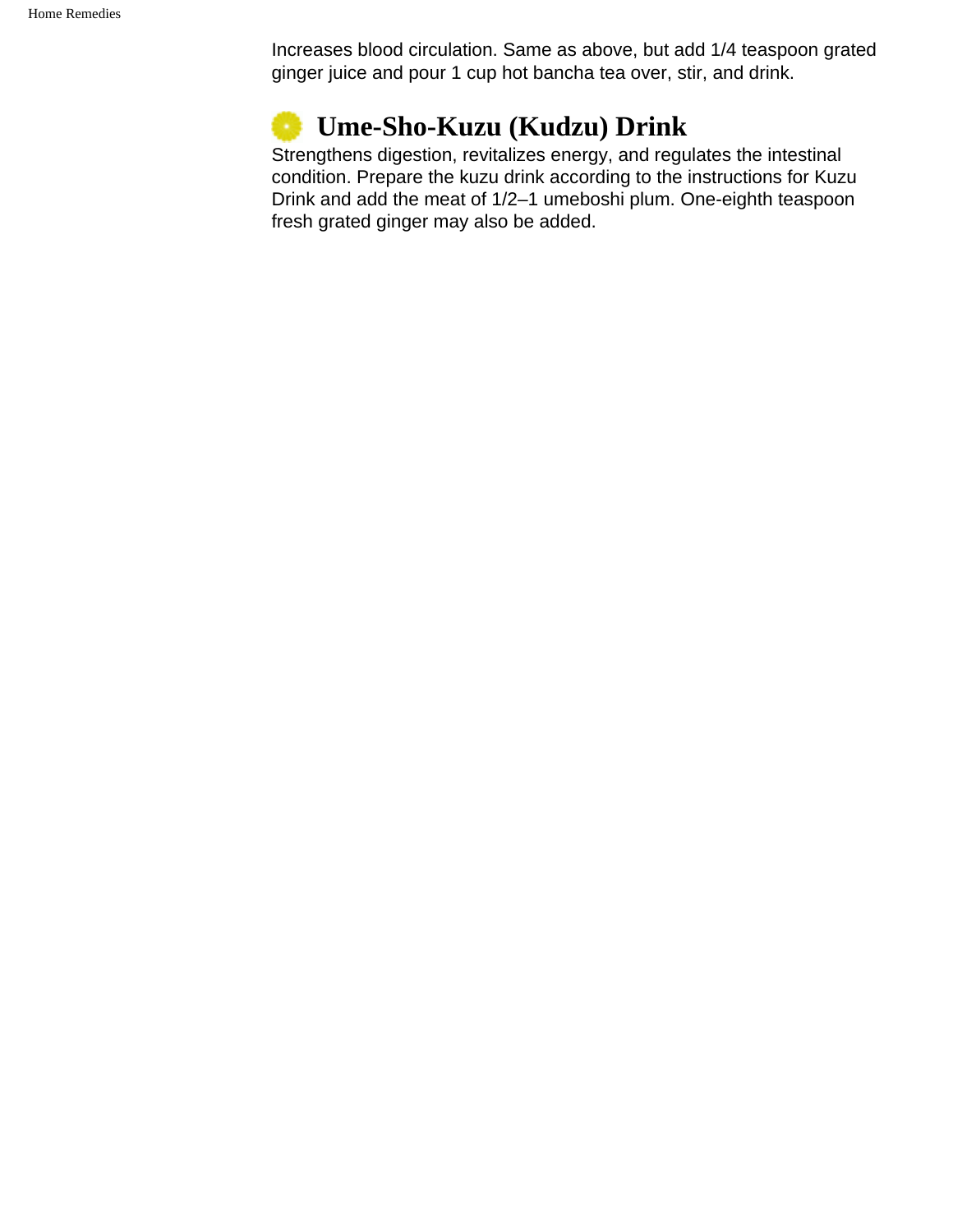<span id="page-42-0"></span>

# **Macrobiotic Dietary Recommendations Kitchen Utensils**

### **Pressure Cooker**

A pressure cooker is an essential item in macrobiotic cooking, especially in preparing rice and other grains. Stainless steel is recommended.



Stainless steel and cast iron are recommended, although Pyrex, stoneware, or unchipped enamelware may also be used. Aluminum or Teflon-coated pots are not recommended.

### **Metal Flame Deflectors**

These are especially helpful when cooking rice and other grains, as they help distribute heat more evenly and prevent burning. Do not use asbestos pads.

### **Suribachi (Grinding Bowl)**

A *suribachi* is a ceramic bowl with grooves set into its surface. It is used with a wooden pestle called a *surikogi* and is needed in preparing condiments, pureed foods, salad dressings, and other items. A 6-inch size is generally fine for regular use.

http://www.pngusa.net/ $\sim$ 



**Suribachi and surikogi**

[MDR Home](#page-0-0) **[Introduction](#page-1-0)** [Standard Diet](#page-6-0) [Daily Proportions](#page-14-0) [Foods to Reduce or Avoid](#page-16-0)  [Way of Life Suggestions](#page-19-0) [Cancer Patients](#page-22-0) [Special Dishes](#page-23-0) [Baby Food](#page-31-0) [Home Remedies](#page-33-0) [Kitchen Utensils](#page-42-0) [Nutritional Considerations](#page-46-0) **[Glossary](#page-49-0) [Bibliography](#page-55-0)**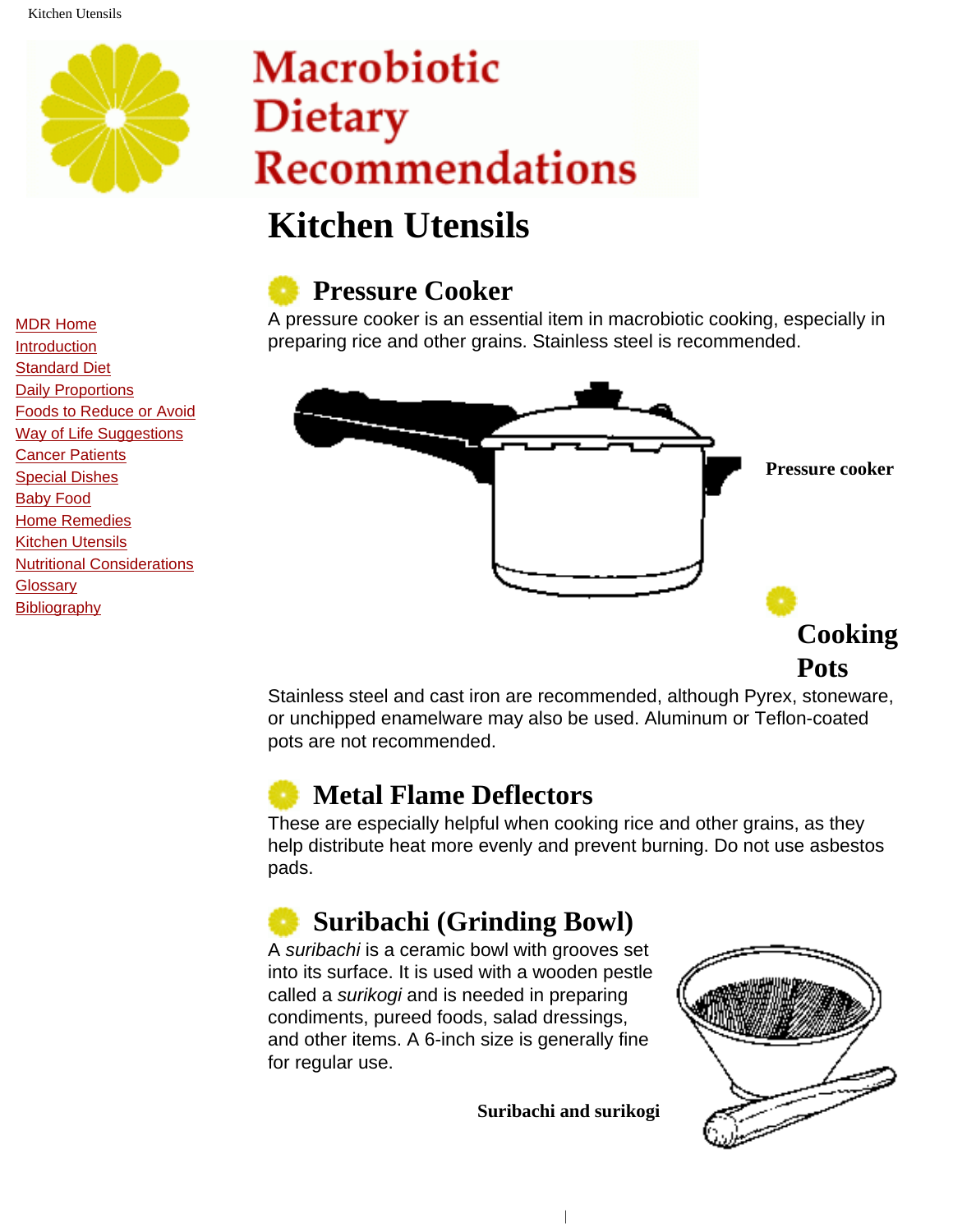



A small enamel or steel hand style that will grate finely is especially recommended.

**Grater**

### **Pickle Press**

(or heavy crock with a plate and weight). It is recommended that several of these be available for regular use in the preparation of pickles and pressed salads.



The small, stainless steel steamers are generally suitable. Bamboo steamers are also fine for regular use.

**Vegetable steamer**



### **Wire Mesh Strainer**

A large strainer is useful for washing grains, beans, seaweeds, and some vegetables, and for draining noodles. A small, fine-mesh strainer is good for washing smaller items, such as millet or sesame seeds.



### **Vegetable Knife**

A sharp, high-quality knife allows for more even, attractive, and quick cutting of vegetables. Stainless steel and carbon steel varieties are recommended.

## **Cutting Board**

It is important to cut vegetables on a clean, flat surface. Wooden cutting boards are ideal for this purpose. It is recommended that this board not be used for the preparation of dishes containing animal foods and should be wiped clean after each use.

### **Sharpening Stone**

A sharpening stone, when used regularly, will maintain the cutting edge of your vegetable knives.

### **Foley Hand Food Mill**

This utensil is useful for pureeing, especially when preparing baby food or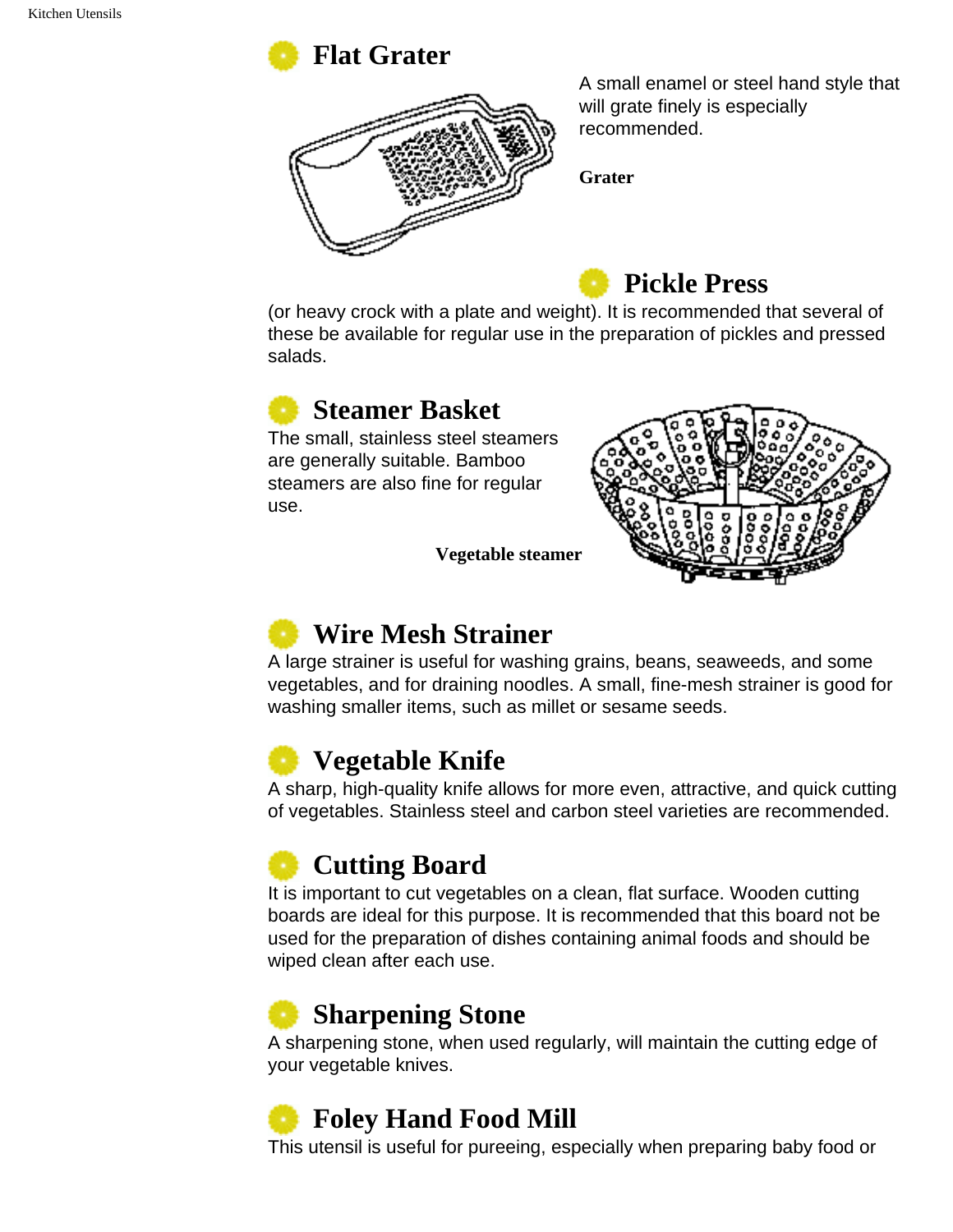dishes requiring a creamy texture.



Large glass jars are useful for storing grains, seeds, nuts, beans, or dried foods. Wood or ceramic containers, which allow air to circulate, are better but may be difficult to locate.

### **Tamari Soy Sauce Dispenser**

This is very helpful in controlling the quantity of tamari soy sauce used in cooking.





**Tamari soy sauce in dispenser**



Small, inexpensive bamboo strainers are ideal, but small mesh strainers may also be used.

```
Bamboo tea strainer
```
## **Vegetable Brush**

A natural-bristle vegetable brush, available at most natural food stores, is recommended for cleaning vegetables.

### **Wooden Utensils**

Wooden utensils (spoons, rice paddles, cooking chopsticks) are suggested,

as they will not scratch pots and pans nor leave a metallic taste in your food.

**Wooden utensils (clockwise): Roasting paddle, rice paddle, chopsticks**



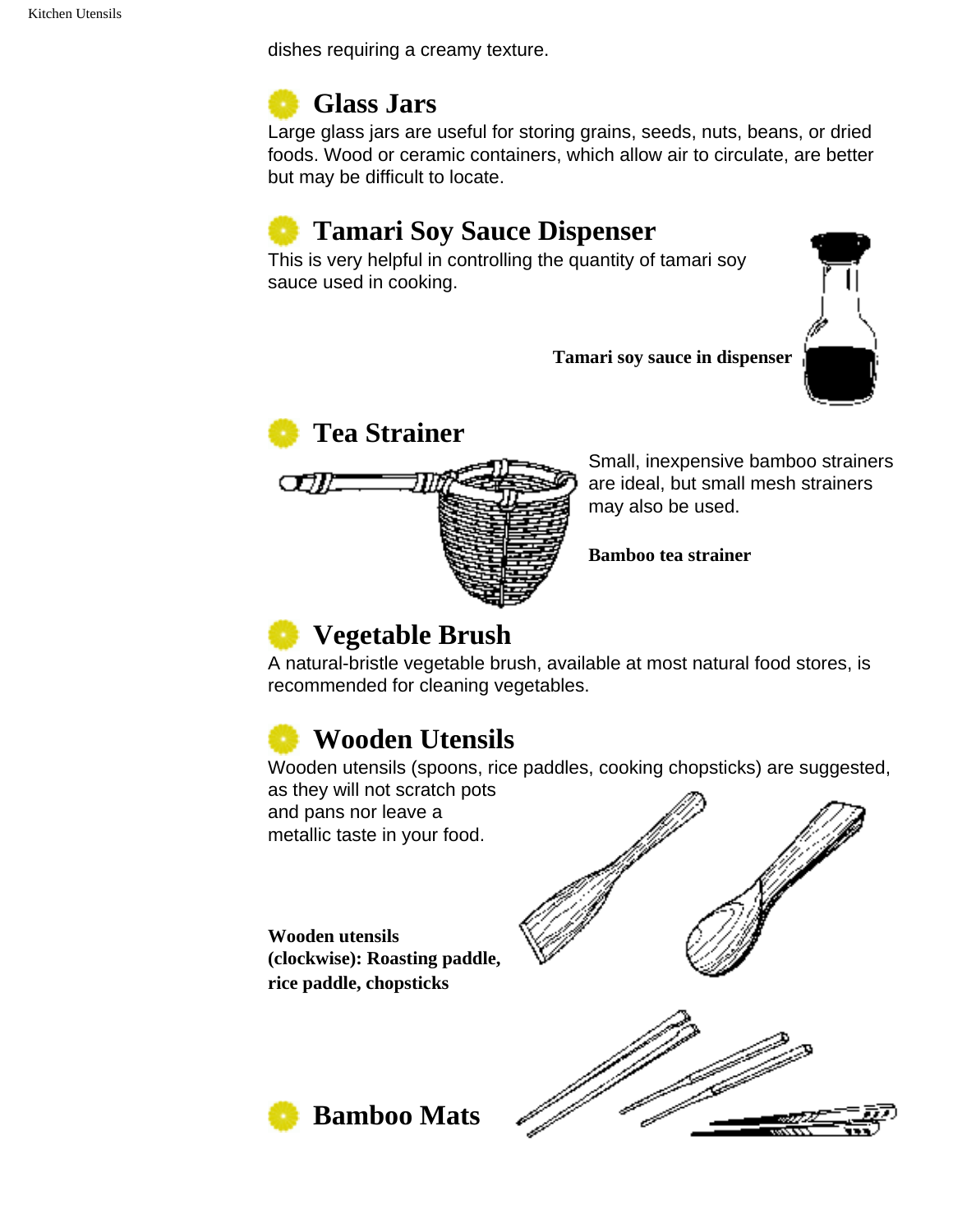

These mats are made from natural bamboo and may be used to cover food. They are designed to allow heat to escape and air to enter, so food does not spoil quickly if unrefrigerated.

**Bamboo sushi mat**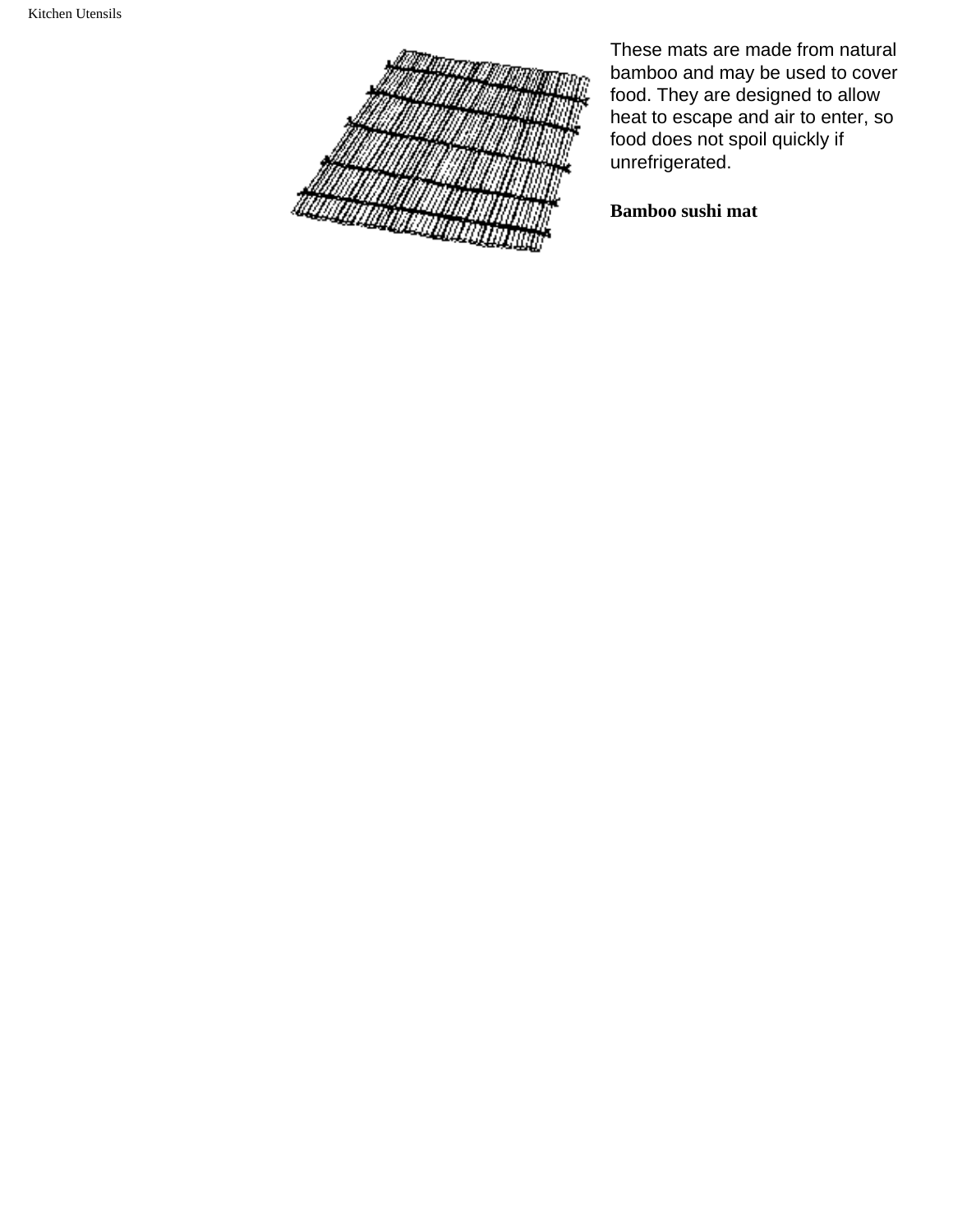<span id="page-46-0"></span>

# **Macrobiotic Dietary Recommendations Nutritional Considerations**

The standard Macrobiotic Dietary Recommendations, focused on a wellbalanced diet of whole cereal grains, beans, fresh vegetables, etc., provides all the nutritional essentials needed. In practice, the nutritional standards most often used in the United States are the Recommended Dietary Allowances (RDA), published by the National Academy of Sciences, while internationally, the recommendations put forth by the Food and Agricultural Organization and the World Health Organization (FAO/WHO) are used.

It is a common misperception that predominantly vegetarian diets such as the Standard Macrobiotic Diet are deficient in protein. This view arises from the belief that animal foods are synonymous with protein in the diet. This misperception is further enhanced by the fact that Americans often consume amounts of protein that are more than twice the RDA for protein. An analysis of protein intake of the Standard Macrobiotic Diet demonstrates that protein deficiency is not a problem.



Sources of protein include whole cereal grains, beans and bean products, nuts and seeds, and assorted vegetables. The Standard Macrobiotic Diet contains all of the essential amino acids; miso and tamari soy sauce are particularly rich in these essential nutrients.

#### **Protein content in some vegetable foods**

(per 100 grams, unit gram)

#### **Whole Cereal Grains**

| $7.4 - 7.5$  |
|--------------|
| $9.4 - 14.0$ |
| 13.0         |
| $9.9 - 12.7$ |
|              |

#### **Beans**

| Aduki beans                                             | 21.5      |
|---------------------------------------------------------|-----------|
| Soybeans (miso, tamari soy sauce, etc.)<br>Kidney beans | 34.1–34.3 |
|                                                         | 20.2      |

[MDR Home](#page-0-0) [Introduction](#page-1-0) [Standard Diet](#page-6-0) [Daily Proportions](#page-14-0) [Foods to Reduce or Avoid](#page-16-0)  [Way of Life Suggestions](#page-19-0) [Cancer Patients](#page-22-0) [Special Dishes](#page-23-0) [Baby Food](#page-31-0) [Home Remedies](#page-33-0) [Kitchen Utensils](#page-42-0) [Nutritional Considerations](#page-46-0) **[Glossary](#page-49-0) [Bibliography](#page-55-0)**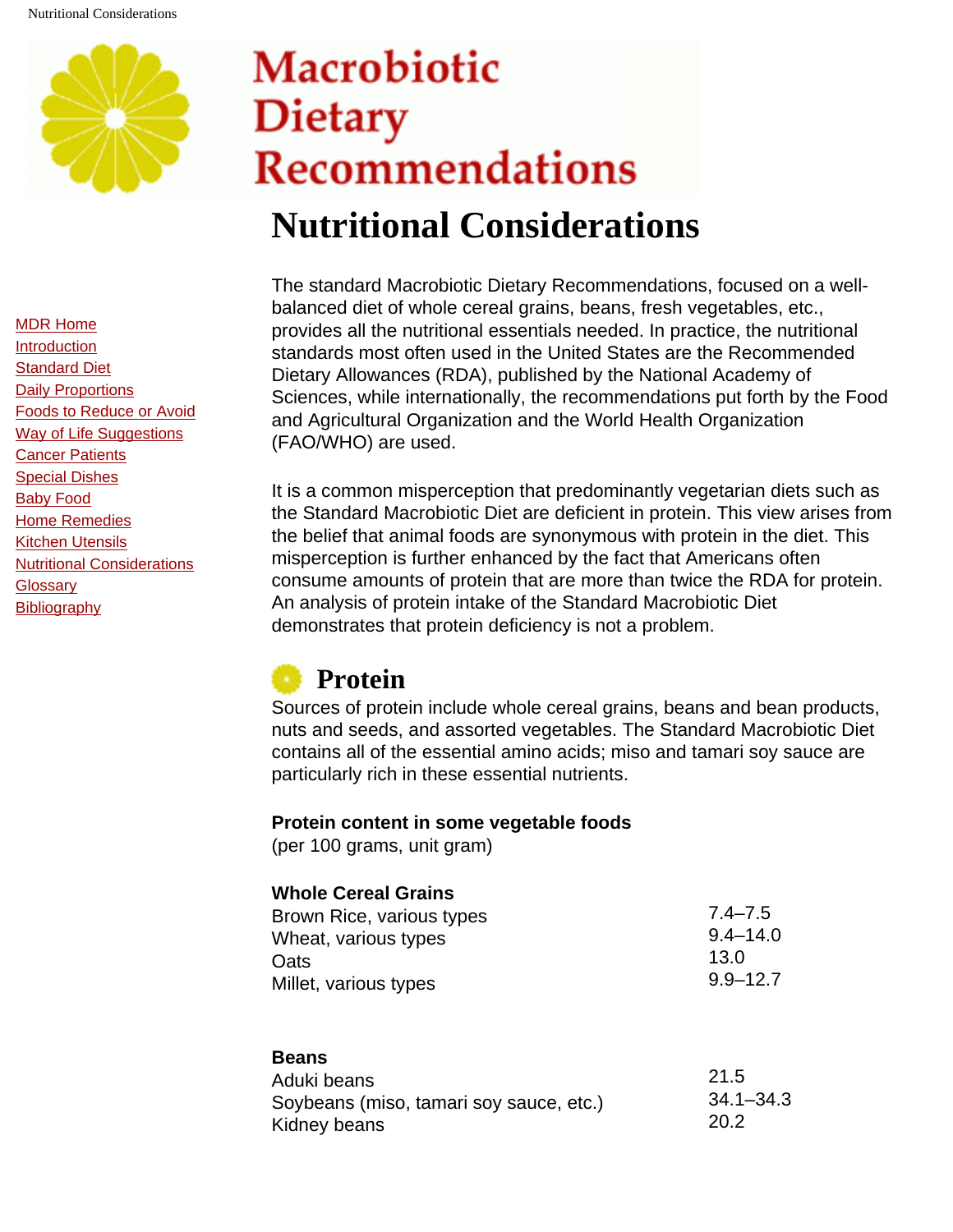

Composition of the Standard Macrobiotic Diet provides plentiful amounts of all necessary vitamins. Some sources of these vitamins include the following:

**Vitamin A:** green leafy vegetables (kale, watercress, parsley, dandelion greens, broccoli, etc.), carrots

**Vitamin B1:** sea vegetables (kelp), almonds, soybeans and their products, brown rice, lentils, and other beans

**Vitamin B2:** Sunflower seeds, soybeans and their products, pinto beans, millet, wheat, rye, sesame seeds, lentils

**Vitamin B12:** Fermented foods such as miso paste, tamari soy sauce, tempeh, natto, and sea vegetables

**Vitamin C:** Green leafy vegetables (broccoli, watercress, collard greens, carrot tops, kale, etc.), caulifower, cabbage, bancha twig tea

**Vitamin D:** dried fish, fresh vegetables; sunlight is the best source of this vitamin

**Vitamin E:** brown rice and all whole cereal grains, nuts, beans, green leafy vegetables

**Vitamin F:** Vegetable oils, including sesame and olive oils

**Vitamin K:** Green leafy vegetables (cabbage, parsley, collard greens, etc.), brown rice; also produced by the intestinal flora



One common reason for the misconception that mineral intake may be a problem on the macrobiotic diet stems from the belief that dietary calcium must come from dairy food. This belief is largely a cultural phenomenon, unique to the United States and a few other industrialized countries. With few exceptions throughout the rest of the world, dairy food is rarely

consumed in the quantities thought necessary by most Americans.

The Standard Macrobiotic Diet includes several abundant sources of calcium, including green leafy vegetables, beans and nuts, as well as mineral-rich sea vegetables. Some common minerals and their sources include

**Calcium:** green leafy vegetables, sesame seeds, sea vegetables, nuts, sunflower seeds, tofu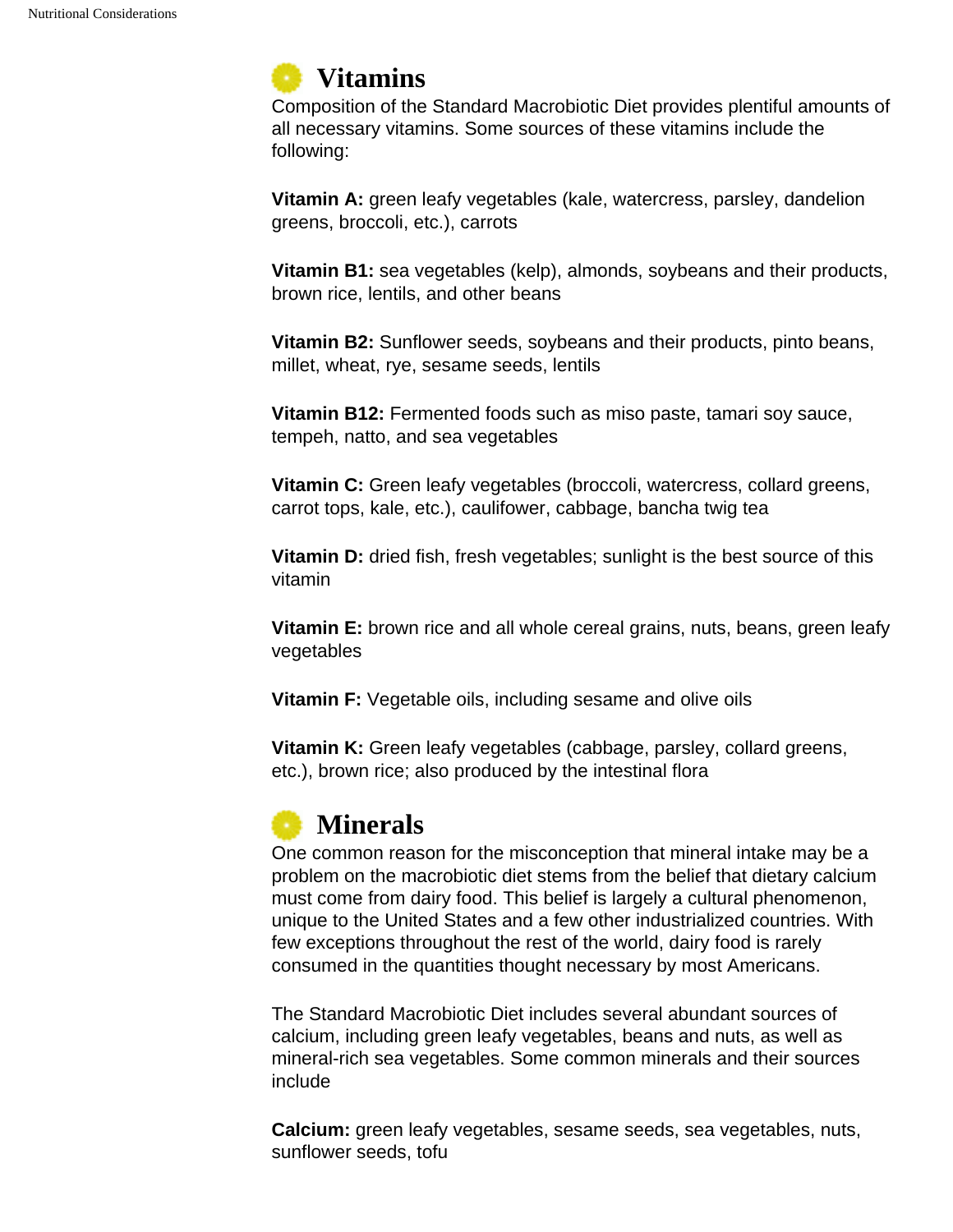**Magnesium:** sea vegetables, soybeans and their products, lentils, green leafy vegetables (watercress, dandelion, cabbage)

**Phosphorus:** whole cereal grains, sea vegetables, nuts, beans, bancha twig tea

**Potassium:** sea vegetables, soybeans and their products, dried fruits, nuts, vegetables (kale, turnip, cabbage, cauliflower)

**Iron:** sea vegetables, sesame seeds, beans, brown rice, green vegetables (parsley, kale, dandelion greens, etc.); the use of cast iron cookware.

**Iodine:** sea vegetables, green leafy vegetables

**Sodium:** sea vegetables, green leafy vegetables (daikon leaves, Swiss chard, etc.), dried fruits, celery, sea salt, miso, tamari soy sauce



The macrobiotic diet contains unsaturated vegetable oils, used in small quantities from time to time, and minimizes fats from animal sources other than those found naturally in the occasional side dish of fish. Whole cereal grains provide small amounts of the best quality vegetable oils; oats have the highest amount of fat. Small amounts of oil are found in almost all vegetables. Only a small volume of fat is needed, and any vegetable oils should be used sparingly.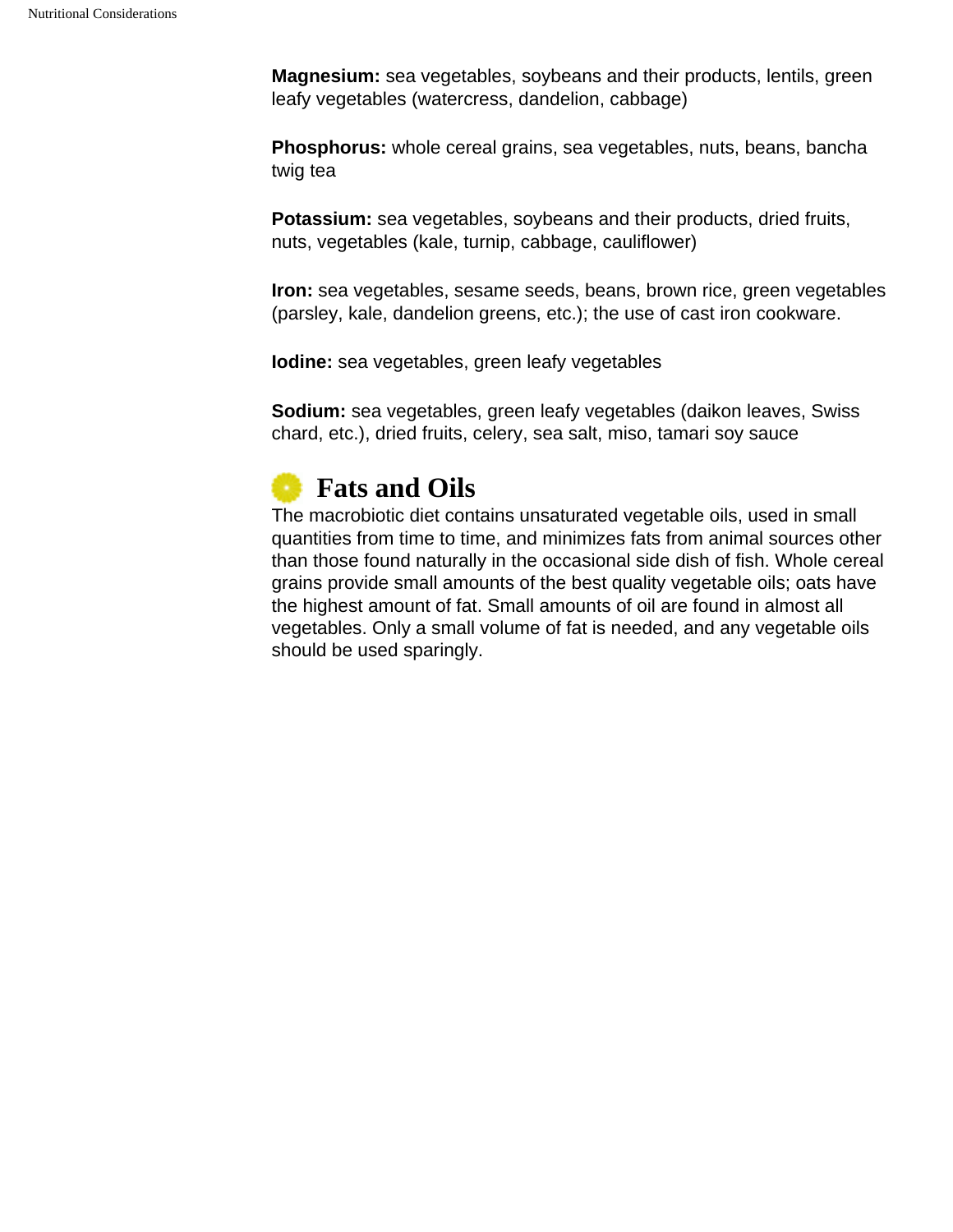<span id="page-49-0"></span>

[MDR Home](#page-0-0) [Introduction](#page-1-0) **[Standard Diet](#page-6-0)** [Daily Proportions](#page-14-0) [Foods to Reduce or Avoid](#page-16-0)  [Way of Life Suggestions](#page-19-0) [Cancer Patients](#page-22-0) [Special Dishes](#page-23-0) [Baby Food](#page-31-0) [Home Remedies](#page-33-0) [Kitchen Utensils](#page-42-0) [Nutritional Considerations](#page-46-0) **[Glossary](#page-49-0)** [Bibliography](#page-55-0)

# **Macrobiotic Dietary Recommendations Glossary**

**Agar-agar:** A white gelatin derived from seaweed, used in making kanten and aspics.

**Amasake:** A sweetener or refreshing drink made from sweet rice and koji starter that is allowed to ferment into a thick liquid.

**Arame:** A thin, wiry black seaweed similar to hijiki.

**Arrowroot:** A starch flour processed from the root of an American native plant. It is used as a thickening agent, similar to cornstarch or kuzu, for making sauces, stews, gravies, or desserts.

**Aduki bean:** A small, dark-red bean imported from Japan and also grown in this country. Especially good when cooked with kombu seaweed. This bean may also be referred to as azuki.

**Bancha twig tea:** Correctly named kukicha, bancha consists of the stems and leaves from mature Japanese tea bushes. Bancha tea aids in digestion. It contains no chemical dyes. Bancha makes an excellent afterdinner beverage.

**Barley, pearl:** A native of Asia, it grows easily in colder climates. It is good in stews and mixed with other grains such as rice. A particular strain of barley found in China, it is effective in breaking down animal fats in the body.

**Bok choy:** A leafy green vegetable.

**Bonita flakes:** Fish flakes shaved from dried bonita fish. Used in soup stocks or as a garnish for soup and noodle dishes.

**Brown rice:** Whole, unpolished rice. Comes in three main varieties —

short, medium, and long grain — and contains an ideal balance of minerals, protein, and carbohydrates.

**Buckwheat:** Eaten as a staple food in many European countries, this cereal plant is eaten widely in the form of *kasha,* whole groats, and **soba**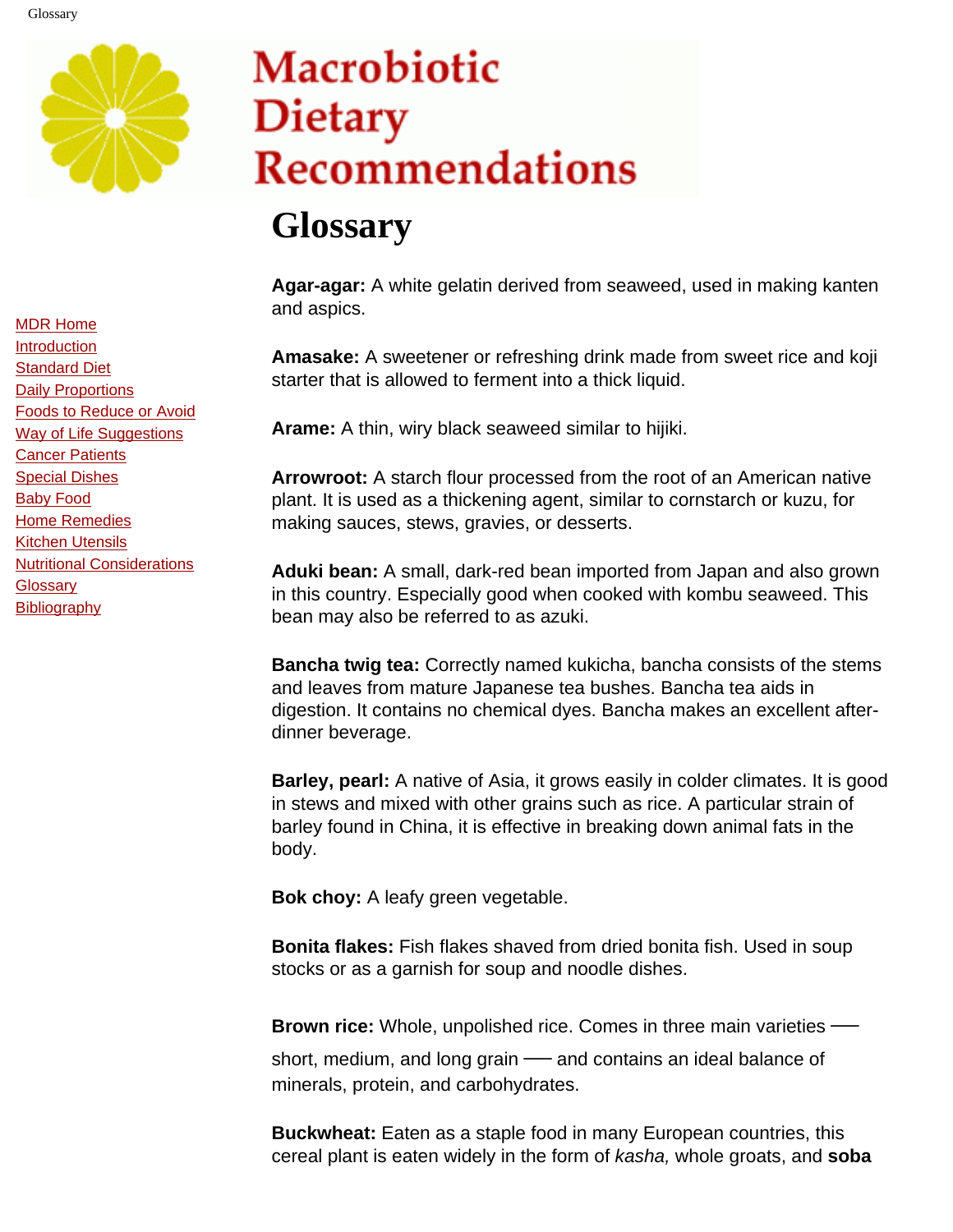noodles.

**Burdock:** A wild, hardy plant that grows throughout the United States. The long, dark root is highly valuable in macrobiotic cooking for its strengthening qualities. The Japanese name is *gobo.*

**Chirimen iriko:** Very small dried fish. High in iron, calcium, and other minerals.

**Cous-cous:** Partially refined, cracked wheat.

**Daikon:** A long, white radish. Besides making a delicious side dish, daikon is a specific aid in dissolving fat and mucus deposits that have accumulated as a result of past animal food intake. Grated daikon aids in the digestion of oily foods.

**Dentie:** A black tooth powder made from sea salt and charred eggplant.

**Dulse:** A reddish-purple seaweed. Used in soups, salads, and vegetable dishes. Very high in iron.

**Food mill:** A special steel food mill, which is operated by a hand crank to make purees, sauces, dips, etc.

**Fu:** A dried and puffed form of seitan or wheat gluten, used in soups or stews.

**Genmai miso:** Miso made from fermented brown rice, soybeans and sea salt. Sometimes referred to as brown rice miso.

**Ginger:** A spicy, pungent, golden-colored root, used in cooking as a condiment or garnish, and for medicinal purposes.

**Ginger root**

#### **Ginger compress:**

Sometimes called a ginger fomentation. A compress made from grated ginger root and very hot water. Applied hot to an affected area of the body, it serves to stimulate circulation and dissolve stagnation.

**Gluten (wheat):** The sticky substance that remains after the bran has been kneaded and rinsed from whole wheat flour. Used to make seitan and fu.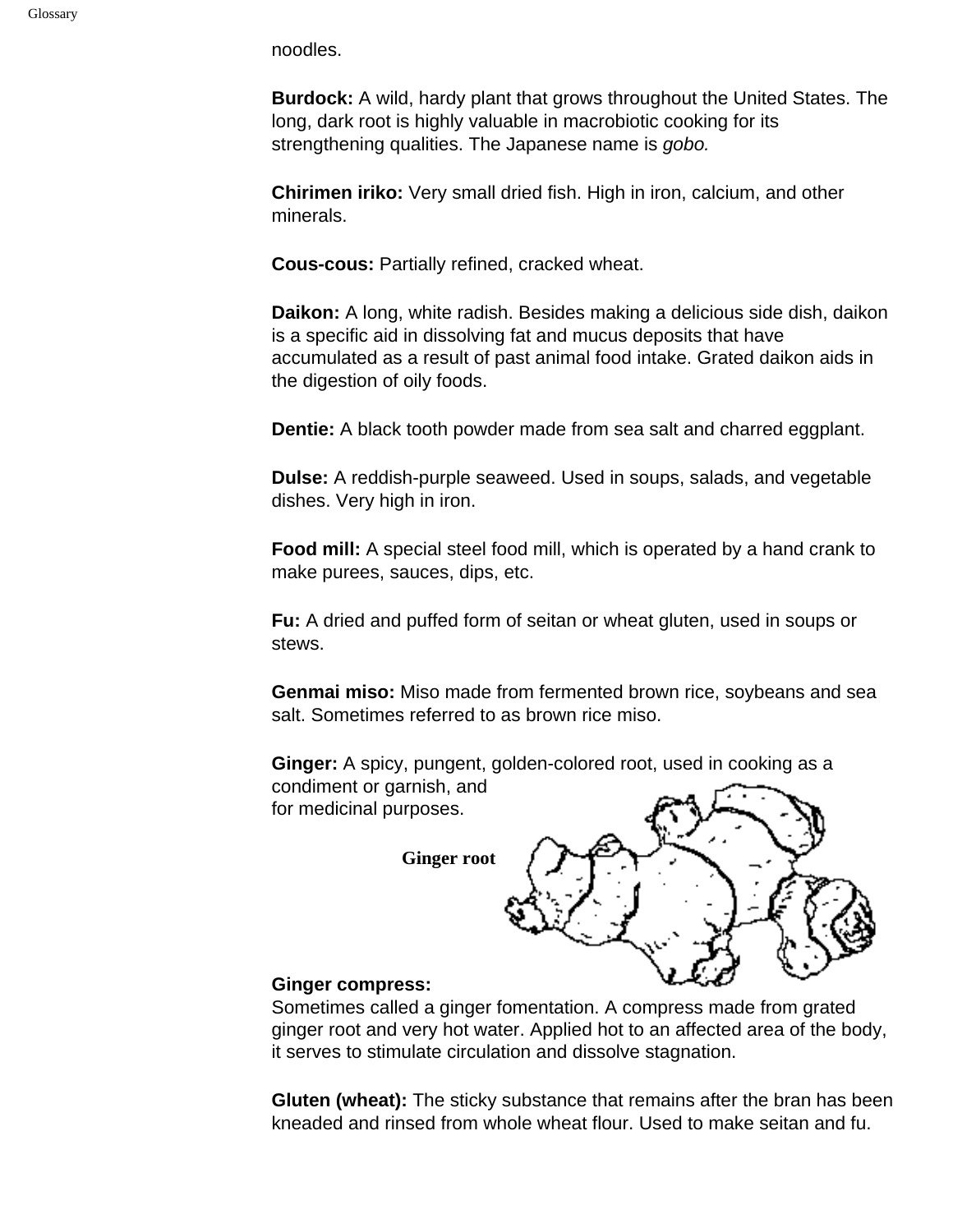**Gomashio:** A condiment made from roasted, ground sesame seeds and sea salt.

**Hatcho miso:** A fermented soybean paste from soybeans and sea salt and aged for two years. Used in making condiments, soup stocks, seasoning for vegetable dishes, etc.

**Hijiki:** A dark, brown seaweed which, when dried, turns black. It has a wiry consistency and may be strong tasting. Hijiki is imported from Japan but also grows off the coast of Maine.

**Hokkaido pumpkin:** A round, dark green or orange squash, which is very sweet. It is harvested in early fall. Originated in New England and was introduced to Japan and named after the island of Hokkaido.

**Iriko:** Small, dried sardines used for seasoning in soups, making condiments, in salads, etc.

**Ito soba:** A very thin, short soba (buckwheat) noodle.

**Jinenjo soba:** Noodles made in Japan from jinenjo (mountain potato) flour and buckwheat flour.

**Kanten:** A jelled dessert made from agar-agar.

**Kayu:** Cereal grain that has been cooked with approximately 5–10 times as much water as grain for a long period of time. Kayu is ready when it is soft and creamy

**Kinpira:** A sauteed burdock or burdock and carrot dish, seasoned with tamari soy sauce.

**Kombu:** A wide, thick, dark green seaweed which grows in deep ocean water. Used in making soup stocks, condiments, candy, and cooked with vegetables and beans.

**Kome miso:** Rice miso. Usually white rice miso, made from fermented white rice, soybeans, and sea salt.

**Kukicha:** Usually called bancha twig tea. Older stems and leaves of a tea bush grown in Japan.

**Kuzu:** A white starch made from the root of the wild kuzu plant. In the United States, the plant is called "kudzu." Used in making soups, sauces, gravies, desserts and for medicinal purposes.

**Lotus root:** The root of the water lily, which is brown-skinned with a hollow, chambered, off-white inside. Especially good for respiratory organs.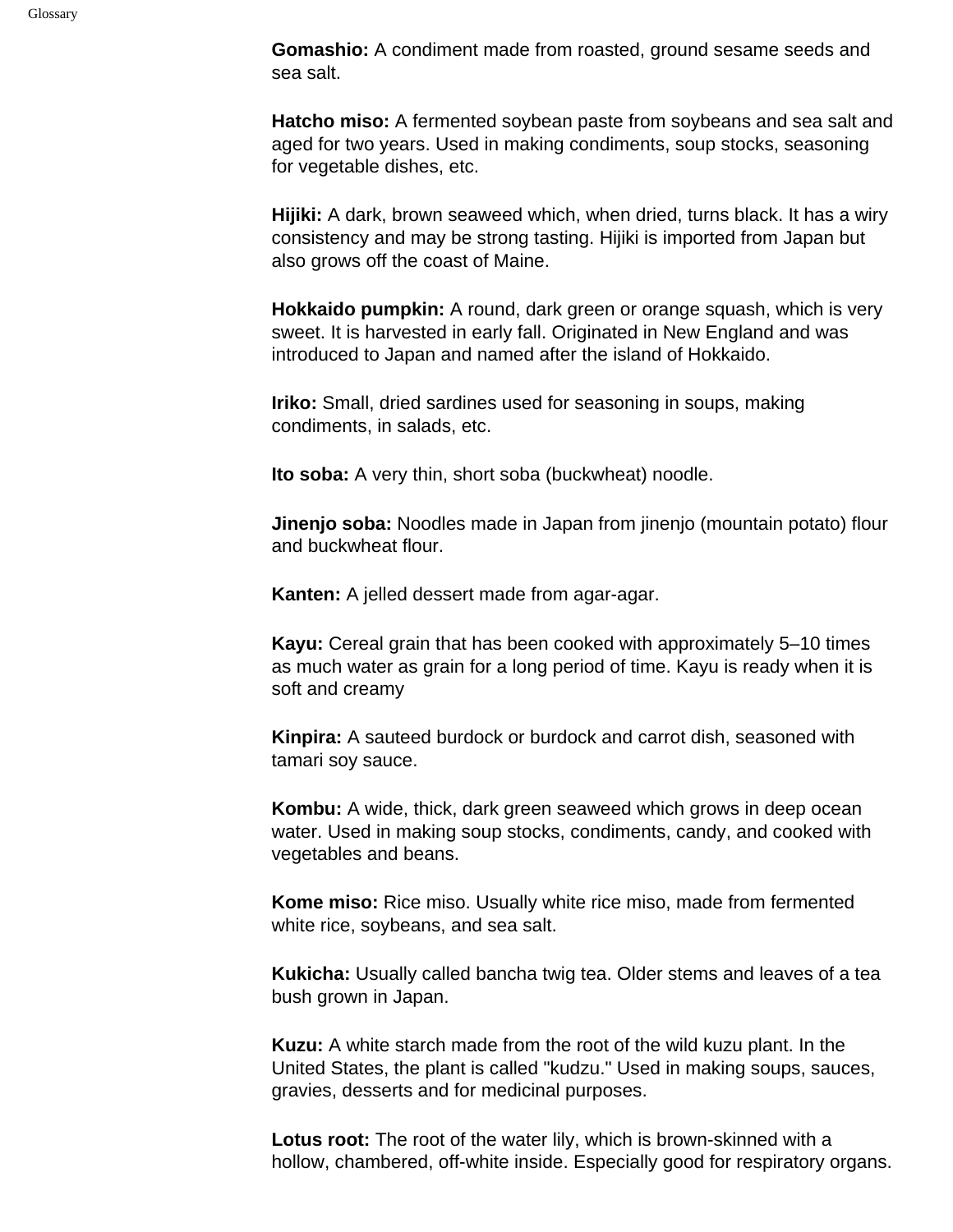

**Mekabu:** A part

of the wakame seaweed plant. Used in making soups and soup stocks. Has a very strong flavor.

**Millet:** This small, yellow grain, which comes in many varieties, can be eaten on a regular basis. It can be used in soups, vegetable dishes, or eaten as a cereal.

**Mirin:** A wine made from whole-grain sweet rice. Used primarily in vegetable dishes.

**Mochi:** A rice cake or dumpling made from cooked, pounded sweet rice.

**Mugicha:** A tea made from roasted, unhulled barley and water.

**Mugi miso:** Soybean paste made from fermented barley, soybeans, sea salt and water.

**Mu tea:** A tea made from either 9 or 16 different herbs. It has certain medicinal values, such as its ability to warm the body and strengthen weak female organs.

**Natto:** Soybeans that have been cooked and mixed with beneficial enzymes and allowed to ferment for 24 hours under a controlled temperature.

**Nori:** Thin sheets of dried seaweed. Black or dark purple when dried. Roasted over a flame until green. Used as a garnish, wrapped around rice balls, in making sushi, or cooked with tamari soy sauce and used as a condiment.

**Sea salt:** Salt obtained from the ocean, as opposed to land salt. It is either sun-baked or kiln-baked. High in trace minerals, it contains no chemicals or sugar.

**Seitan:** Wheat gluten cooked in tamari soy sauce, kombu, and water.

**Shiitake:** A medicinal dried mushroom, imported from Japan.

**Shio kombu:** Pieces of kombu cooked for a long time in tamari soy sauce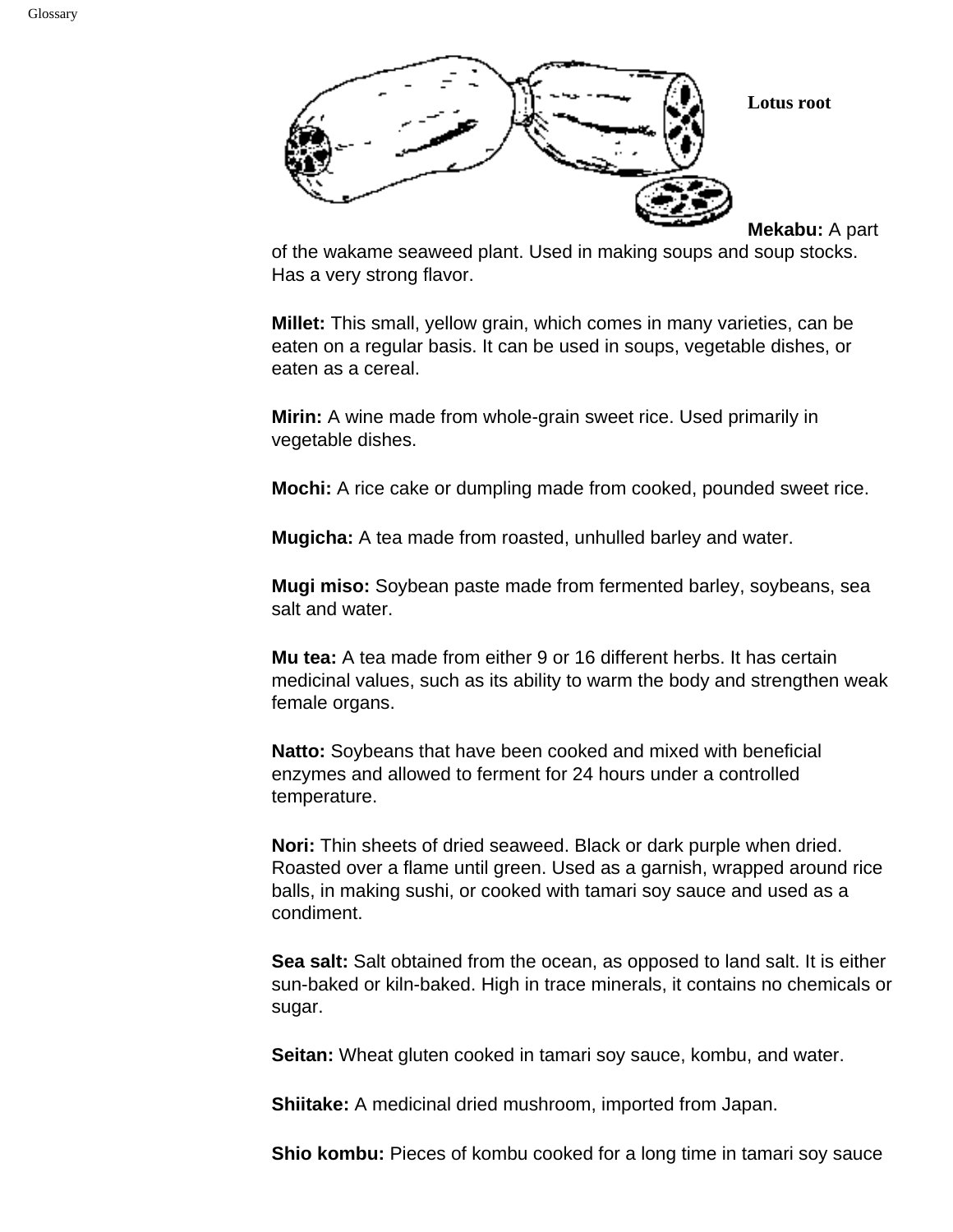and used in small amounts as a condiment.

**Shio nori:** Pieces of nori cooked for a long time in tamari soy sauce and water. Used as a condiment.

**Soba:** Noodles made from buckwheat flour or a combination of buckwheat with whole-wheat flour.

**Somen:** Very thin white or whole-wheat Japanese noodles. Often served during the summer.

**Suribachi:** A special serrated, glazed clay bowl. Used with a pestle, called a surikogi, for grinding and pureeing foods.

**Surikogi:** A wooden pestle used with a suribachi.

**Sushi:** Rice rolled with vegetables, fish, or pickles, wrapped in nori, and sliced in rounds.

**Sushi mat:** A mat made from bamboo used in making sushi or as a cover for bowls.

**Takuan:** Daikon pickled in rice bran and sea salt. Sometimes spelled "takuwan."

**Taro:** A potato with a thick, hairy skin. Often called *albi.* Used in making taro or albi plaster, to draw toxins from the body

**Taro potato (albi)**

**Tamari soy sauce:** Name given by

George Ohsawa to traditional, naturally made soy sauce, to distinguish it from the commercial, chemically processed variety The original term *tamari* refers to a thick, condensed liquid that results during the process of making miso, when water comes to the top. This is poured off and called tamari.

**Tekka:** Condiment made from hatcho miso, sesame oil, burdock, lotus root, carrot, and ginger root. Sauteed on a low flame for several hours.

**Tempeh:** A food made from split soybeans, water, and a special bacteria, which is allowed to ferment for several hours. Eaten in Indonesia and Ceylon as a staple food. Available prepacked, ready to prepare, in some natural food stores.

**Tofu:** Soybean curd, made from soybeans and nigari, a coagulant taken

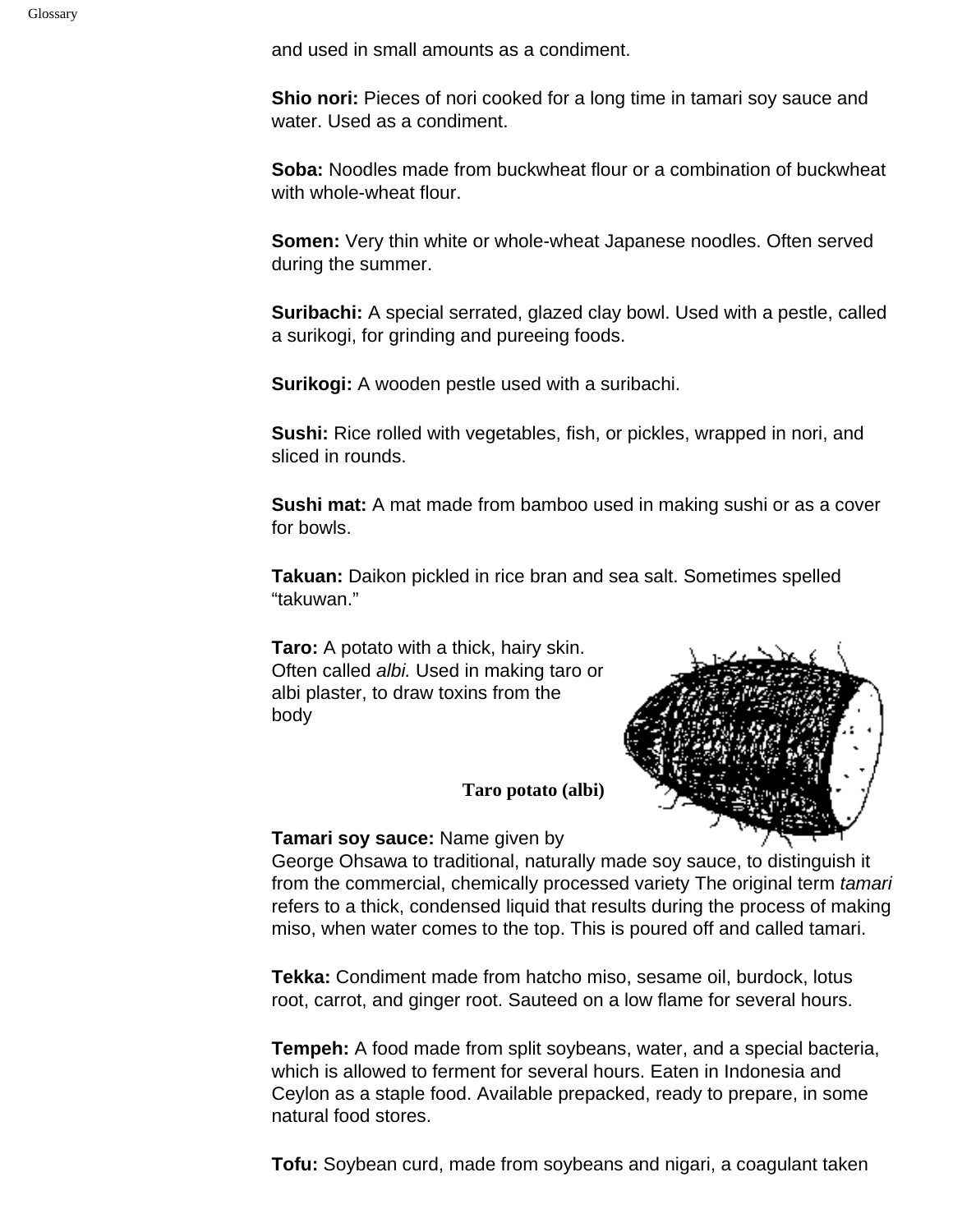from crude salt. High in protein, used in soups, vegetable dishes, dressings, etc.

**Udon:** Japanese noodles made from wheat, whole-wheat, or whole-wheat and unbleached white flour.

**Umeboshi:** A salty and sour pickled plum, traditionally used and known to be good for digestion.

**Wakame:** A long, thin green seaweed used in making soups, salads, vegetable dishes, etc.

**White (shiro) miso:** A sweet, short-time-fermented miso, made from fermented rice, soybeans and sea salt.

Yannoh: A grain coffee made from five different grains that have been roasted and ground into a fine powder.

**Yellow miso:** A short-time-fermented miso, very mellow in flavor. Made from rice koji, soybeans, rice, and sea salt.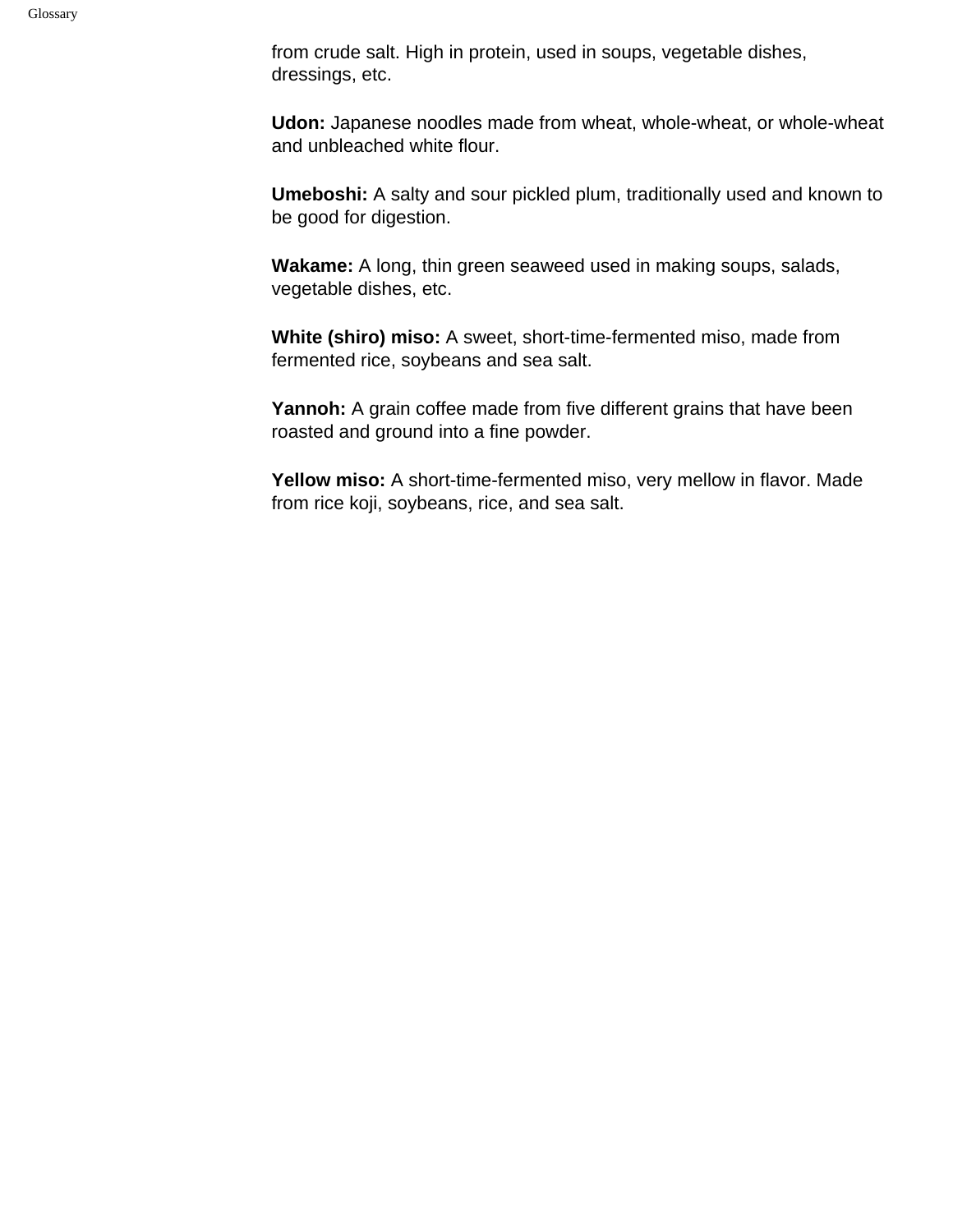<span id="page-55-0"></span>

# **Macrobiotic Dietary** Recommendations **Bibliography**

The following bibliography represents only a partial list of suggested books and publications that complement and support these macrobiotic dietary recommendations. Other publications that focus on sound macrobiotic advice are available through the Kushi Institute, many natural food stores, and bookstores and libraries. In addition, many governmental agencies and health organizations have published reports and statistical information that further confirm these macrobiotic publications.

Aihara, Cornellia. *The Do of Cooking.* Chico, CA: George Ohsawa Macrobiotic Foundation, 1972.

Aihara, Herman. *Basic Macrobiotics.* Tokyo & New York: Japan Publications, Inc., 1985.

Brown, Virginia, with Susan Stayman. *Macrobiotic Miracle: How a Vermont Family Overcame Cancer.* Tokyo & New York: Japan Publications, Inc., 1985.

*Diet, Nutrition, and Cancer.* Washington, DC: National Academy of Sciences, 1982.

Dufty, William. *Sugar Blues.* New York: Warner Books, 1975.

East West Journal. *Natural Childcare.* Brookline, MA: *East West Journal,* 1985.

Esko, Edward and Wendy. *Macrobiotic Cooking for Everyone.* Tokyo & New York: Japan Publications, Inc., 1980.

Esko, Werdy. *Introducing Macrobiotic Cooking.* Tokyo & New York: Japan Publications, Inc., 1978.

*I Ching or Book of Changes.* Translated by Richard Wilhelm and Cary F. Baynes. Princeton: Bollingen Foundation, 1950.

Ineson, John. *The Way of Life: Macrobiotics and the Spirit of Christianity.*  Tokyo & New York: Japan Publications, Inc., 1986.

[MDR Home](#page-0-0) [Introduction](#page-1-0) **[Standard Diet](#page-6-0)** [Daily Proportions](#page-14-0) [Foods to Reduce or Avoid](#page-16-0)  [Way of Life Suggestions](#page-19-0) [Cancer Patients](#page-22-0) [Special Dishes](#page-23-0) [Baby Food](#page-31-0) [Home Remedies](#page-33-0) [Kitchen Utensils](#page-42-0) [Nutritional Considerations](#page-46-0) **[Glossary](#page-49-0)** [Bibliography](#page-55-0)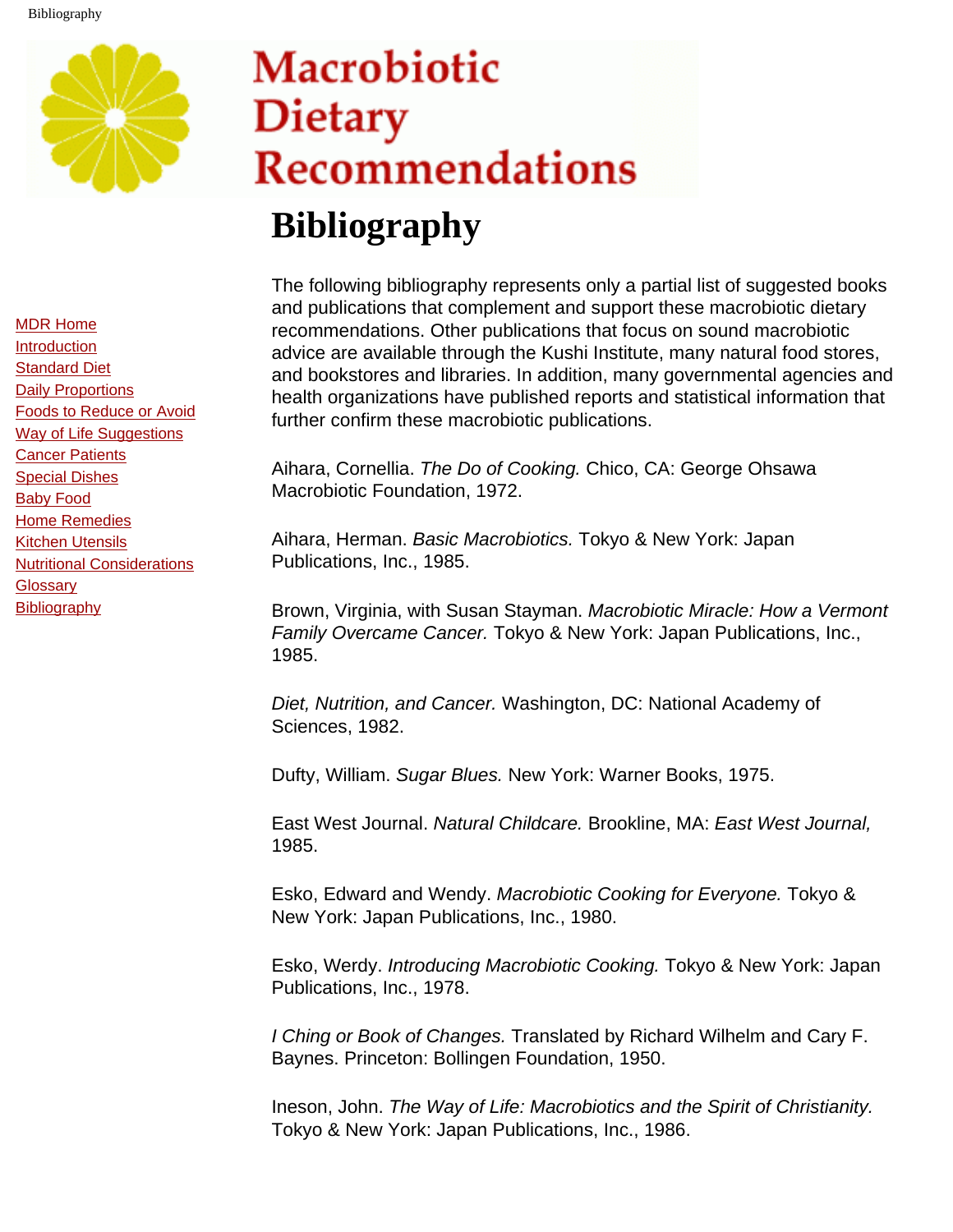Jacobs, Leonard and Barbara. *Cooking with Seitan.* Tokyo & New York: Japan Publications, Inc., 1986.

Kohler, Jean and Mary Alice. *Healing Miracles from Macrobiotics.* West Nyack, NY: Parker, 1979.

Kotsch, Ronald. *Macrobiotics: Yesterday and Today.* Tokyo & New York: Japan Publications, Inc., 1985.

Kushi, Aveline. *How to Cook with Miso.* Tokyo & New York: Japan Publications, Inc., 1973.

*———. Macrobiotic Food and Cooking Series: Diabetes and Hypoglycemia; Allergies.* Tokyo & New York: Japan Publications, Inc., 1985.

*———. Macrobiotic Food and Cooking Series: Obesity, Weight Loss, and Eating Disorders; Infertility and Reproductive Disorders.* Tokyo & New York: Japan Publications, Inc., 1986.

Kushi, Aveline, with Alex Jack. *Aveline Kushi's Complete Guide to Macrobiotic Cooking.* New York: Warner Books, 1985.

Kushi, Aveline and Michio. *Macrobiotic Pregnancy and Care of the Newborn.* Edited by Edward and Wendy Esko. Tokyo & New York: Japan Publications, Inc., 1984

Kushi, Aveline, and Wendy Esko. *The Changing Seasons Macrobiotic Cookbook.* Wayne, NJ: Avery Publishing Group, 1983.

*Macrobiotic Family Favorites: Cooking for Healthy Children.* Tokyo & New York: Japan Publications, Inc., 1986.

Kushi, Aveline, with Wendy Esko. *The Macrobiotic Cancer Prevention Cookbook.* Wayne, NJ: Avery Publishing Group, 1986.

Kushi, Michio. *The Book Do-in: Exercise for Physical and Spiritual Development.* Tokyo & New York: Japan Publications, Inc., 1979.

*———. The Book of Macrobiotics.* Tokyo & New York: Japan Publications, Inc., 1977.

*———. Cancer and Heart Disease: The Macrobiotic Approach to Degenerative Disorders.* Tokyo & New York: Japan Publications, Inc., 1986 (rev. ed.)

*———. The Era of Humanity.* Brookline, MA: *East West Journal,* 1980.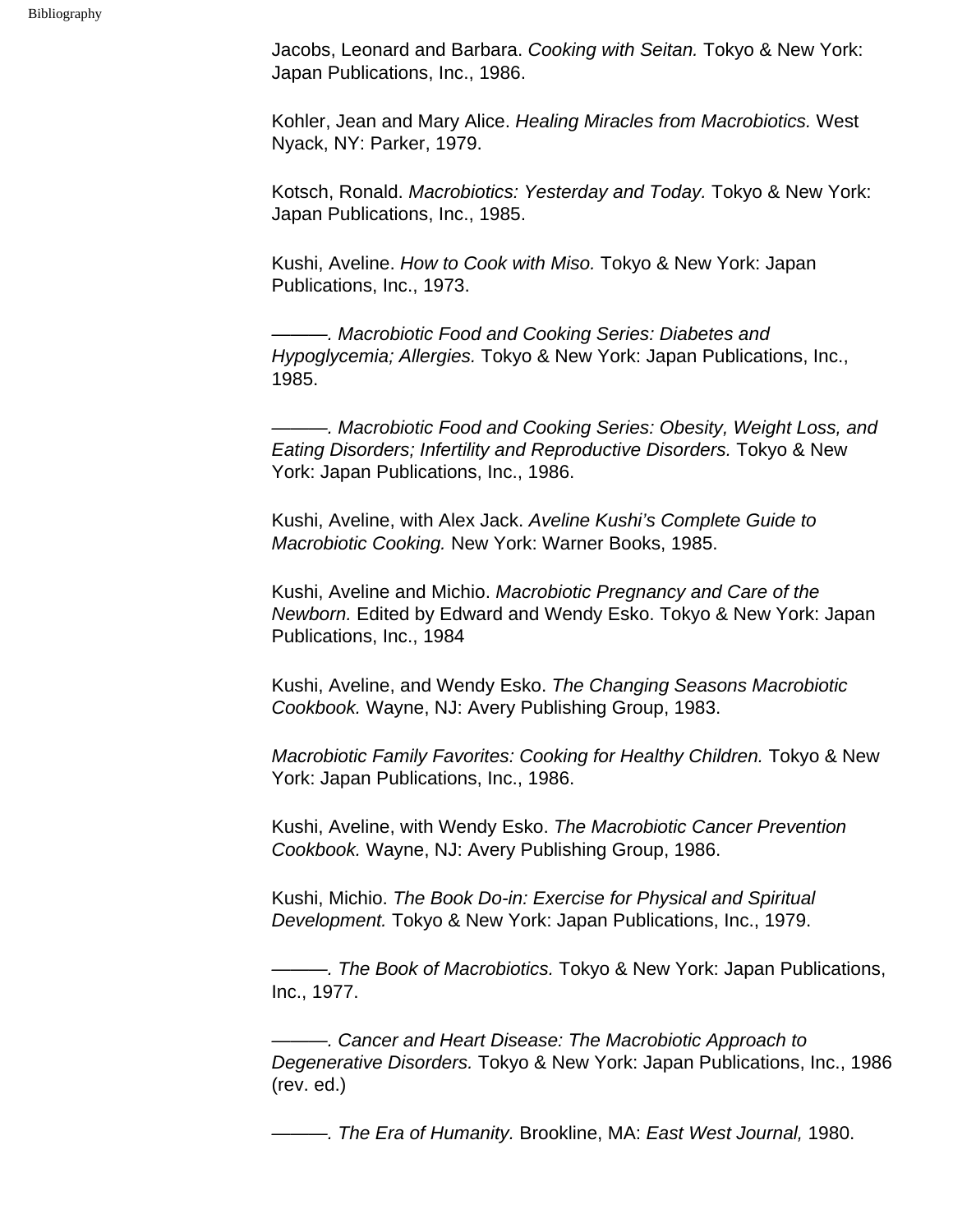*———. How to See Your Health: The Book of Oriental Diagnosis.* Tokyo & New York: Japan Publications, Inc., 1980.

*———. Macrobiotic Health Education Series: Diabetes and Hypoglycemia; Allergies.* Tokyo & New York: Japan Publications, Inc., 1985.

*———. Macrobiotic Health Education Series: Obesity, Weight Loss, and Eating Disorders; Infertility and Reproductive Disorders.* Tokyo & New York: Japan Publications, Inc., 1986.

*———. Natural Healing through Macrobiotics.* Tokyo & New York: Japan Publications, Inc., 1978.

*———. On the Greater View: Collected Thoughts on Macrobiotics and Humanity.* Wayne, NJ: Avery Publishing Group, 1985.

*———. Your Face Never Lies.* Wayne, NJ: Avery Publishing Group, 1983.

Kushi, Michio, and Alex Jack. *The Cancer Prevention Diet.* New York: St. Martin's Press, 1983.

*———. Diet for a Strong Heart.* New York: St. Martin's Press, 1984.

Kushi, Michio, with Alex Jack. *One Peaceful World.* New York: St. Martin's Press, 1986.

Kushi, Michio and Aveline. *The Macrobiotic Diet.* Tokyo & New York: Japan Publications, Inc., 1985.

Kushi, Michio, with Stephen Blauer. *The Macrobiotic Way.* Wayne, NJ: Avery Publishing Group, 1985.

Mendelsohn, Robert S., M. D. *Confessions of a Medical Heretic.* Chicago: Contemporary Books, 1979.

*———. How to Raise a Healthy Child in Spite of Your Doctor.* Chicago: Contemporary Books, 1984.

*———. Male Practice.* Chicago: Contemporary Books, 1980.

Nussbaum, Elaine. *Recovery: From Cancer to Health through Macrobiotics.* Tokyo & New York: Japan Publications, Inc., 1986.

Ohsawa, George. *Cancer and the Philosophy of the Far East.* Oroville, CA: George Ohsawa Macrobiotic Foundation, 1971 ed.

*———. You Are All Sanpaku.* Edited by William Dufty. New York: University Books, 1965.